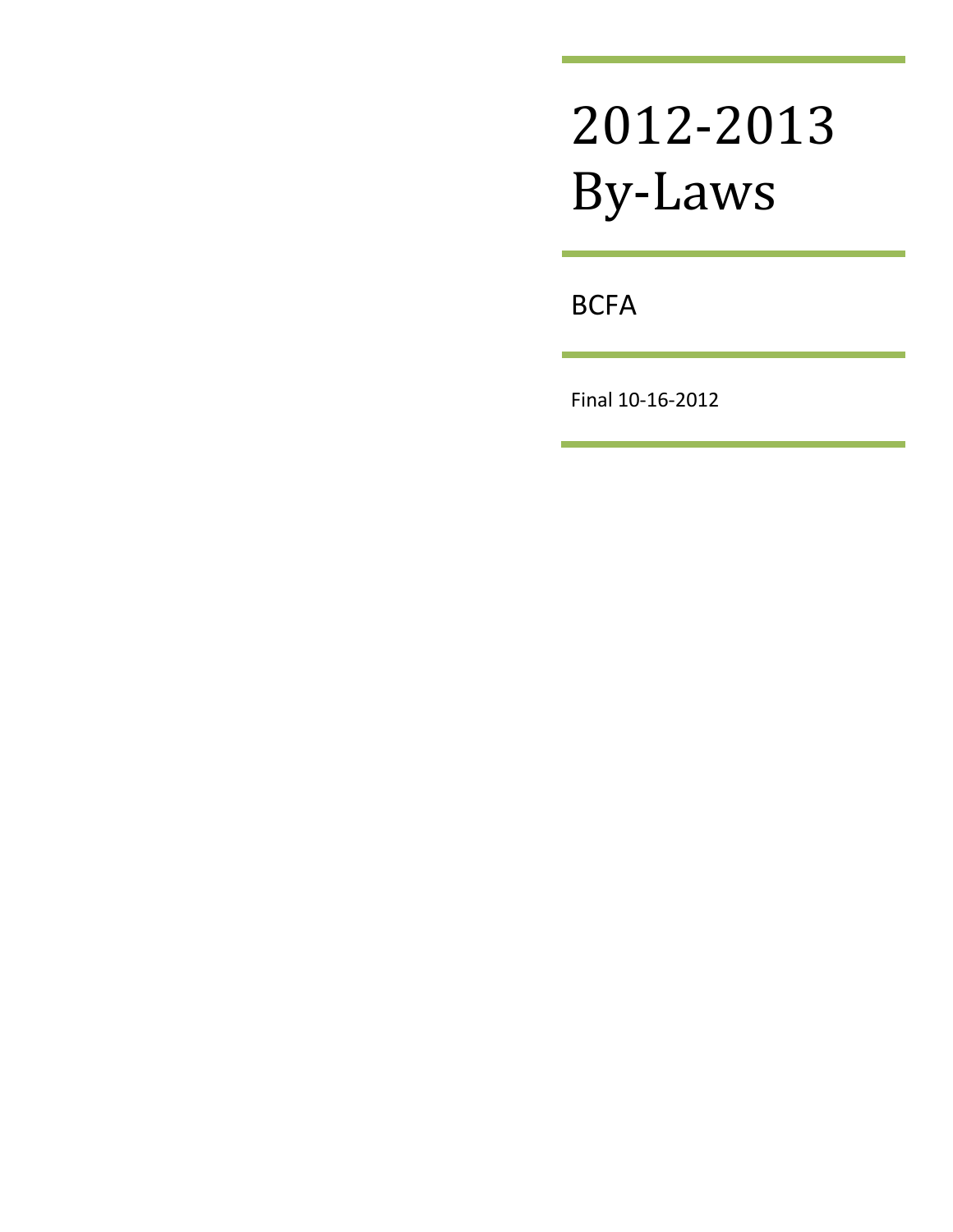# **2012-2013 BCFA By-Laws**

#### **Name**

1. The Name of this organization shall be: BROOKS COUNTY FAIR ASSOCIATION, INC.

#### **Objectives**

2. This organization shall be non-profit and charitable for the promotion of 4-H, Jr. and Sr. FFA, Jr. and Sr. Woodworking, Shop Projects, and FCCLA (Revised April 2003)

#### **Board of Directors**

- 3. A member shall be at least 18 years of age and a duly paid member or sponsor and be in attendance at the annual meeting, in order to be nominated for Director.
- 4. If a Director misses 3 consecutive calendar meetings in a year, he/she will be replaced by an alternate. The Director must also attend 75% of the BCFA calendar events excluding the meeting. If 75% requirement is not met, the Director will be replaced by alternate. (Revised May 2011)
- 5. The Board shall consist of twelve Directors and three Alternate Directors, elected from and by the qualified voting membership.
- 6. Three Director's terms will expire each year and new Directors will be elected.
- 7. A term shall consist of three (3) years.
- 8. No Director may serve more than one (1) consecutive term. Any Director who resigns before the end of their duly elected term cannot be re-elected until a two (2) year lapse in time. (Amended April 2012)
- 9. The Board of Directors shall serve in an advisory capacity to the voting membership.
- 10. A majority vote of the members of the Board of Directors present at a duly called meeting of the Board of Directors shall be sufficient to render any recommendations on behalf of said Board as a whole. A quorum is required.
- 11. All meetings of the Board of Directors shall be called by the President, or in the event he/she is absent or unable to do so, by the remaining officers in the following descending order: Vice-President, Secretary, and Treasurer.
- 12. Whenever the membership of the Board of Directors including the officers, falls below the twelve members due to resignation or other reasons, the Board of Directors shall appoint an alternate Director to fulfill the vacant position and serve out the unexpired term.
- 13. Any Director who represents the Board without authorization will be removed from office. (Added April 2003)
- 14. No records can be destroyed or disposed of by prior or any current Director. All material must be turned in to the Board at the end of term. (Added April 2003)
- 15. A Youth Advisory Board ("YAB") will be formed to assist and recruit for BCFA. The 4-H and FFA Advisors will select their membership and oversee all responsibilities, including drafting and adopting a set of rules and regulations to govern the YAB. (Added April 2012)

#### **Officers**

- 15. The officers of this organization shall be President, Vice President, Secretary, Treasurer, Parliamentarian and Public Relations officer.
- 16. The officers shall be elected from the Board of Directors at the first regular meeting after the annual meeting. The newly elected Treasurer will serve as Assistants to their predecessors until the August monthly meeting. Regular monthly meetings will be determined by the newly elected board.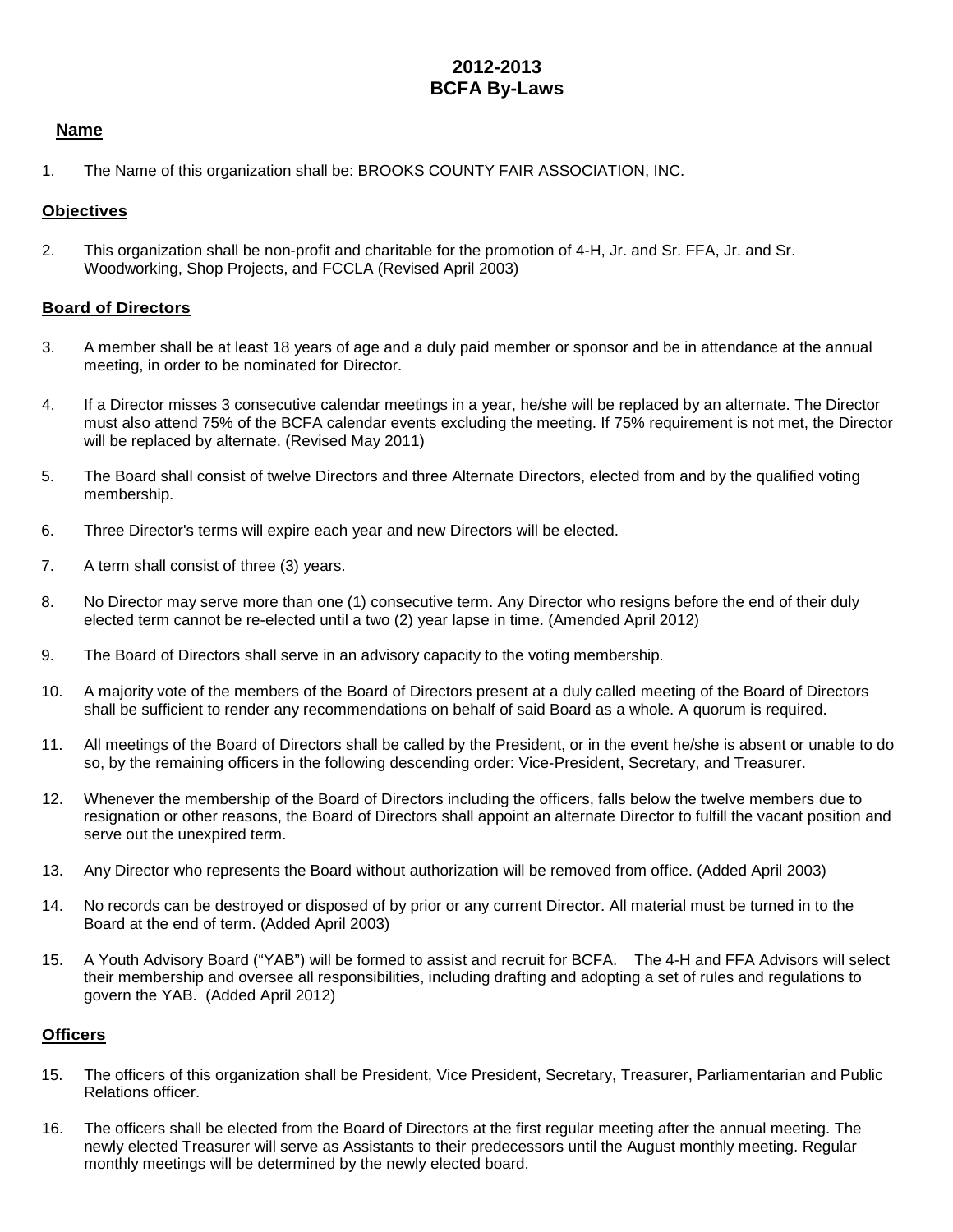- 17. No officer shall serve more than two (2) consecutive terms.
- 18. No officer shall hold more than two (2) positions. (Added April 2006)
- 19. An officer's term shall consist of one (1) year.
- 20. The President, or the officer acting for him/her or in his place, shall appoint committees as he/she deems necessary.

#### **General Membership**

- 21. Notice of Annual meetings to be held by the voting membership shall be by public notice through the local news media for two (2) weeks immediately preceding the meeting.
- 22. A majority vote of the voting members present at any duly called meeting of the voting membership shall be sufficient to transact any business or render any decision on behalf of the association as a whole.
- 23. All business of the association shall be first brought before the Board of Directors. A recommendation representing the majority view will then be presented to the voting membership at a duly called meeting for a decision. But if any matter had been previously rejected by the Board of Directors, or if said Board fails or refuses to act thereon, then any voting member may bring such matter to the attention of the voting membership at any duly called meeting for action thereon.
- 24. An annual meeting will be held in April on a date determined by the Board to elect three (3) new Directors to replace those whose terms will expire.
- 25. Entry fees are due on each validation date for livestock projects. Entry fees for Livestock and Home Economic Projects are to be paid to the Treasurer of BCFA or designated BCFA officer present at the validations. The Treasurer will deposit all monies the following working day. Home Economics entries will be due on January 15. All participants not meeting these requirements will be denied entry into the Brooks County Fair and Sale. (Revised May 2011)
- 26. The amount of annual dues may be increased or decreased by a majority vote of the voting members at any duly called meeting of the membership. The deadline for Membership will be the Monday of the Brooks County Fair week. Records of Membership will be kept by receipt book.

#### **Eligibility to Vote**

- 27. Each Membership is entitled to one (1) vote. (Revised April 2004)
- 28. Eligibility will be verified by roll call. Only current year memberships or Memberships obtained by the Monday of Fair week will be allowed to vote. Voting by written proxy will not be allowed. **Must be present to vote**.
- 29. Memberships are non-transferable and non-refundable.

#### **Order of Business**

- 30. The following order of business shall be had at any duly called meeting of the voting membership or Board of Directors.
	- $\triangleright$  Call to order
	- $\triangleright$  Reading of minutes of previous meeting
	- **►** Consideration of Treasurer's report
	- $\triangleright$  Outstanding bills
	- $\triangleright$  Consideration of unfinished business
	- $\triangleright$  All committee reports
	- $\triangleright$  New business
	- > Adjournment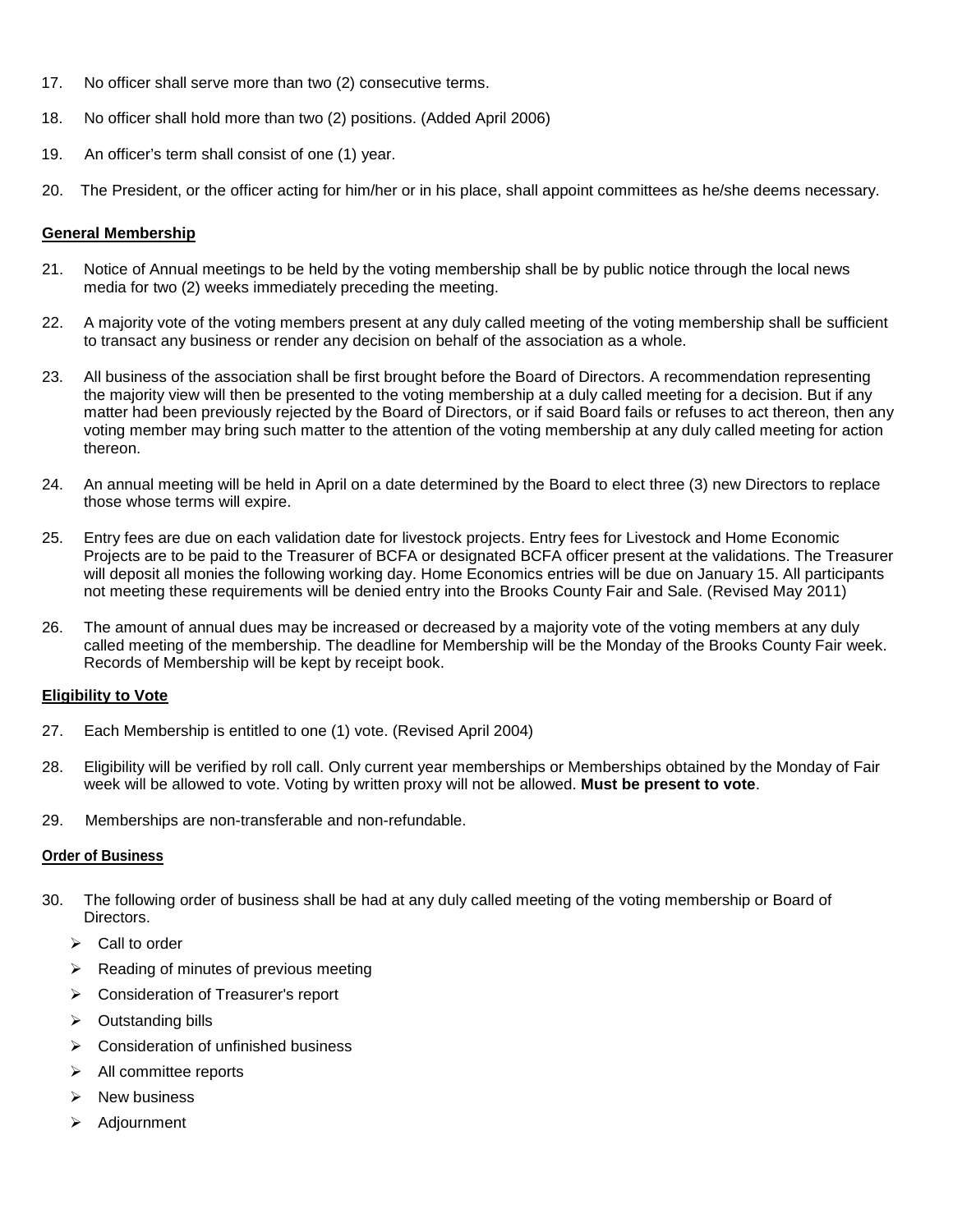#### **Amendments**

31. These By-Laws or any part thereof may be amended at any duly called meeting of the voting membership by a twothirds vote of the voting members present.

#### **Voting**

- 32. A simple majority vote of those present at any duly called meeting of the Board of Directors or the voting membership will govern.
- 33. A quorum of the total Membership is not required at the annual meeting.
- 34. Effective for the 2004-05 show years, regardless of the number of memberships bought, you will only get **ONE** (1) vote. (Added April 2004)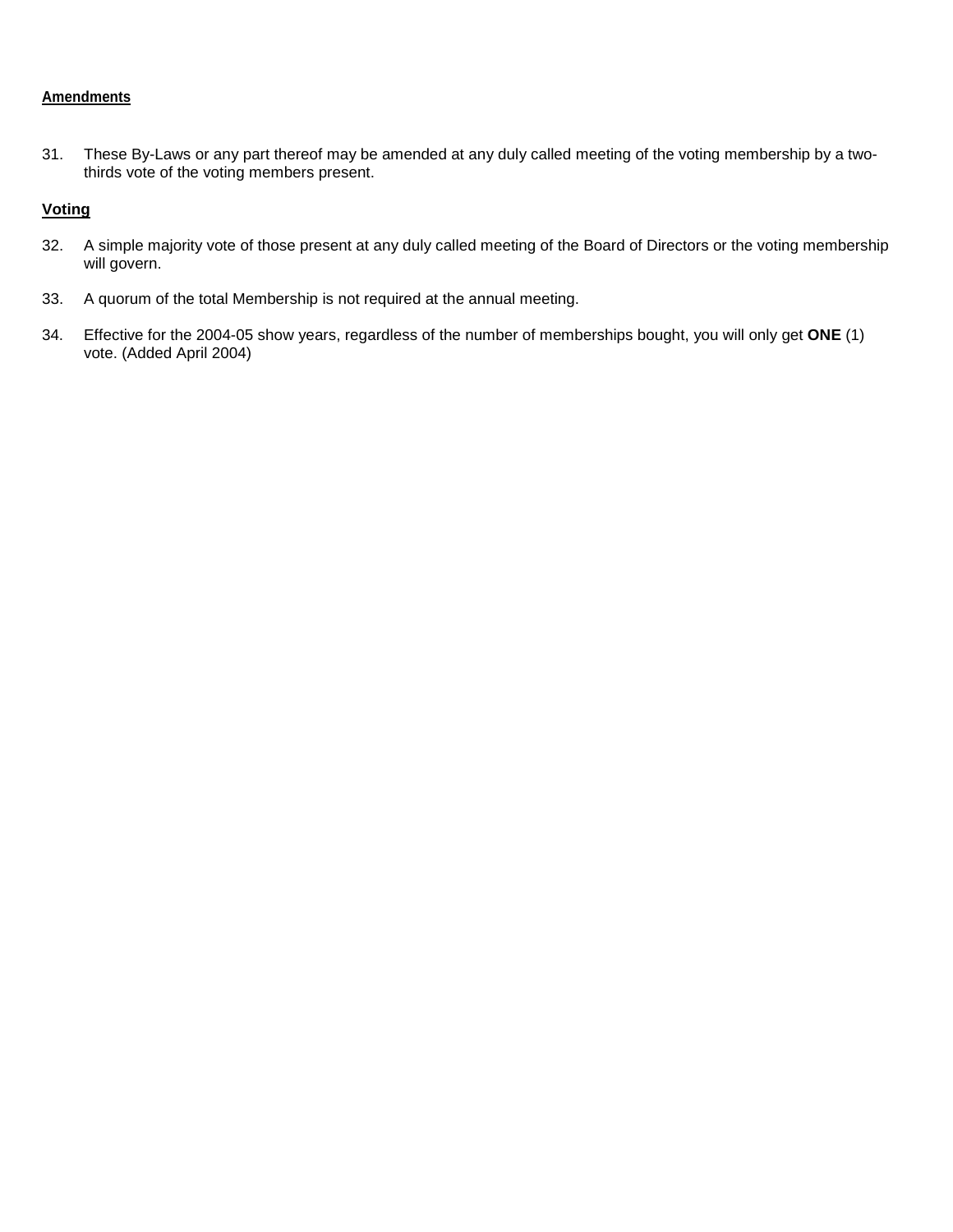#### **BROOKS COUNTY FAIR ASSOCIATION SHOW GENERAL RULES AND REGULATIONS**

- 1. The Brooks County Fair Association Board reserves the final and absolute right to interpret these rules and regulations and to arbitrarily settle and determine all matters, questions and differences in regard thereto, or otherwise arising out of, or connected with or incident to the Show, and not covered in the General Rules, the Executive Committee consists of BCFA Board and General Show Superintendent, as is a case by case situation. (Revised April 2008)
- 2. In order to participate in the Brooks County Fair, exhibitors must be active Brooks County 4-H, Jr. and Sr. FFA, Jr. and Sr. Woodworking, or FCCLA members. Exhibitors must be between the ages of 9 and 19, **or** 8 **AND** in the third grade as of October 1<sup>st</sup>. Exhibitors must own exhibits, except as specified in the Breeding Divisions. All exhibitors must be in compliance with all Texas Education Agency Rules and Regulations and local school policies. (Revised April 2009) The KID SHOW only is open to any participant from San Antonio, Texas, and southward. (Added April 2012)
- 3. Only active 4H and FFA chapter members that live or go to school in Brooks County or La Gloria School may exhibit in the Brooks County Fair. (See exception) All animal projects must be owned, placed on feed and in the exhibitor's or their immediate family's possession's by validation dates. The Brooks County Fair Association will provide, upon request, a written list of all exhibitors to neighboring livestock shows or fair associations.

 \* Exception – if a member lives near the Brooks County line or if a specific project is not offered in his/her home county and it is more convenient, desirable, or logical to belong to a 4H/ JR FFA Chapter in Brooks county, he/she must request permission to participate in 4H or JR FFA in Brooks county if the county Extension faculty or JR FFA Advisor in both counties approve. Approval must be in writing. Request to change counties should be based on concerns that affect the youth member developmentally (i.e.: requesting to change counties because the adjoining county's livestock show sale is better will not be approved).

- 4. Only those persons described as eligible in rule #2 will be allowed to sell at the auction sale, and entries must be owned by the Club member. BCFA will verify the eligibility of the exhibitors through the school principals where the exhibitor attends. Eligibility will be monitored by the County Extension Agents, FFA and FCCLA advisors. A list of ELIGIBLE students will be given to the General and Division Superintendent of the show, BY 3PM THE DAY OF CHECK-IN. Only Students/Exhibitors on the list will be allowed into the show. Non-eligible students/exhibitors will be notified by their advisors/agents. (Revised April 2009)
- 5. All livestock exhibits will be under the control and direction of the Show Management, but the Show will in no case be responsible for any loss or damage that may occur. Each exhibitor will be solely responsible for any consequential or other loss, injury or damage done to, or occasioned by, or arising from any animal or article exhibited by him and shall indemnify the Show against all legal or other proceedings in regard thereto as well as damage or injury to any other person or property caused by the exhibitor, or any of the animals exhibited by him, or arising out of, or in any way connected with such exhibition or any of the animals so exhibited. Any entry in a Market Class shall be the bona fide property of the exhibitor. The exhibitor shall be the sole owner of said project at the time of the Fair. (Amended April 2012) Any project not in the sale will be disposed of at the discretion of the exhibitor.
- 6. Show schedule, show check-in, and show dates and time will be determined by the Board and announced approximately one month before the Show. An out-of-county Sifter and Classifier will be employed at check-in time to insure quality and soundness of all livestock. In all divisions requiring a Classifier, the decision of the Classifier and Sifter will be final. Livestock not meeting all requirements shall be removed immediately, with no exceptions. The Show will have an official weigher, for both large and small animals, approved by the BCFA Board to weigh all sale projects at check-in. Classifier, Sifter, and Judges will be **recommended** by FFA Advisor and 4-H Advisor to BCFA Board. All market animals will be ear-tagged at validation dates for each respective division with the exception of an animal with State livestock show ear tags and all breeding animals without permanent identification will be Brooks County Fair tagged. The tags **MUST** remain on the animals through the Show and Sale date. **NO animals will make entry without BCFA / State tag.** If an animal loses its tag, the exhibitor **MUST** notify their advisor and have the animal retagged by a BCFA member within 48 hours. Any animal validated for State show does have to be physically present at the time of county validation if State validation is done in the same county. (Revised April 2009)
	- 7. All exhibitors must personally care for their animals and keep their stalls clean. All stalls and pens or exhibition places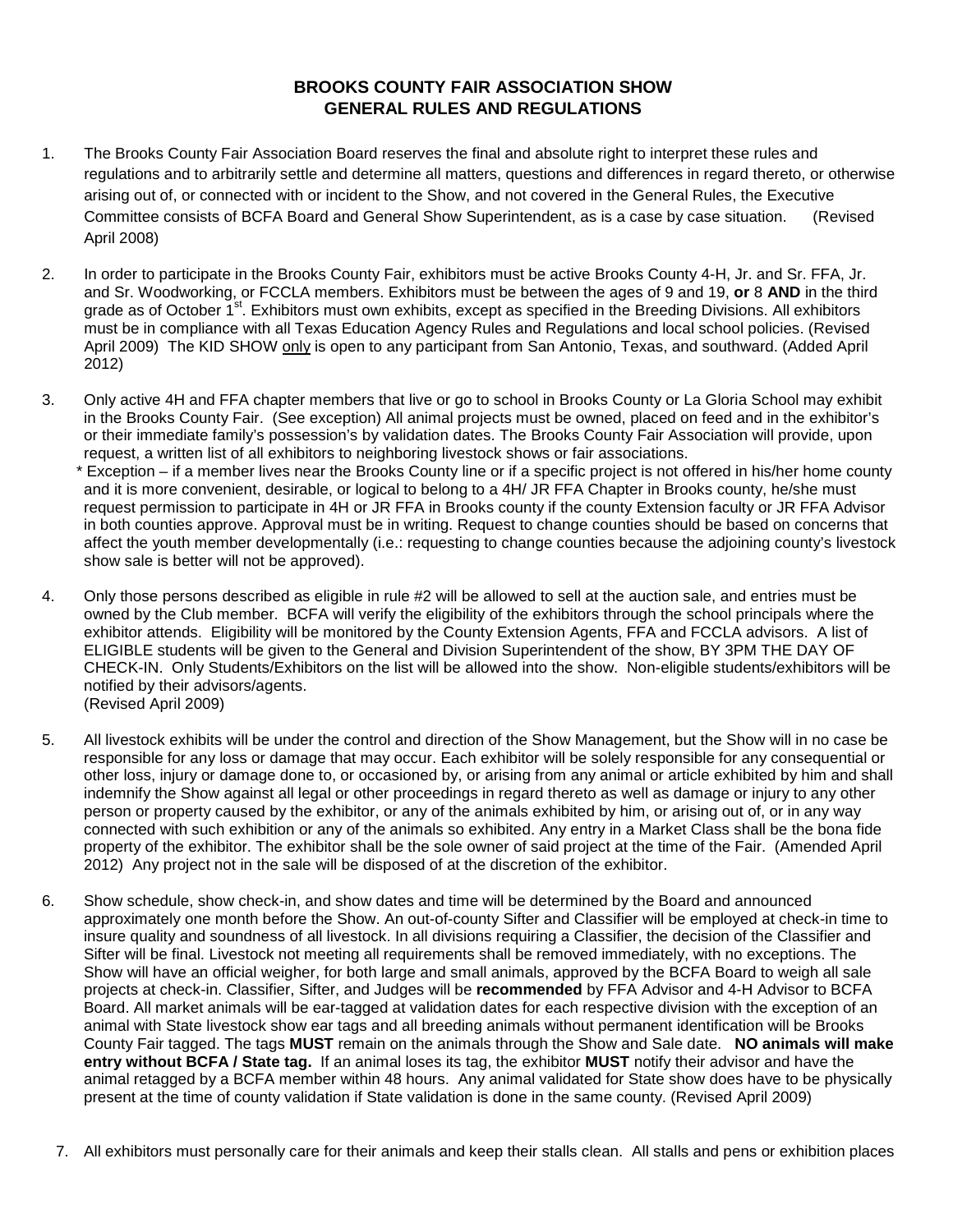must be cleaned before 8:00 am each morning. Any exhibitors who abuse an animal may be disqualified from the Show. Riding of cattle or hogs will not be permitted. If at any time an exhibitor fails to feed and water his animal(s) daily, or insists on permitting his/her exhibit and the immediate area to remain in an untidy and unsightly condition, the Management of the Livestock Show reserves the right to demand the removal of the exhibit immediately, and without any recourse. All premium money and other awards previously won by an exhibitor whose exhibit is removed will be forfeited.

- 8. Herdsmen Awards will be awarded to Beef, Horses, Swine, Poultry, Rabbits, Lambs, and Goats; seven (7) total awards. One Judge will be selected by the General Superintendent to perform the duties during the Show days.
- 9. Ribbons will be awarded to each exhibitor in all classes.
- 10. Exhibitors will utilize their own exhibitor's card as furnished by the respective Advisor.
- 11. NO one will be allowed to stay overnight at the Show grounds during the Brooks County Fair except the security guards. Gates are to be closed at 10:30 pm. Only Advisors will be allowed in after 10:30 pm.
- 12. Since it is in the best interest of the exhibitors to maintain a reputation of integrity, the BCFA Board lists herewith those practices, which are considered unethical in presenting livestock in the Show ring.
	- **a)** Misrepresenting the age of the animal for the class in which it is shown.
	- **b)** Striking the animal to cause swelling in a depressed area.
	- **c)** Surgery of any kind performed to change the natural contour or appearance of the animal's body, hide, or hair. Not included is the removal of warts, teats, and horns, dipping and dressing hair, and trimming hooves.
	- **d)** Insertion of foreign material under the skin.
	- **e)** Changing the color of hair at any point, spot, or area on the animal's body.
	- **f)** The use of alcoholic beverages in the feed or administered as a drench.
	- **g)** Criticizing or interfering with the Judges, Sifters, Show Officials or other Exhibitors while in the Show ring or other conduct detrimental to the Show.
	- **h)** Presentation of an unfit/unhealthy animal that poses a health risk to people or other animals.
	- **i)** Inhumane treatment of animals **WILL NOT BE ALLOWED.**

#### *VIOLATORS OF THE ABOVE ETHICS MAY BE BARRED FROM THE SHOW AND ALL FUTURE SHOWS.*

- 13. Any animal that cannot be controlled because it is wild, spooky, etc., regardless of the division in which it is entered, will be sifted by the Executive Committee. Sifted animals must be removed from the Show grounds immediately, and no protests will be considered. No add-ons will be allowed for sifted animals. (Revised May 2011)
- 14. **Judging Rules:** (only 14a through 14e)
	- a) The time of judging the livestock will be announced prior to the Show. All exhibitors must be on hand at the time of judging in order to present their animal promptly on schedule. No complaint or protest will be considered. (Amended April 2012)
	- b) No one but the exhibitors, the official Judges and Certified Assistants, and the Show Attendants tabulating the Judging results will be allowed in the Show ring. During the judging, exhibitors shall not speak to the Judge except when asked to do so by the Judge.
	- c) If any exhibitor in any way, whether in person or by agent or servant, interferes with the Judges, Sifters, or Classifiers, during their adjudication or show any disrespect to them, or other Show Officials, the Management may demand a proper apology from such exhibitor, and withhold any premium which may have been awarded to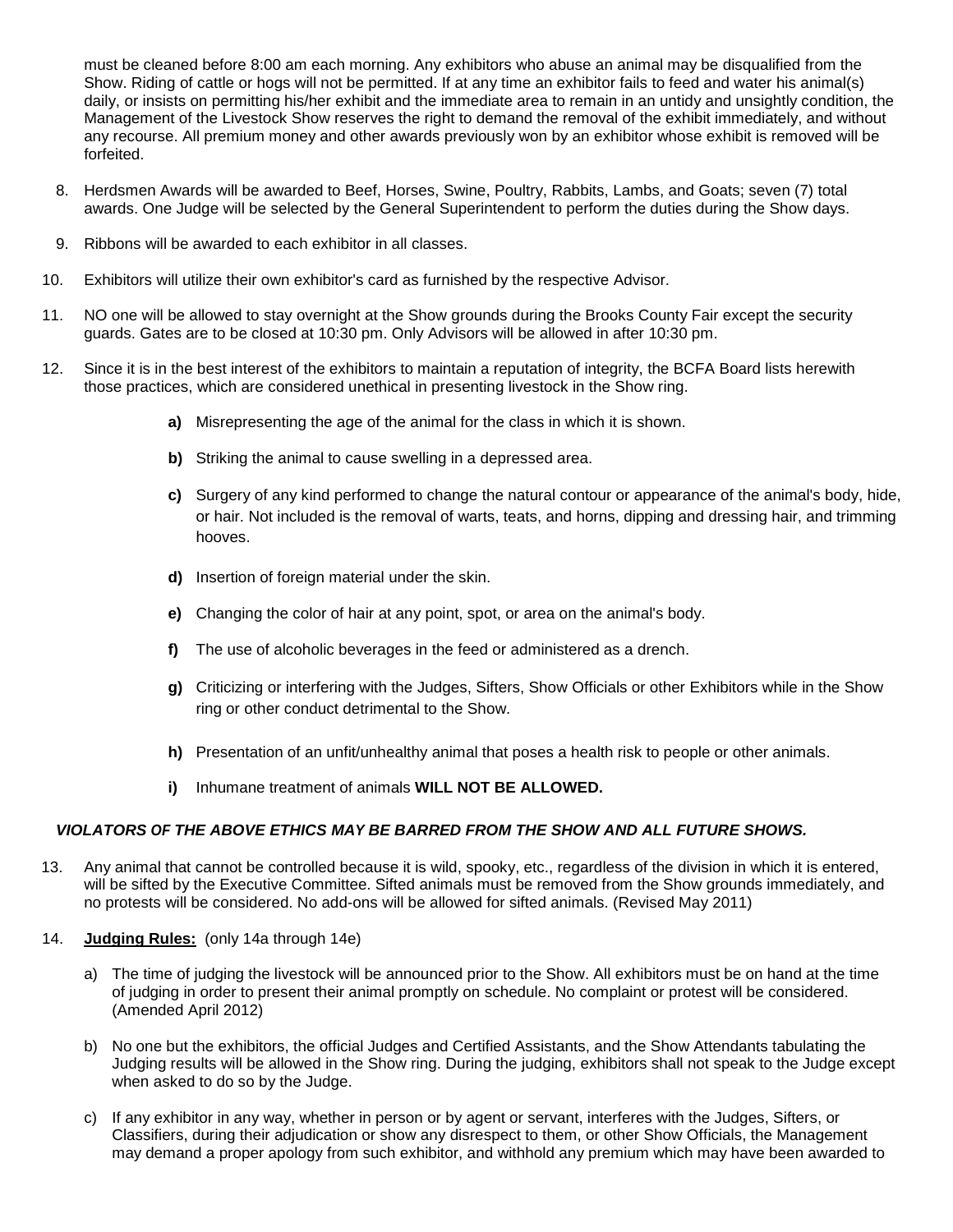him. The exhibitor will automatically be disqualified and be required to remove himself and his entry from the Show grounds immediately.

- d) In classes where competition does not exist, the Judge shall make his award in accordance with the merits of the animal being exhibited. The Judge must not award a premium to an unworthy animal.
- e) The decision of the Judge shall be final in all cases except where mistakes, fraud, misrepresentation or collusion not discovered at the time the award is proven. If fraud, misrepresentation, or collusion is proven, the exhibitor's award will be forfeited and such exhibitor will be barred from future Shows. The placement of animals will remain the same. **No animal will be bumped up in placing.** (Revised April 2009)
- 15. All protests must be made in writing to the Management and accompanied by an affidavit setting forth the basis for the protest, together with a deposit of \$25.00 which will be forfeited if the protest is not sustained. Parties interested will be notified of the time and place for considering the protest. The right of an exhibitor to appeal the decision of a Judge or Judges will be only when it is charged that an award has been made in violation of the rule.
- 16. Exhibitors and parents will not be permitted to have any alcoholic beverages on the show grounds, nor narcotics, drugs or abusive language will be permitted. Any exhibitor, parent or guardian who in the opinion of the Show's Executive Committee behaves in a manner unbecoming to a young lady/gentleman, will be asked to remove himself/herself and his/her exhibit(s) from the show grounds immediately and all premium, auction proceeds, etc. will be forfeited. Such exhibitor, parent or guardian will be barred from participating at future BCFA shows. (Revised May 2011)
- 17. Show schedule, check-in, and release dates and times will be determined by the Board and announced approximately one month before the Show. Absolutely no animal that has made legal entry into the Brooks County Show Grounds shall be removed from the grounds without written orders signed by both the General Superintendent and the Division Superintendent involved. Failure to comply with this rule will result in a 5% penalty deducted from the sales receipts or prize money.
- 18. Rosettes or plaques will be awarded to Showmanship first place winners in all live classes.
- 19. All halter livestock must be halter-broken and fitted for the Show by the exhibitor.
- 20. Every participant exhibiting a Livestock project must sell one (1) Membership, turn in an official entry card, and pay entry fees by the validation date of their respective divisions. Poultry and Rabbit exhibitors must have entry card filled out, and turned in to the BCFA Secretary or Treasurer. Project Membership must be paid when Poultry is ordered. Rabbits must be paid validation date. All Poultry will be ordered at a date and time set by the BCFA Board of Directors. (April 2004)
- 21. Each exhibitor must show and sell his/her own project personally in the Show ring and at the Auction. In the event of death, death in the immediate family, serious illness, or above District level UIL sponsored competition, a substitute will be allowed.
- 22. Substitutes must be qualified and eligible as specified in Rule #2, with the prior approval of the BCFA Board. Their names must be given to the appropriate Division Superintendent at their division check-in at the Show grounds. All substitutes must give the name and address of the original exhibitor, not their own name, to the Show Official tabulating the results. There will be no other exceptions. In the event of ineligibility due to failing grades, the **NO PASS NO PARTICIPATE** rule will be enforced. **NO SUBSTITUTE** will be allowed.
- 23. Ownership of all 4-H and FFA market entries and death liability will remain with the exhibitor until animals are loaded on the truck for delivery to the slaughter house.
- 24. Any validated animal that goes on the resale truck for whatever reason, must meet minimum weight required at check-in for said division.
- 25. Dress Code for exhibitors and substitutes: No T-shirts, sweatshirts, tank tops, caps, or sandals are to be worn in the Show ring or Auction ring. Tie or bandanna must be worn around the neck in the Show ring and Auction ring. Required dress includes: Jeans, dress shirt, or comparable clothing. Club jackets may be worn. Shirts must be tucked in; western dress hats will be allowed only in the Horse division as per Horse Show rules. Dress code will be strictly enforced by the Division Superintendent. If code is not adhered to, a \$25.00 penalty will be assessed and deducted from sales receipts or prize money.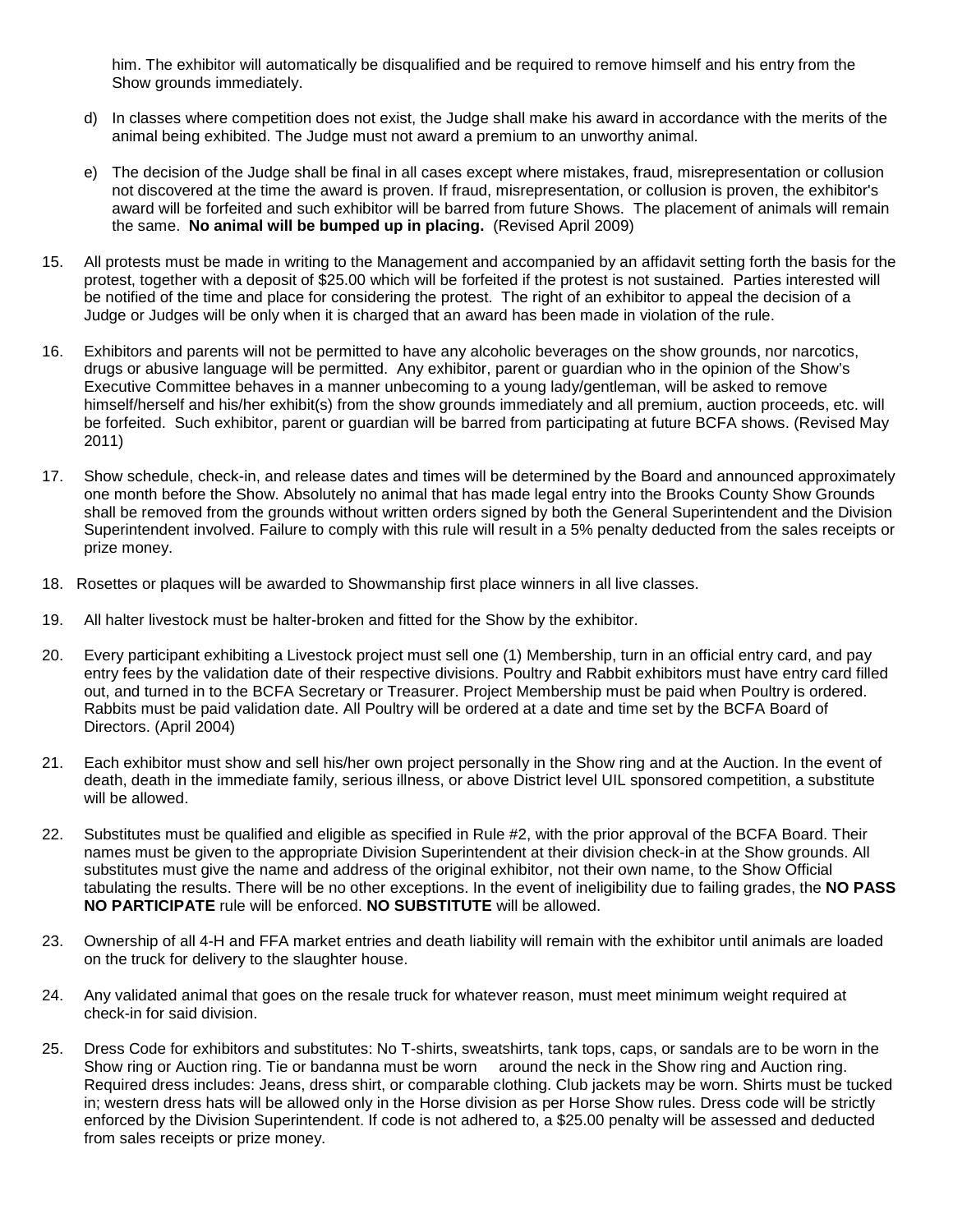- 26. Any item not covered by the above rules will be handled by the Rules Committee, which is composed of the General Superintendent and the Board of Directors. Their decision is final.
- 27. All livestock exhibited must meet the requirements of the Texas Animal Health Commission.
- 28. Wood shavings will be allowed on all animal projects. All bedding material must be cleaned up before check-out time or exhibitor is subject to a \$100 fine, deducted from sales receipts or prize money. (Amended April 2012)
- 29. All exhibitors have until the check-in deadline to meet the official weight requirements of their respective division. Reweigh for any animal must be called for immediately before the next animal is weighed. No re-weigh will be allowed unless the animal is over or under weight requirements. If an animal does not meet the required weight for its division, the animal will be stalled in the designated holding pens, to be located in the scale area. Nothing will be allowed to be administered, by any means, to the animal. Only free choice liquid and feed will be allowed in the pens. Decision of the Superintendent is final. A back-up validated animal can be presented upon sifting of original project. Sifted animals shall be removed immediately from the Show grounds.
- 30. An exhibitor will be allowed to show one (1) animal per market division. The Overall Grand and Reserve Grand **MUST** sell. If the exhibitor receives more than one (1) Overall Grand or Reserve Grand, he/she must decide which project to sell. An exhibitor that exhibits in more than one (1) market division can sell only one (1) market project.
- 31. A written "Thank You" note for the project buyer will be presented by April 15 after the Brooks County Show to the appropriate Advisor (4-H or FFA) by 5:00 pm. Failure to do so will result in a 1 % penalty, per day, being deducted from the sales receipts of the exhibitor. (Revised May 2011)
- 32. An entry fee of \$10.00 will be paid on any project that is validated under an exhibitor's name. Fee is to be paid when the project is validated. Exception: Poultry and Rabbits. See Rule #20. (Revised April 2005)
- 33. Each exhibitor must register in a Show Division and can validate animals in said division under **immediate** family name as long as there is at least one (1) animal or pen in division for each exhibitor and entry fee has been paid on each entry.
- 34. No clipping or shearing will be allowed on the grounds for any animal except the Beef and Dairy Breeding divisions, and Poultry, where only personal blow dryers may be used. Clipping will be allowed for all hooved animals in the designated area assigned. (Revised April 2009)
- 35. An exhibitor cannot show in more than one (1) County Youth Show during one (1) school year. (August-May)
- 36. All exhibitors must have debts on previous projects cleared before validating for the current year.
- 37. All non-market animals will be released within two hours after the auction is over with proper release from the Show Superintendent and Division Superintendent. (Revised May 2011)
- 38. Show will run five (5) days: Wednesday, Thursday, Friday, Saturday, and Sunday. The Show will run the first or second week in March based on the Brooks County ISD school calendar. (April 2004)
- 39. A freight charge of \$8.00 per animal will be charged to non-exhibitors that send any animal on the re-sale truck. No freight charge will be deducted from an exhibitor who sends any animal on the resale truck. (Added and amended April 2012)
- 40. All participating exhibitors will be required to sell one (1) membership, pay a \$10.00 entry fee per project, and will be charged 7% on total sales commission. (Revised April 2009)
- 41. Any proceeds or disbursements from entities representing BCFA will require a purchase order and/or Board approval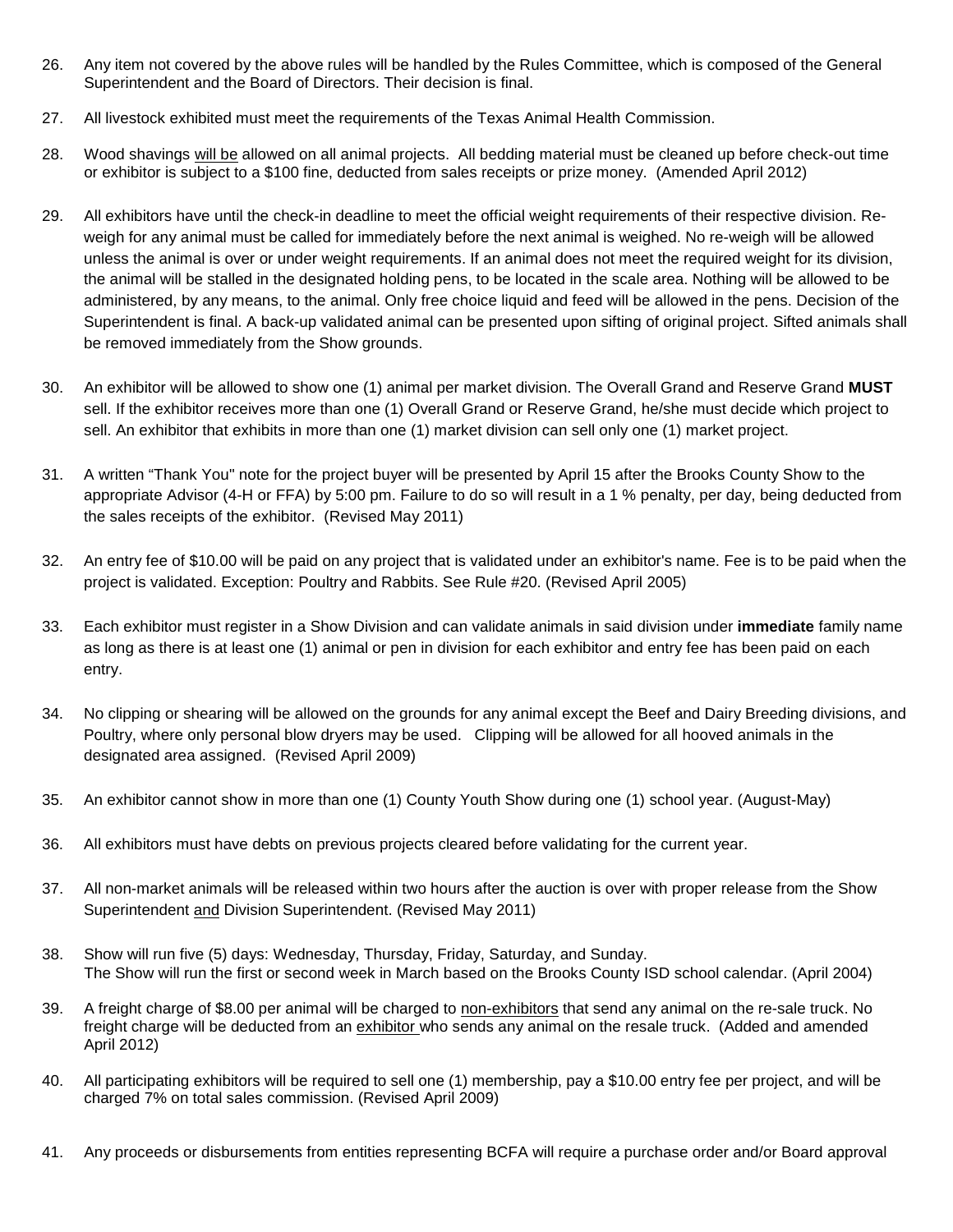to be signed by the President and Treasurer of the Brooks County Fair Association Board (ie. BCFA Queen's Contest, BCFA Parade, 4-H, FFA, and Home Economics).

- 42. One (1) Breeding animal in each division may be shown with the exception of the Horse division, where both a filly and colt may be shown.
- 43. The BCFA will set up an annual Scholarship Fund, and award scholarships based on availability of funds. The Board will set up the scholarship guidelines and select a Scholarship Committee. Committee will be comprised of three (3) outgoing BCFA Directors.
- 44. No generators will be allowed on the Show grounds during the Show.
- 45. All Exhibitors that live within the city limits of Falfurrias must be in compliance with City Ordinance #476. Exhibitors must contact the Animal Control Officer to obtain the necessary permits and forms. Failure to follow this ordinance will disqualify the exhibitor from participating in any major shows including this Brooks County Fair. There is NO fee for such permit which exhibitors must apply for every year. Forms can be picked up at the Extension Office, High School Agriculture Department or at the City of Falfurrias Warehouse. (Added April 2004)
	- 46. When validating for major/state shows, a BCFA representative will be there to take membership and entry fees for the BCFA fair. These animals will have to be brought back on their respective validation day. (Added April 2005) An exhibitor with a state-validated animal has the option to sell the "ribbon only" in order to continue showing the animal at the state level so it will not change ownership. (Added April 2012)

47. If any animal poses a threat of hurting someone, the animal MUST be unloaded and properly restrained (ex. Squeeze-chute, scale). If you chose not to unload the animal, the animal will not be validated. (Added May 2011).

48. BCFA will advertise for Resale price on all market animals starting two weeks before the start of the show. Sealed bids must be received by 5:00 P.M. on Wednesday before the sale. (Added May 2011) must be received by 5:00 P.M. on Wednesday before the sale.

49. Breeding nanny, market goat, lambs, and ewes will be validated on the same day. (Added April 2012)

50. There will be an Overall Division Showmanship Award. Example: market goats and breeding nannies will be together in the same Showmanship class. There is only one Showmanship class per division (beef, lamb, goat, swine, fryer, turkey, broiler, aged horse). (Added April 2012)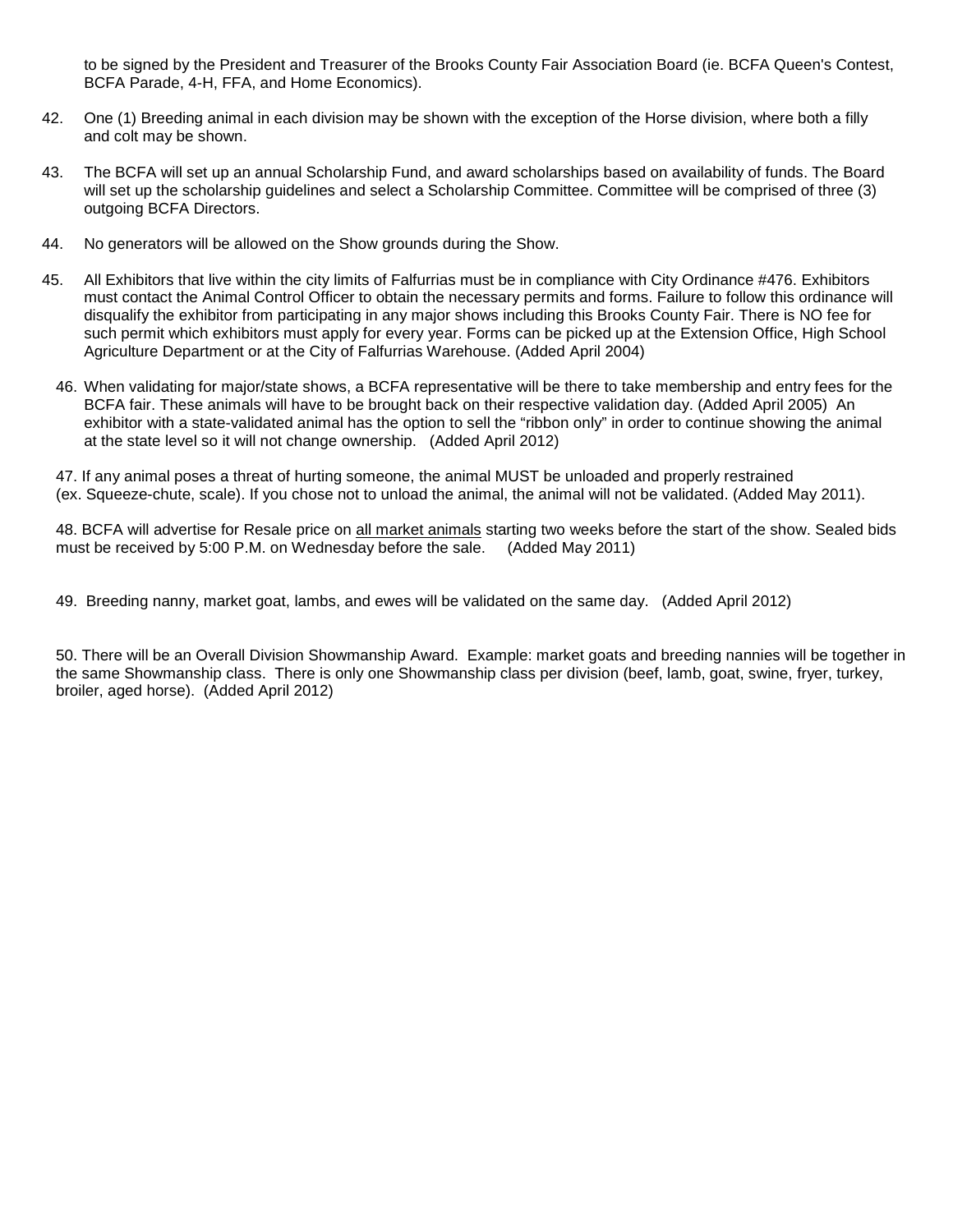#### **RULES GOVERNING THE BROOKS COUNTY FAIR AUCTION**

- 1) Only show entries will be allowed to sell in the Auction.
- 2) Animal presented in the auction ring to be bid on shall be sold to the highest bidder. The winning bidder will have the option of keeping the market animal or designating the animal goes back to the exhibitor. The exhibitor will decide if he/she will resell or keep the animal. (Amended April 2012) All add-on money will go through BCFA books. All add-on money request forms with add-on signatures must be submitted to BCFA representatives no later than 30 days after the final animal project has been sold and auction ended. (revised May 2011) Add-on money only is not subject to limit of actual sale price of Grand Champion or Reserve Champion.
- 3) Buyers and Exhibitors alike retain all sales receipts issued to them. Lack of such receipt will void any and all claims of error.
- 4) Only Market Steers, Market Swine, Market Lambs, Market Goat, Market Fryers, Poultry and the Top 3 of Home Economic Division will be sold in the Auction. Only BLUE RIBBON class champion Home Economics projects will be sold. (Added April 2012- see H. E. Division Rules)
- 5) All Grand Champions of each division will sell first, then the Reserve Grand Champions of each division, and then all projects in the sale are to be rotated and they will be alternating between the divisions presented in the auction ring. All blue ribbon projects will sell before any red ribbon projects are sold.
- 6) Sales order within classes will be Grand Champion, Reserve Grand Champion and the balance will be determined by the placing of the judge. Blue ribbons in all division will sell first then the red ribbons.
- 7) Sale will be the Saturday of the show in the Show Ring area.
- 8) Each exhibitor is responsible for his/her project until released by his/her Superintendent. Absolutely no animal that has made legal entry into the Brooks County Showground shall be removed from the grounds without written orders signed by both the General Superintendent and the Division Superintendent involved.
- 9) The price received by all participants in one category is set by the Grand Champion of that division. The Reserve Grand Champion can bring no more than \$1.00 less than the Grand Champion. The blue ribbon projects can bring no more than \$1.00 less than the Reserve Grand Champion. The red ribbon projects will bring no more than \$1.00 less that the lowest blue ribbon project. There is no sales cap on Home Economics projects for auction. (Added April 2012- see H. E. Division Rules)
- 10) No white ribbon exhibits will be sold.
- 11) Any 4-H or FFA member that wants to show a steer, hog, goat or lamb may do so. The only guarantee will be a floor price.
- 12) All entries sold at the auction must be handled through the Secretary of the show at the time of the sale. (Revised April 2005) An official terms and condition of the Sale transactions will be used and signed by the buyer after the sale of each project.
- 13) All participating exhibitors will be required to sell one (1) membership, pay a \$10.00 entry fee per project, and will be charged a 7% fee on all total sales commissions. (Revised April 2005)
- 14) All buyer donations and add-ons must be secured before the Saturday of the Auction. Absolutely **NO SOLICITATION** of buyers will be allowed on the show grounds at any time during the show and auction. Any violators will be removed at the Board's discretion.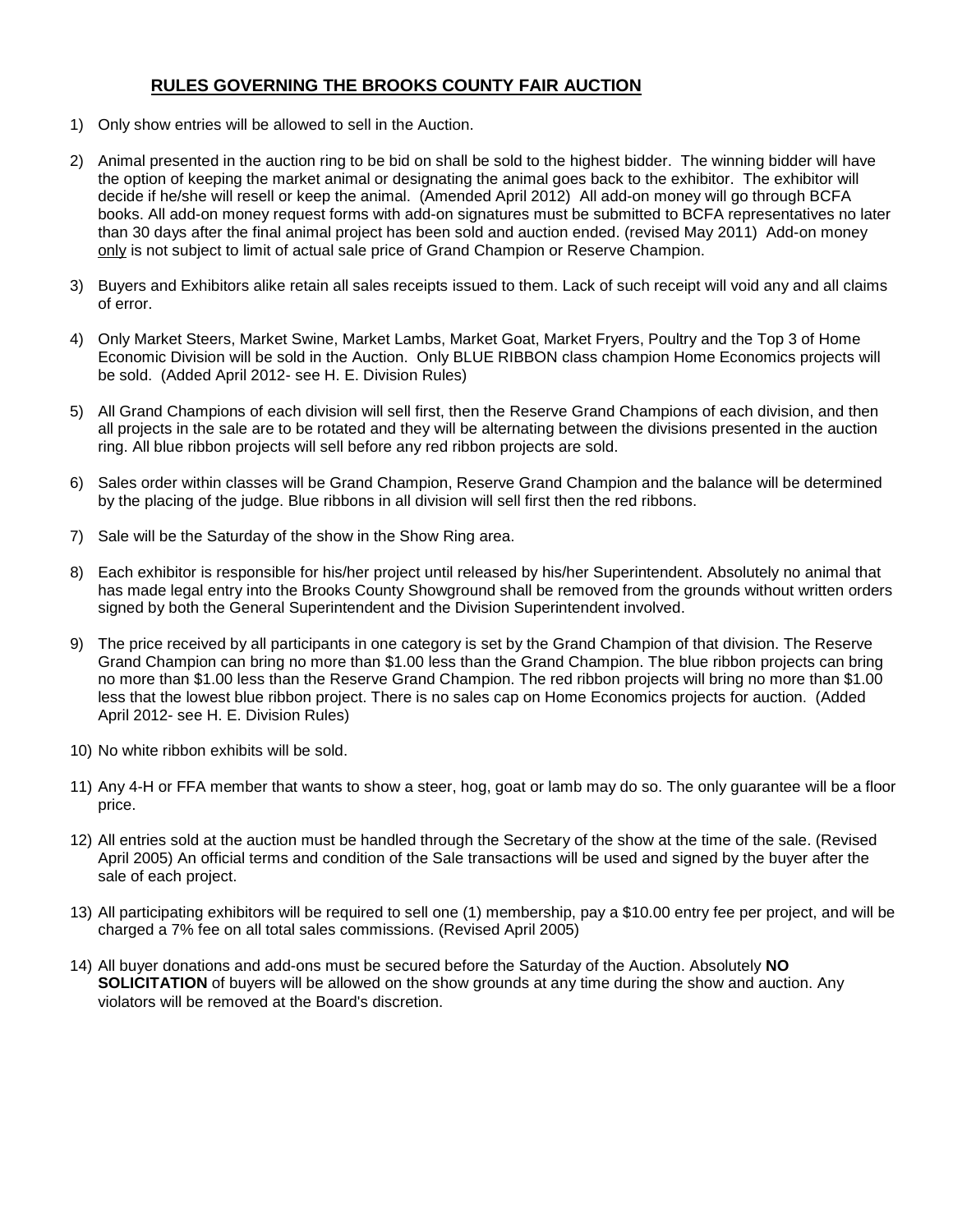# **MARKET STEER**

- 1) Each exhibitor must present his/her steer at validation on the third Saturday designated in September. Steer will be ear tagged upon validation.
- 2) Steers will be classified by a designated classifier the day of check-in. The steers will be classified into Exotic, English, or American classes. The steers can be either purebred or crossbred. The classifier's decision will be final.
- 3) The steer classes will be broken according to weight in their certain classification. A breed champion will be selected and compete for overall Grand Champion of show. Steers will be placed and graded for sale order.
- 4) Steers must weigh at least 1000 lbs. at check-in, the day of the show and must be dehorned.
- 5) A shrinkage of 3 % will be deducted to determine sale weight if so designated by packer.
- 6) Steers shall be "slick sheared" to no more than 1/4 inch in hair length.
- 7) Re-weigh for any animal must be called for immediately before the next animal is weighed. No re-weigh will be allowed unless the animal is over or under weight requirements. Decision of superintendents is final. A back-up animal can be presented upon sifting of original project. Sifted animals shall be removed immediately from the show grounds.
- 8) Absolutely no animal that has made legal entry into the Brooks County Fair Show Grounds shall be removed from the grounds without written order signed by both the General Show Superintendent and the Division Superintendent involved. Failure to comply with this rule will result in a 5% penalty deducted from sale receipts or prize money.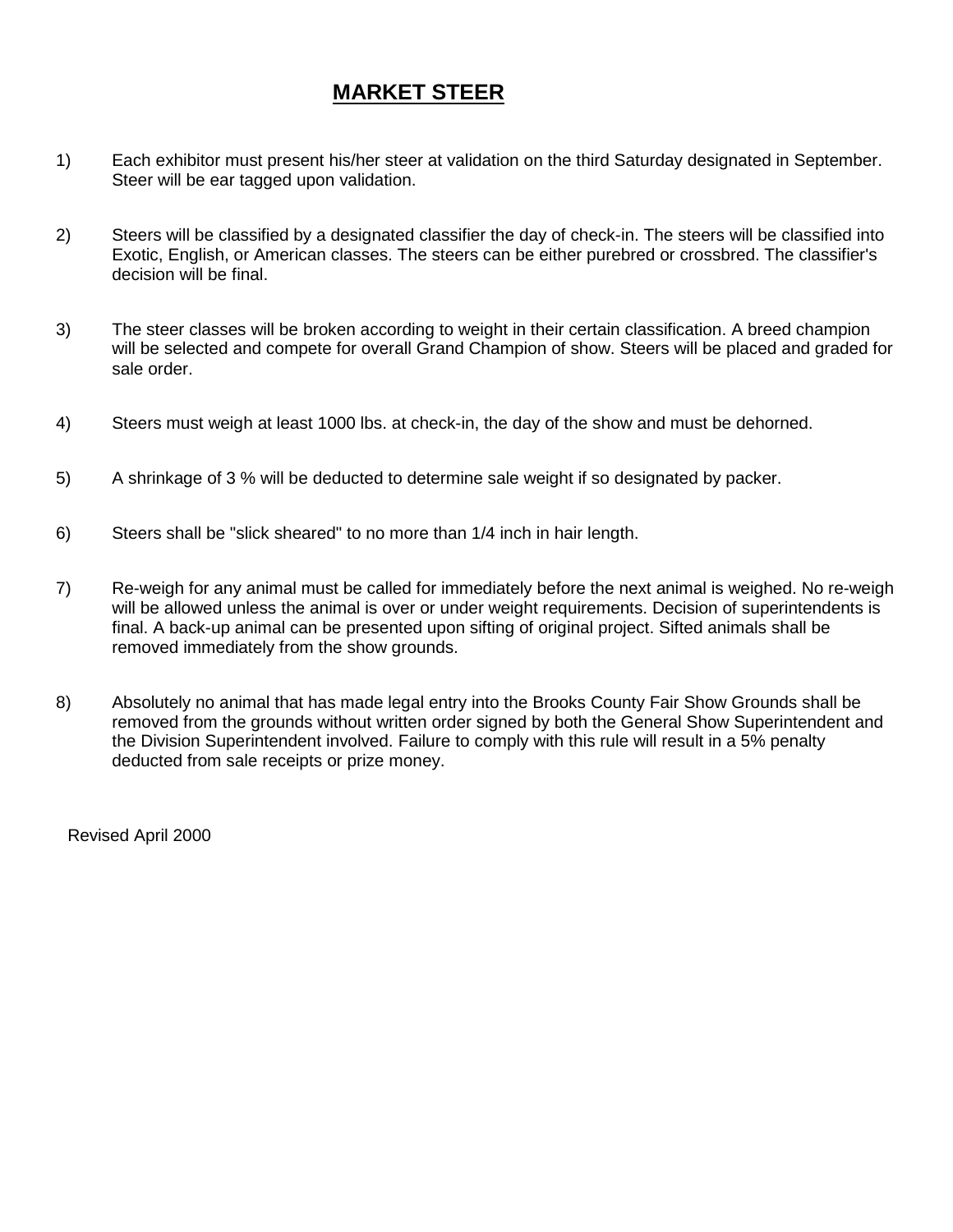# **BEEF BREEDING BULL DIVISION**

- 1) All bull entries shall be picked up and in possession of the exhibitor by validation date, the  $2^{nd}$  Saturday in December.
- 2) All bulls will be judged on classification basis.
- 3) Banner, rosette, ribbons, and premium money will be awarded as in the General Rules.
- 4) No bull entries will be allowed to sell at auction.
- 5) All entries in this division may be purebred or crossbred.
- 6) In addition to the prize money the Grand Champion will receive \$200.00, Reserve Grand Champion \$150.00, remaining blue ribbons \$50.00. (Revised April 2009)
- 7) All Bull entries not carrying both temporary central incisors and with one or more permanent central incisors in view will be sifted at the gate at the time of check in. Bulls older than 18 months should not be fed for this show, since animals with an earlier calving date are likely to lose their calf teeth prior to show date. The Superintendent of the Beef Breeding is responsible for checking the teeth.
- 8) All Bull entries must be Trichomoniasis tested between the ages of 4-12 months.
- 9) All entries must comply with Texas Animal Health Commission Regulations.
- 10) Absolutely no animal that has made legal entry into the Brooks County Fair Show Grounds shall be removed from the grounds without written order signed by both the General Show Superintendent and the Division Superintendent involved. Failure to comply with this rule will result in a 5% penalty deducted from sale receipts or prize money.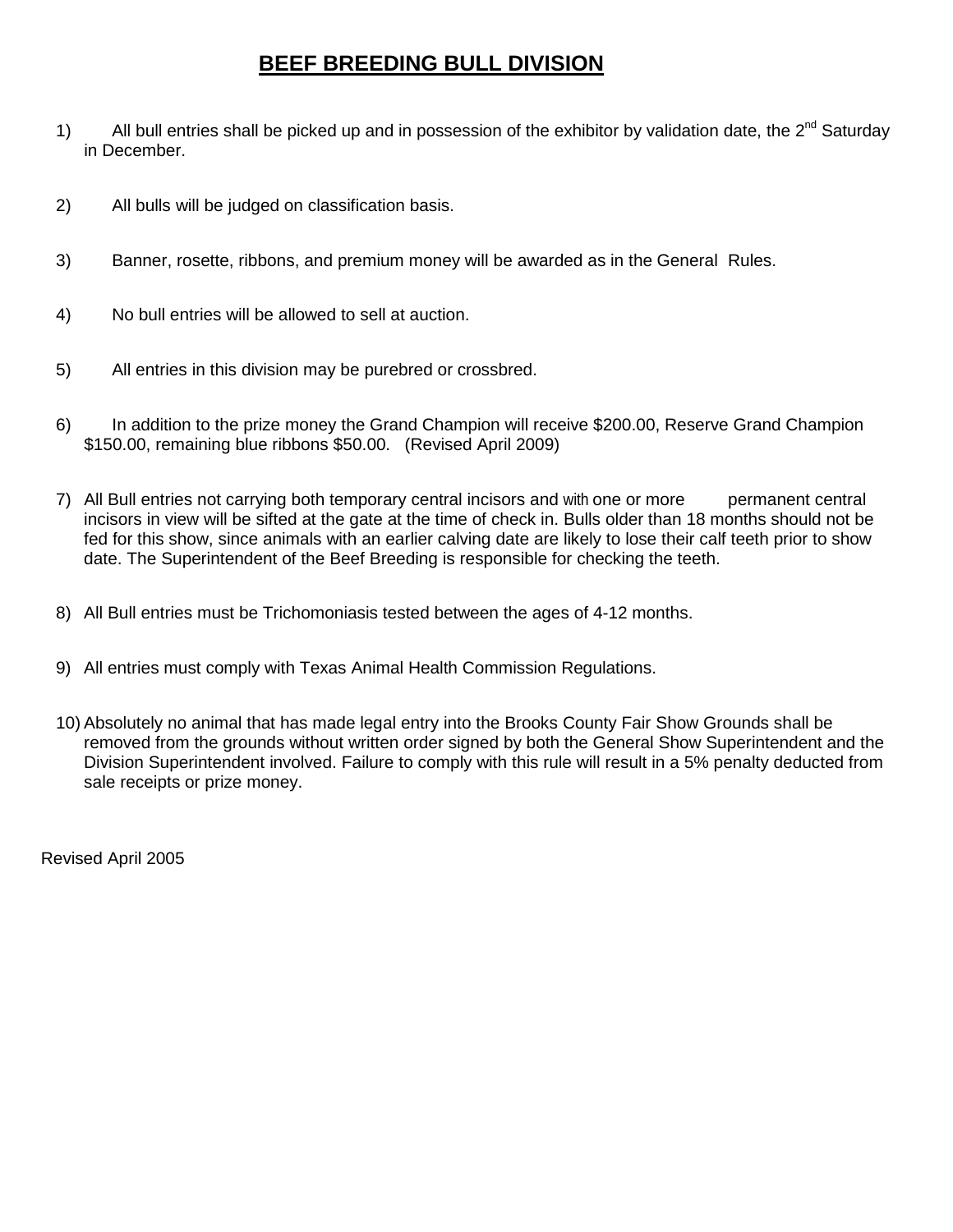#### **BEEF YEARLING BULL DIVISION**

- 1) All bull entries shall be picked up and in possession of the exhibitor by validation date, the  $2^{nd}$  Saturday in December.
- 2) All bulls will be judged on classification basis.
- 3) Banner, rosette, ribbons, and premium money will be awarded as in the General Rules.
- 4) No bull entries will be allowed to sell at auction.
- 5) All entries in this division may be purebred or crossbred.
- 6) In addition to the prize money the Grand Champion will receive \$200.00, Reserve Grand Champion \$150.00, remaining blue ribbons \$50.00.
- 8) All Bull entries must be Trichomoniasis tested between the ages of 4-12 months.
- 9) All entries must comply with Texas Animal Health Commission Regulations.
- 10) Absolutely no animal that has made legal entry into the Brooks County Fair Show Grounds shall be removed from the grounds without written order signed by both the General Show Superintendent and the Division Superintendent involved. Failure to comply with this rule will result in a 5% penalty deducted from sale receipts or prize money.

Added April 2012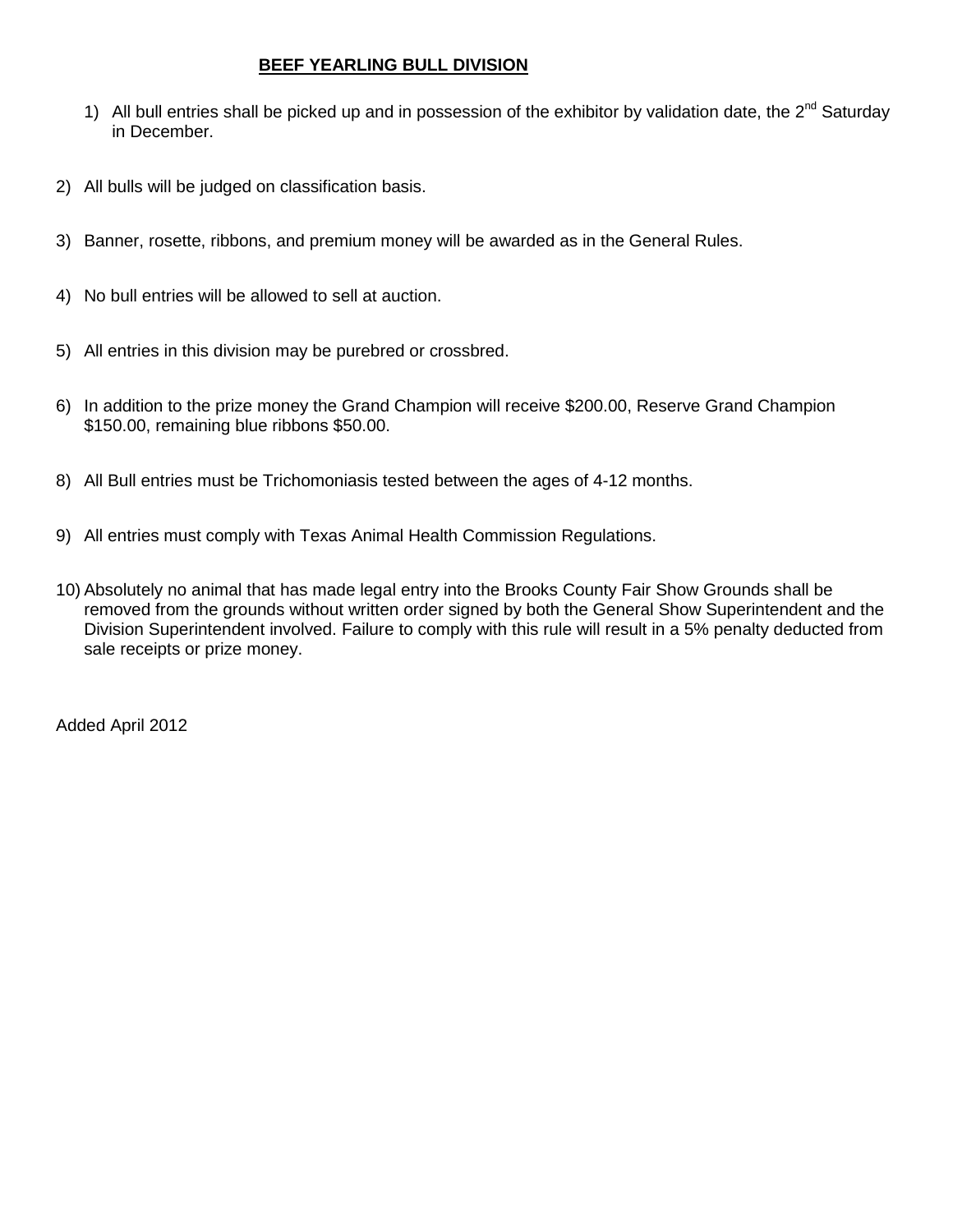# **BEEF HEIFER DIVISION**

**Adopted May 12, 2011, items 1-10**

- 1) All Beef Heifer entries shall be picked up and in possession of the exhibitor by validation date, the  $2^{nd}$ Saturday in December.
- 2) All Beef animals will be judged on classification basis.
- 3) Banner, rosette, ribbons, and premium money will be awarded as in the General Rules.
- 4) No Beef Heifer entries will be allowed to sell at auction.
- 5) All entries in this division may be purebred or crossbred.
- 6) Premium money will be awarded. The Grand Champion will receive \$200.00, Reserve Grand Champion \$150.00, remaining blue ribbons \$50.00.
- 7) All Heifers must be Brucellosis vaccinated between the ages of 4-12 months.
- 8) All entries must comply with Texas Animal Health Commission Regulations.
- 9) Absolutely no animal that has made legal entry into the Brooks County Fair Show Grounds shall be removed from the grounds without-written order signed by both the General Show Superintendent and the Division Superintendent involved. Failure to comply with this rule will result in a 5% penalty deducted from sale receipts or prize money.
- 10) Heifer entries will be allowed to validate under either or both the beef heifer or the aged heifer divisions.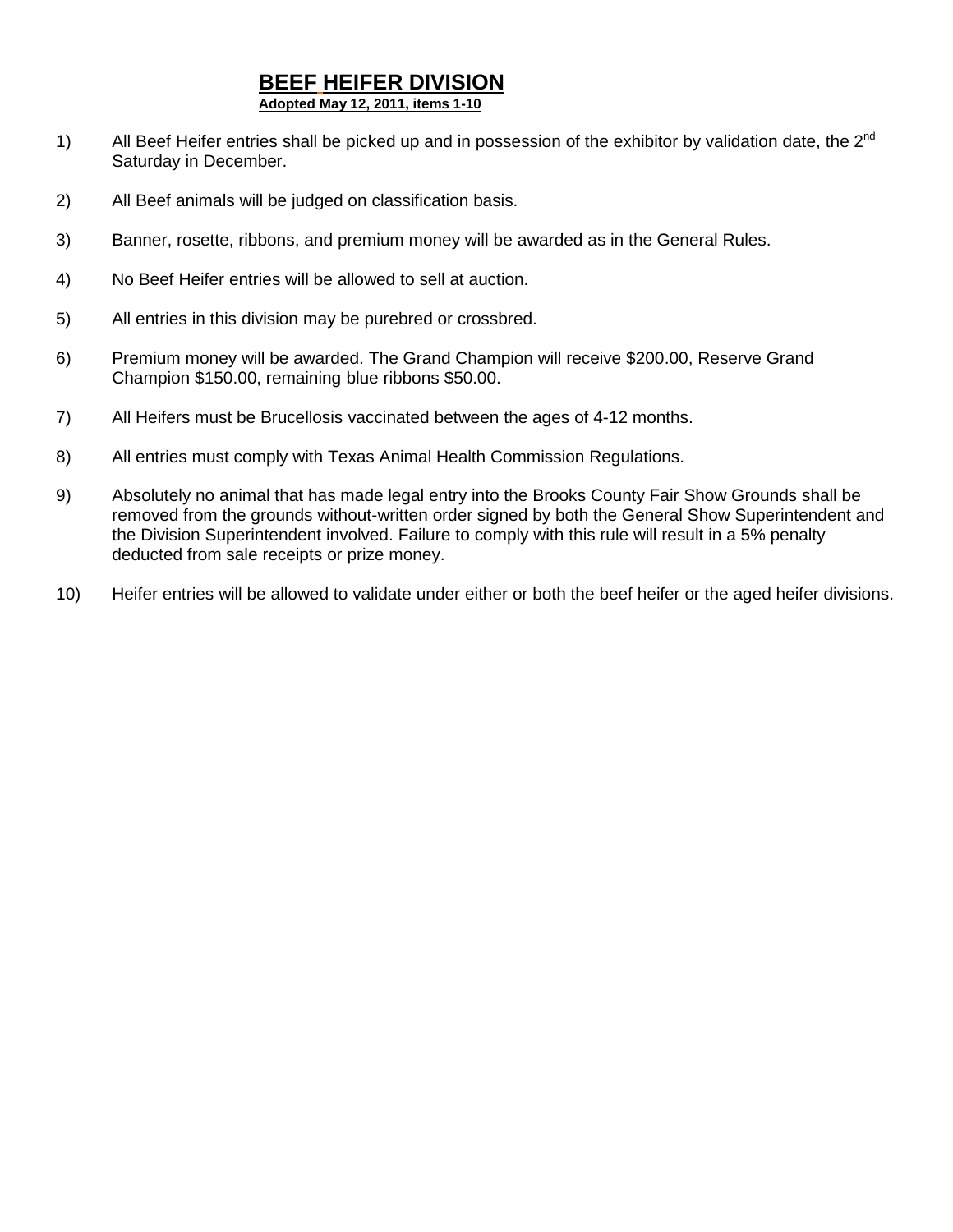## **BEEF AGED HEIFER DIVISION Adopted May 12, 2011, items 1-11**

- 1) All Beef Aged Heifer entries shall be picked up and in possession of the exhibitor by validation date, the 2<sup>nd</sup> Saturday in December.
- 2) All Beef Aged animals will be judged on classification basis.
- 3) Banner, rosette, ribbons, and premium money will be awarded as in the General Rules.
- 4) No Beef /Heifer entries will be allowed to sell at auction.
- 5) All entries in this division may be purebred or crossbred.
- 6) Premium money will be awarded. The Grand Champion will receive \$200.00, Reserve Grand Champion \$150.00, remaining blue ribbons \$50.00.
- 7) All Heifer entries carrying both temporary central incisors will not be allowed to show in this division. The sifter/classifier is responsible for checking the teeth.
- 8) All Heifers must be Brucellosis vaccinated between the ages of 4-12 months.
- 9) All entries must comply with Texas Animal Health Commission Regulations.
- 10) Absolutely no animal that has made legal entry into the Brooks County Fair Show Grounds shall be removed from the grounds without-written order signed by both the General Show Superintendent and the Division Superintendent involved. Failure to comply with this rule will result in a 5% penalty deducted from sale receipts or prize money.
- 11) Heifer entries will be allowed to validate under either or both the beef heifer or the aged heifer divisions.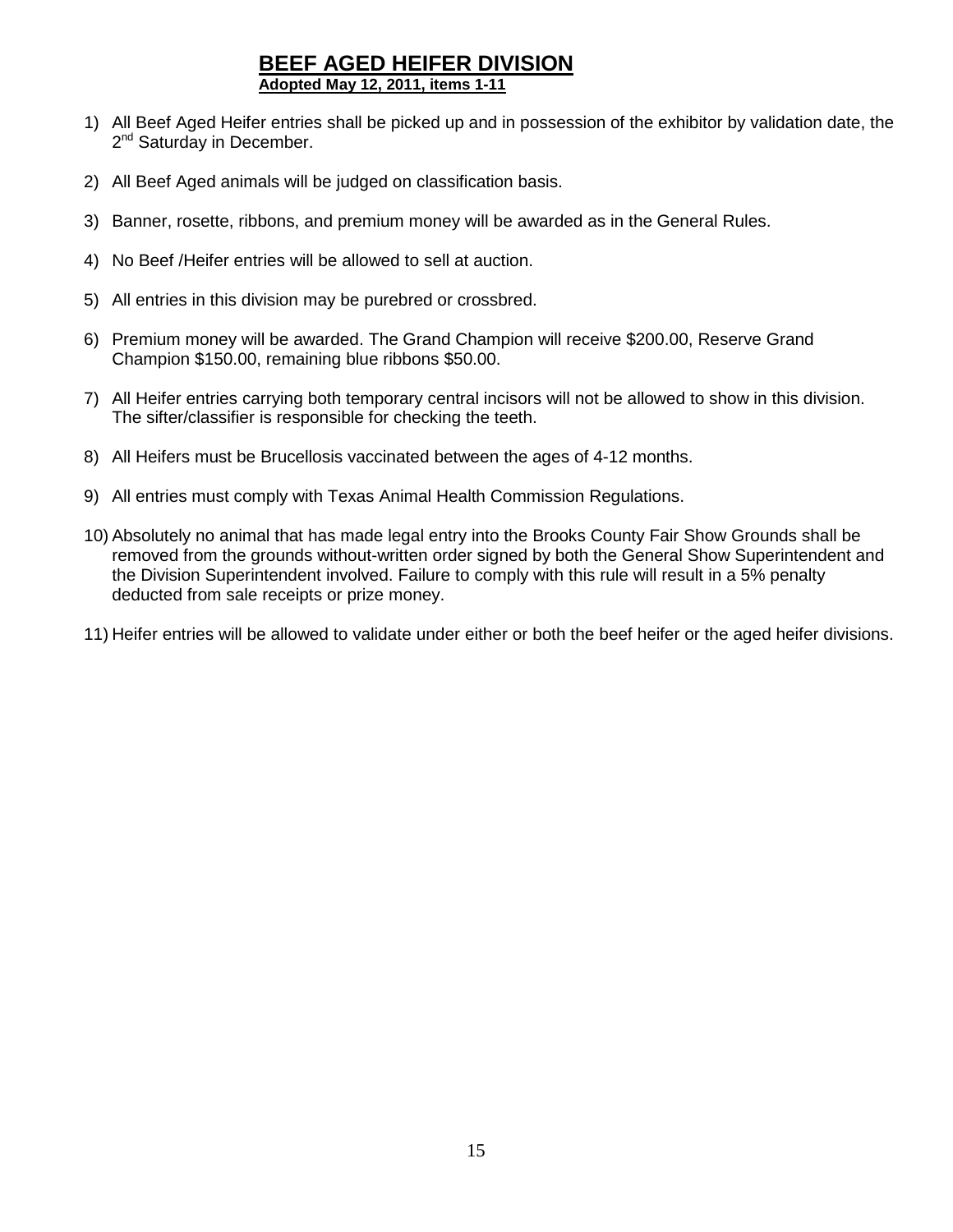# **DAIRY BREEDING HEIFER DIVISION**

- 1) All Dairy Breeding Heifer entries shall be picked up and in possession of the exhibitor by validation date, the 2<sup>nd</sup> Saturday in December.
- 2) All Dairy Breeding animals will be judged on classification basis.
- 3) Banner, rosette, ribbons, and premium money will be awarded as in the General Rules.
- 4) No Dairy Breeding entries will be allowed to sell at auction.
- 5) All entries in this division may be purebred or crossbred.
- 6) Banner, rosette and ribbons will be awarded. The Grand Champion will receive \$200.00, Reserve Grand Champion \$150.00, remaining blue ribbons \$50.00. (Revised April 2009)
- 7) All Heifer entries not carrying both temporary central incisors and Heifers: with one or more permanent central incisors in view will be sifted at the gate at the time of check in. Heifers older than 18 months should not be fed for this show, since animals with an earlier calving date are likely to lose their calf teeth prior to show date. The Superintendent of the Beef Breeding is responsible for checking the teeth.
- 8) All Heifers must be. Brucellosis vaccinated between the ages of 4-12 months.
- 9) All entries must comply with Texas Animal Health Commission Regulations.
- 10) Absolutely no animal that has made legal entry into the Brooks County Fair Show Grounds shall be removed from the grounds without written order signed by both the General Show Superintendent and the Division Superintendent involved. Failure to comply with this rule will result in a 5% penalty deducted from sale receipts or prize money.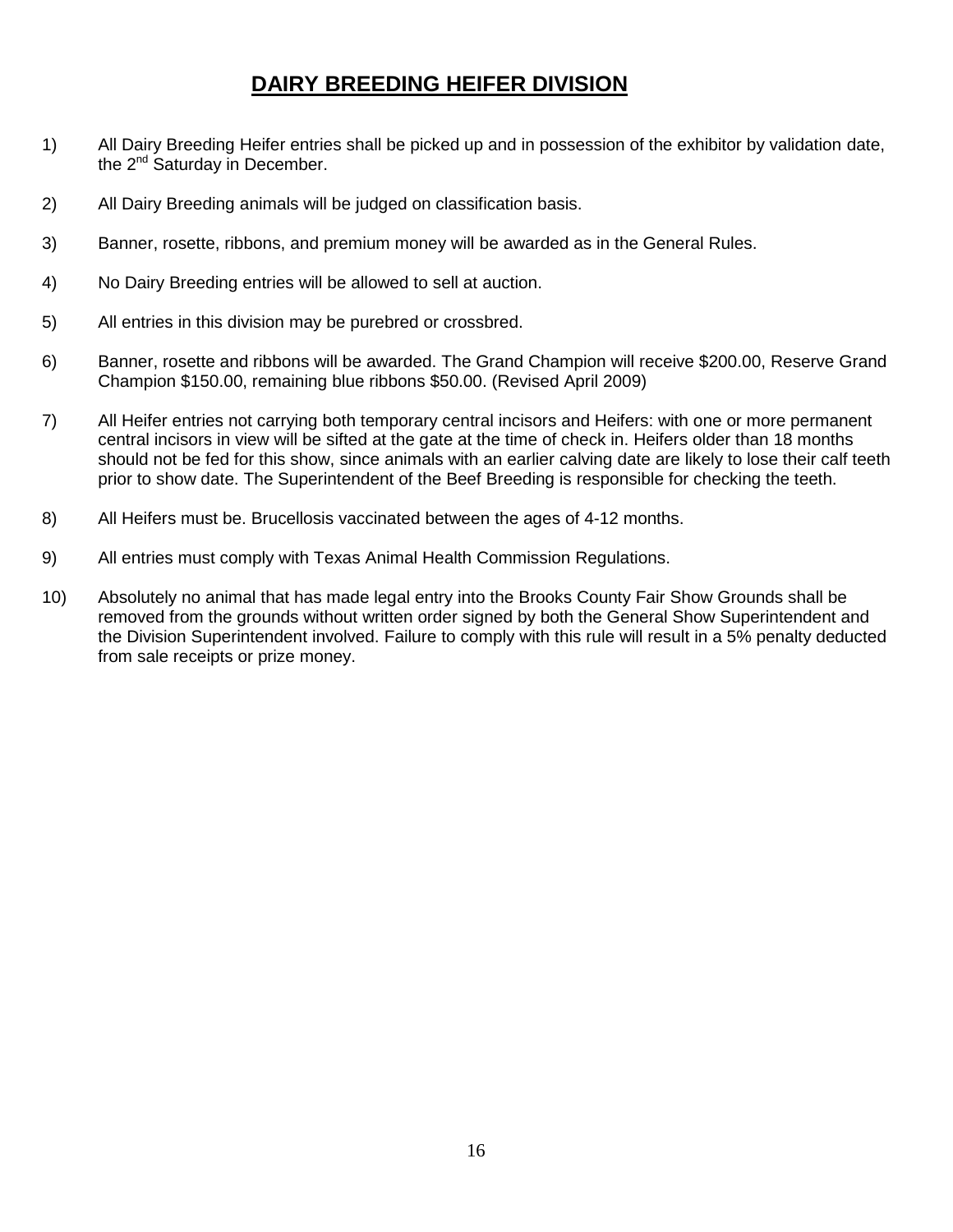# **MARKET SWINE**

- 1) The show will employ a classifier to determine classes, with classes to consist of: Duroc, Hampshire, Crosses, York and O. P. B. (other pure breed).
- 2) All market swine shall be picked up and in the possession of the exhibitor by validation date, the  $2^{nd}$ Saturday in December.
- 3) The class weight divisions will be determined by the classifier/sifter. Swine must meet a minimum weight of 200 pounds to be allowed in show. There is no cap weight. (Added April 2006)
- 4) A Champion and a Reserve Champion will be selected from each breed. A Grand Champion and a Reserve Grand Champion of the show will be selected from these.
- 5) All entries of this division may be purebred or crossbreed barrow or gilts.
- 6) All entries must comply with the Texas Animal Health Commission Regulations.
- 7) Re-weigh for any animal must be called immediately before the next animal is weighed. No re-weigh will be allowed unless the animal is over or underweight requirements. Decision of the Superintendent is final. A back-up animal can be presented upon sifting of original project. Sifted animals shall be removed immediately from the show grounds.
- 8) Absolutely no animal that has made legal entry into the Brooks County Fair Show Grounds shall be removed from the grounds without written order signed by both the General Show Superintendent and the Division Superintendent involved. Failure to comply with this rule will result in a 5% penalty deducted from sale receipts or prize money.
- 9) There is no cap weight for swine. Animals will exhibit with the condition that only 270 lbs will be used as the resale maximum weight set by the BCFA Board on rule # 3. (Added April 2006)
- 10) Market Gilts entered in this division can be validated and entered in both the Breeding and Market Swine Division with the payment of a validation fee in both divisions. (Added May 2011)
- 11) At check in you must declare which way Gilt will be shown: Market and/or Breeding, if validated both ways. (Amended April 2012)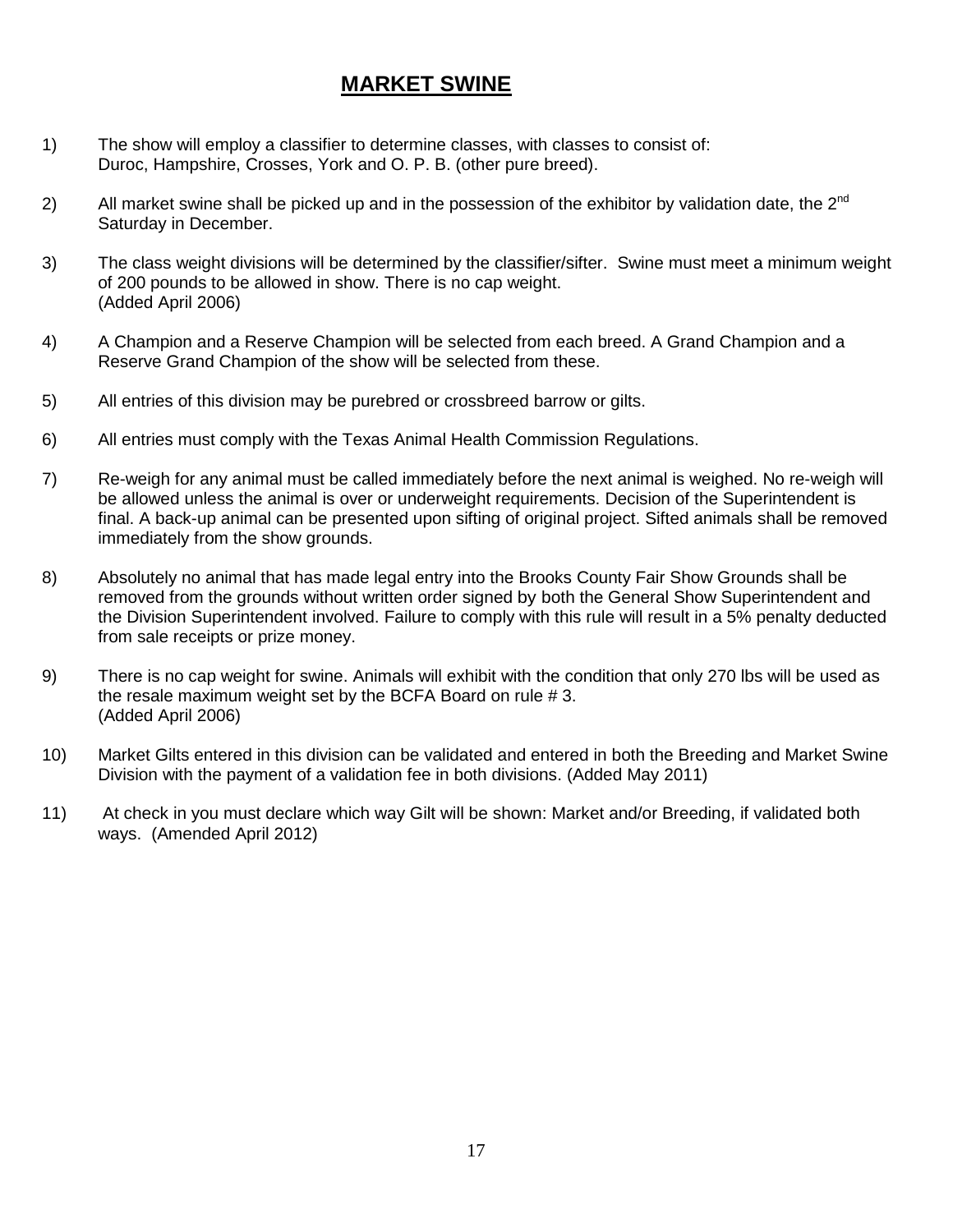# **BREEDING GILT**

- 1) All Breeding Gilt entries shall be picked up and in the possession of the exhibitor by validation date, the 2<sup>nd</sup> Saturday in December.
- 2) All Breeding Gilts will be divided into pre-determined weight classes as follows:<br>Class I 200 244 pounds Class I 200 - 244 pounds<br>Class II 245 - above  $245 - above$
- 3) Breeding Gilts entered in this division can be validated and entered in both the Breeding and Market Swine Division with the payment of a validation fee in both divisions.
- 4) No Breeding Gilt entries will be allowed to sell at the Auction.
- 5) All entries in this division may be purebred or crossbred.
- 6) Banner, Rosette and Ribbons will be awarded.
- 7) Prize money will be awarded as followed. The Grand Champion will receive \$200.00 The Reserve Grand Champion \$150.00. (Revised April 2009)
- 8) All entries must comply with Texas Animal Health Commission Regulations.
- 9) Absolutely no animal that has made legal entry into the Brooks County Fair Show Grounds shall be removed from the grounds without written order signed by both the General Show Superintendent and the Division Superintendent involved. Failure to comply with this rule will result in a 5% penalty deducted from sale receipts or prize money.
- 10) Re-weigh for any animal must be called immediately before the next animal is weighed. No re-weigh will be allowed unless the animal is over or under weight requirements. Decision of the Superintendent is final. A back-up animal can be presented upon sifting of original project. Sifted animals shall be removed immediately from the show grounds.
- 11) Breeding Gilt exhibitors can only use wood shavings as bedding. Any exhibitor who chooses to use bedding must keep their pen area clean during the show and must have the bedding completely removed from the show grounds by the end of check out time on the day of check out. A one hundred dollar (\$100.00) fine will be charged to the exhibitor if they have not removed all bedding from their pen area.
	- 12) At check in you must declare which way Gilt will be shown: Market or Breeding, if validated both ways. NOTE: Breeding Gilt entries that are shown in both market and breeding divisions will be sold as a market animal at the auction. (Amended April 2012)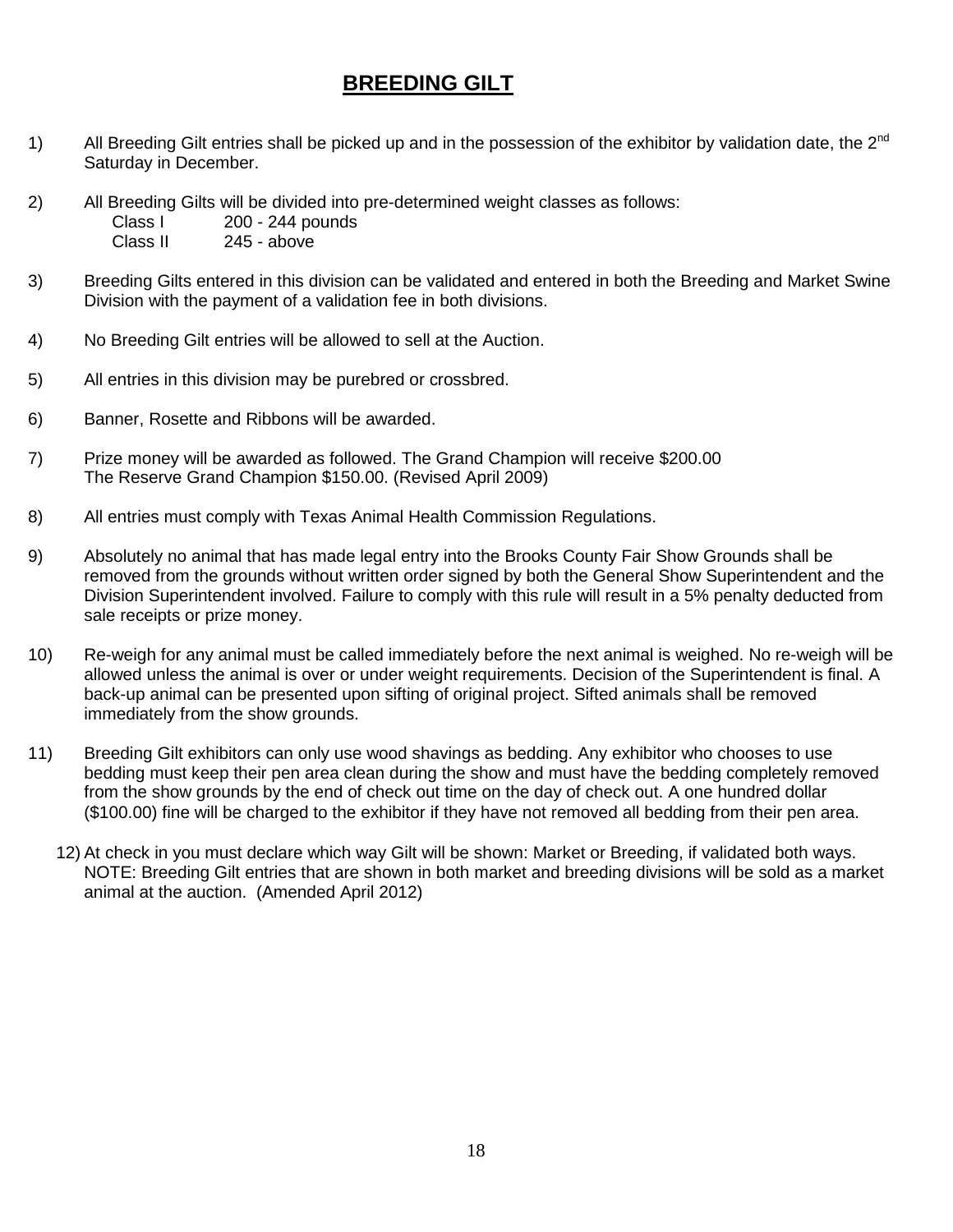# **MARKET LAMB**

- 1) All market lambs shall be picked up and in the possession of the exhibitor by validation date, the 2<sup>nd</sup> Saturday in October.
- 2) The minimum weight for all lambs will be 90 pounds to be allowed in the show. There is no cap weight set; these weights are used for resale value only. (Revised April 2009)
- 3) Show will employ a classifier to determine classes, with classes to consist of a Medium Wool class and other breed class (Crosses, Fine wool and Southdown). Classes will be shown by the breed or wool type in which they are classified. The classifier's decision will be final.
- 4) All lambs must be shorn within 5 days prior to the show. Lambs will be inspected by the Superintendent at the gate at time of check-in.
- 5) All lambs must be docked.
- 6) Weather or Ewe lambs may be shown.
- 7) There will be Breed Class Champions and Reserve Class Champions; with Grand and Reserve Champion chosen overall.

8) The breaking point between weight classes will be determined by the classifier/sifter. (Revised April 2009)

- 9) Entries must comply with Texas Animal Health Commission Regulations.
- 10) Re-weigh for any animal must be called immediately before the next animal is weighed. No re. weigh will be allowed unless the animal is over or under weight requirements. Decision of the Superintendent is final. A back-up animal can be presented upon sifting of original project. Sifted animals shall be removed immediately from the show grounds.
- 11) Absolutely no animal that has made legal entry into the Brooks County Fair Show Grounds shall be removed from the grounds without written order signed by both the General Show Superintendent and the Division Superintendent involved. Failure to comply with this rule will result in a 5% penalty deducted from sale receipts or prize money.
- 12) There is no cap weight for lambs. Animals will exhibit with the condition that only 140 lbs will be used as the resale maximum weight set by the BCFA Board on rule # 2. (Added April 2006)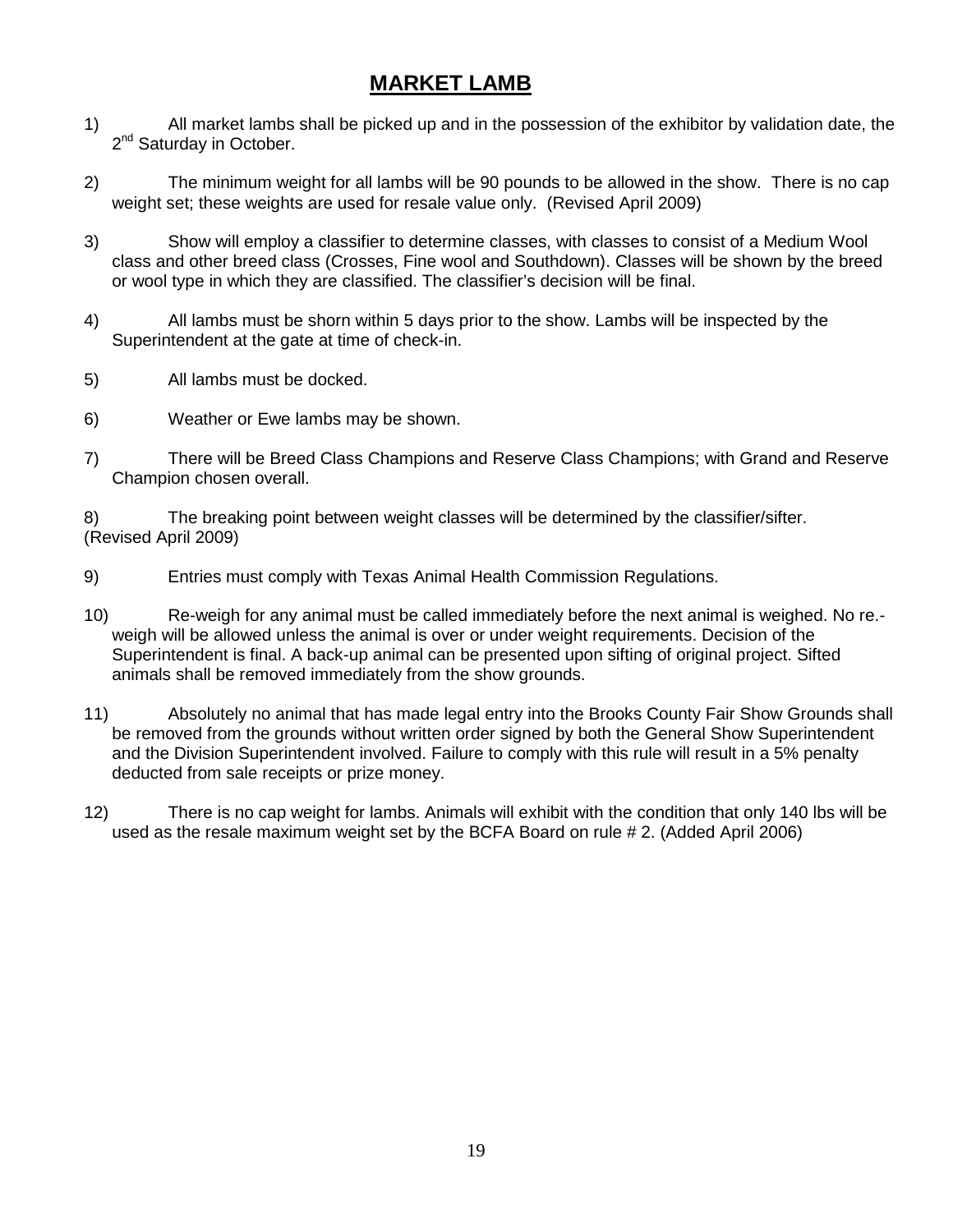# **BREEDING EWE**

- 1) All Breeding Ewe entries shall be picked up and in the possession of the exhibitor by validation date, the 2<sup>nd</sup> Saturday in December.
- 2) All Breeding Ewes will be judged on classification basis.
- 3) Ewes entered in this division can be validated and entered in both the Breeding and Market Lamb Division with the payment of a validation fee in both divisions.
- 4) All entries in this division may be purebred or crossbred.
- 5) Banners, Rosette and Ribbons will be awarded.
- 6) Prize money will be awarded as followed. The Grand Champion will receive \$200.00 and the Reserve Grand Champion \$150.00.
- 7) All Breeding Ewes must have their milk teeth at the time of validation.
- 8) All entries must comply with Texas Animal Health Commission Regulations.
- 9) Absolutely no animal that has made legal entry into the Brooks County Fair Show Grounds shall be removed from the grounds without written order signed by both the General Show Superintendent and the Division Superintendent involved. Failure to comply with this rule will result in a 5% penalty deducted from sale receipts or prize money.
- 10) Breeding Ewes entered in this division can be validated and entered in both the Breeding and Market Division with the payment of a validation fee in both divisions.
- 11) At check in you must declare which way Breeding Ewe will be shown: Market or Breeding, if validated both ways. NOTE: Breeding ewe entries that are shown in the market division will be sold as a market animal at the auction.

(Added April 2012)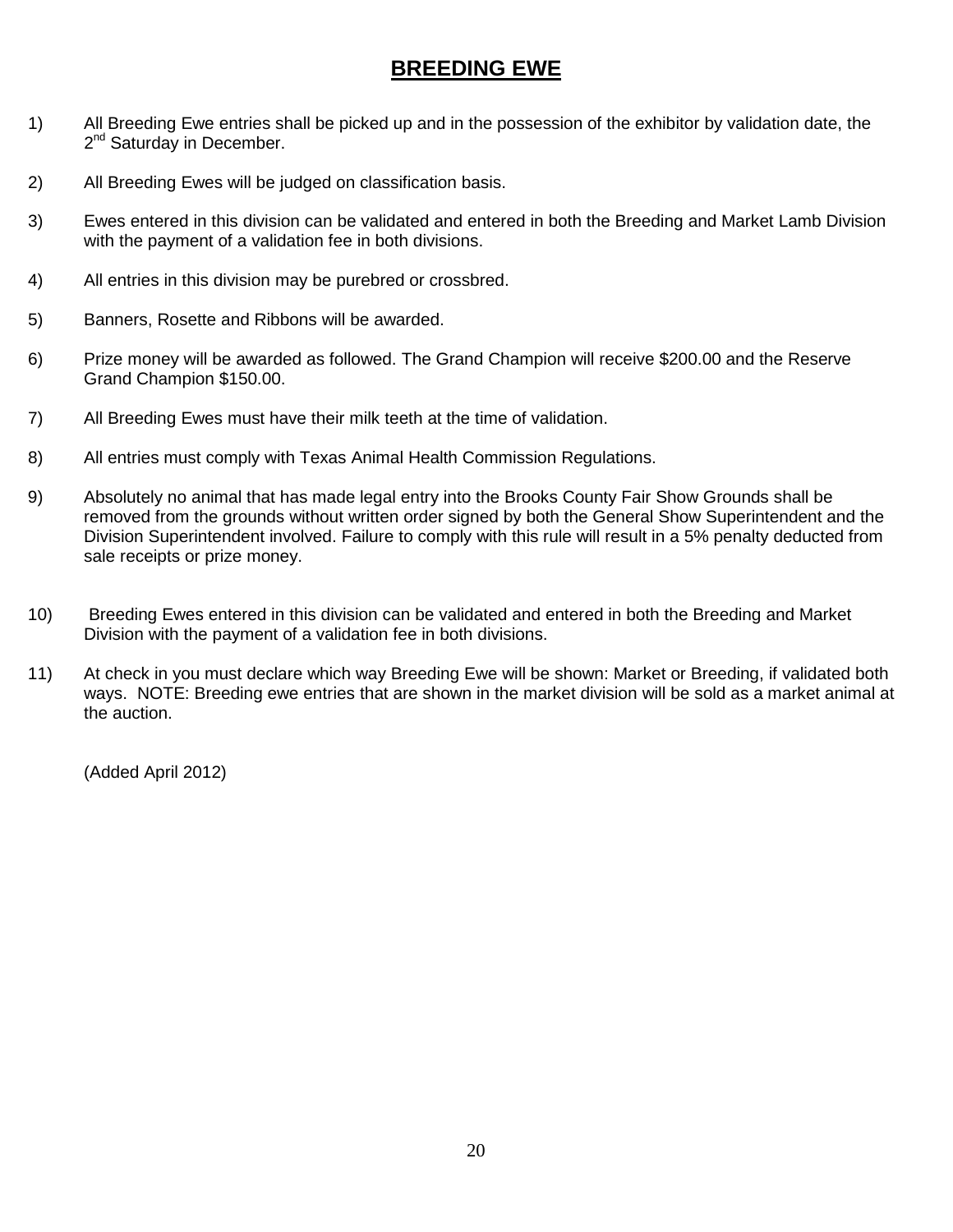# **MARKET GOAT**

- 1) Goats may be any breed or crossbred, weather or does.
- 2) All Market Goats shall be picked up and in possession of the exhibitor by validation date, the  $2^{nd}$  Saturday in October.
- 3) All Market Goats entries will be broken into weight classes by the classifier/sifter. (Revised April 2009)
- 4) Minimum weight shall be seventy (70) pounds to be allowed in the show. There is no cap weight. These weights are for resale value only. (Added 4/2006)
- 5) Market Goats can be shown with or without halters or collars.
- 6) All entries must comply with Texas Animal Health Commission Regulations.
- 7) All Market Goats must have their milk teeth at the time of validation.
- 8) Absolutely no animal that has made legal entry into the Brooks County Fair Show Grounds shall be removed from the grounds without written order signed by both the General Show Superintendent and the Division Superintendent involved. Failure to comply with this rule will result in a 5% penalty deducted from sate receipts or prize money.
- 9) Re-weigh for any animal must be called immediately before the next animal is weighed. No re-weigh will be allowed unless the animal is over or under weight requirements. Decision of the Superintendent is final. A back-up animal can be presented upon sifting of original project. Sifted animals shall be removed immediately from the show grounds.
- 10) All goats must show evidence of begin slick shorn from above the hocks within the last fourteen (14) days.
- 11) There is no cap weight for goats. Animals will exhibit with the condition that only 120 lbs will be used as the resale maximum weight set by the BCFA Board on rule # 4. All Market goats may compete in the Breeding Nanny Division only if they are validated under both Market and Breeding at the time of validation. (Revised May 2011).
- 12) Market Goats entered in this division can be validated and entered in both the Breeding and Market Division with the payment of a validation fee in both divisions. (added May 2011)
- 13) At check in you must declare which way Goat will be shown: Market and/or Breeding, if validated both ways. (Amended April 2012)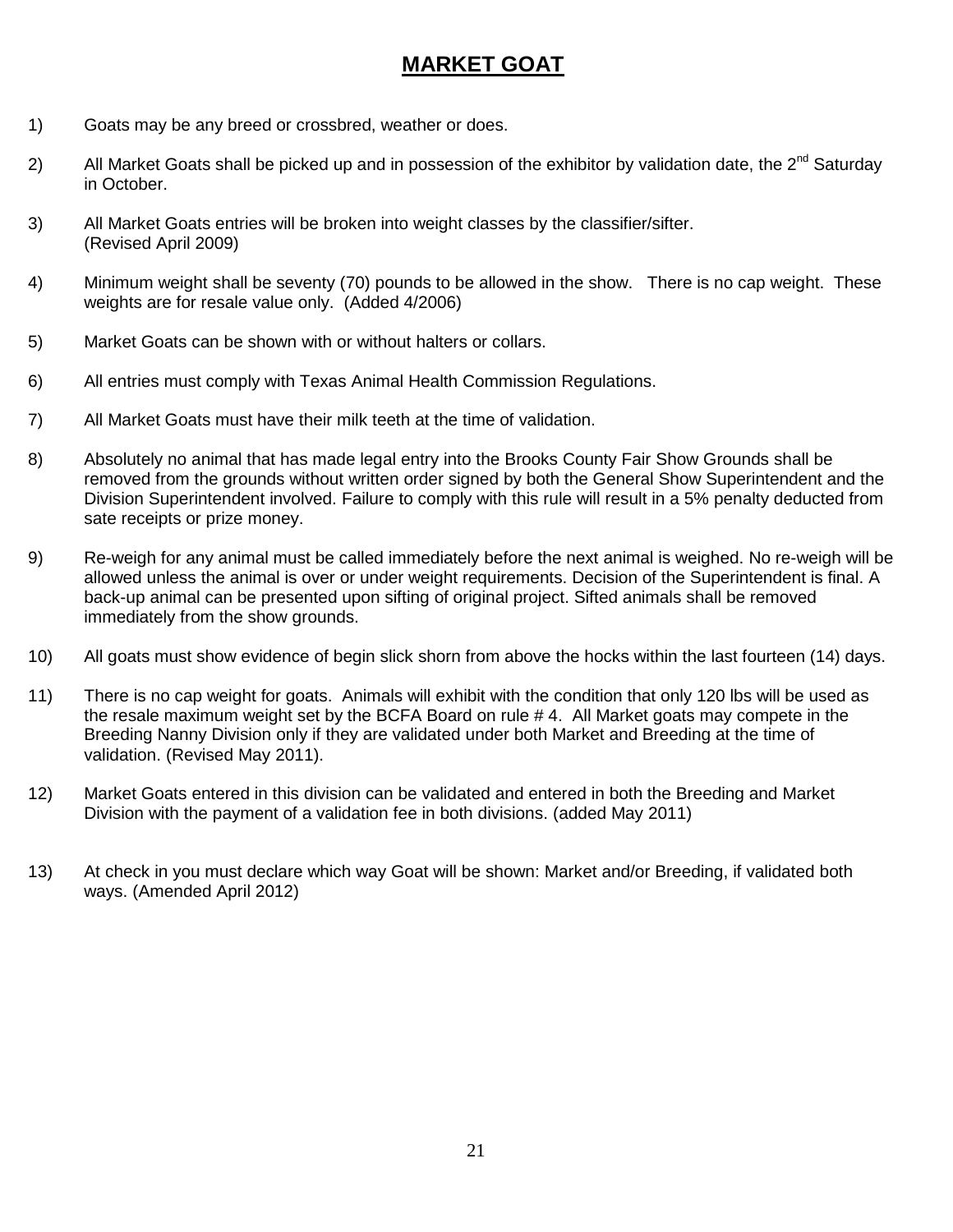# **BREEDING NANNY**

- 12) All Breeding Nanny entries shall be picked up an in the possession of the exhibitor by validation date, the 2<sup>nd</sup> Saturday in December.
- 13) All Breeding Nannies will be judged on classification basis.
- 14) Nannies entered in this division can be validated and entered in both the Breeding and Market Goat Division with the payment of a validation fee in both divisions.
- 15) No Breeding Nanny entries will be allowed to sell at auction.
- 16) All entries in this division may be purebred or crossbred.
- 17) Banners, Rosette and Ribbons will be awarded.
- 18) Prize money will be awarded as followed. The Grand Champion will receive \$200.00 and the Reserve Grand Champion \$150.00. (Revised April 2009)
- 19) All Breeding Nannies must have their milk teeth at the time of validation.
- 20) All entries must comply with Texas Animal Health Commission Regulations.
- 21) Absolutely no animal that has made legal entry into the Brooks County Fair Show Grounds shall be removed from the grounds without written order signed by both the General Show Superintendent and the Division Superintendent involved. Failure to comply with this rule will result in a 5% penalty deducted from sale receipts or prize money.
- 22) At check in you must declare which way Nanny will be shown Market or Breeding. (Struck as duplicate April 2012)
- 23) Breeding Nanny entered in this division can be validated and entered in both the Breeding and Market Division with the payment of a validation fee in both divisions. (added May 2011)
- 24) At check in you must declare which way Breeding Nanny will be shown: Market or breeding, if validated both ways. NOTE: Breeding nanny entries that are shown in the market division will be sold as a market animal at the auction. (Amended April 2012)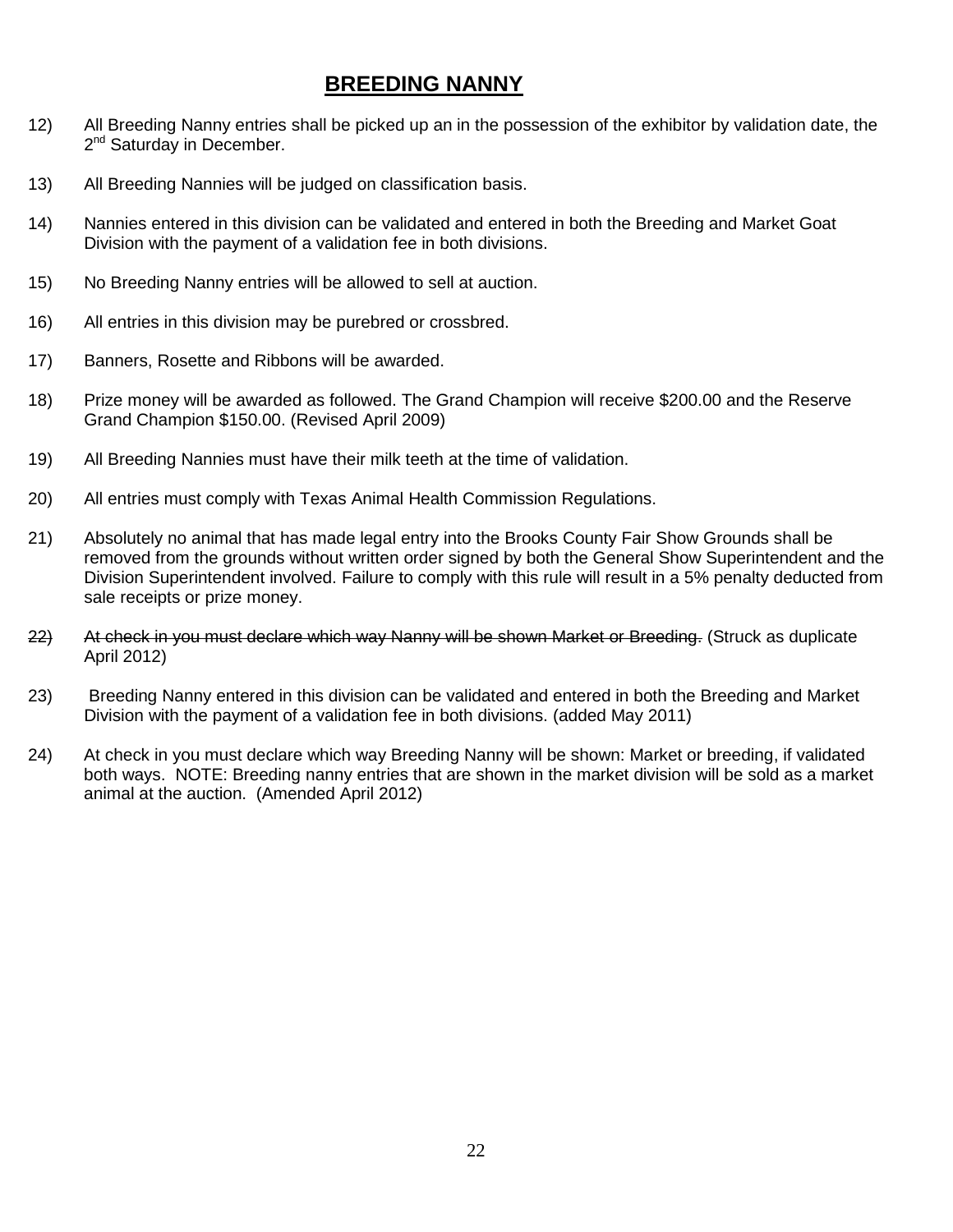# **MARKET FRYERS**

- 1) All rabbit exhibitors must have membership/Membership paid, entry card filled out, entry fees paid and turned in to the BCFA Secretary or Treasurer by validation date set by BCFA Board. (Revised April 2006)
- 2) All rabbits must be New Zealand or California breeds. The rabbits must weigh 3 to 5 pounds or they will be sifted. Classes may be divided by weights, depending on the number in each class. Exhibitors must have three rabbits to show.
- 3) The show will employ a classifier/sifter to determine classes, with classes to consist of two breeds New Zealand and Californian.
- 4) Rabbits will sell live.
- 5) All entries should be ear tattooed and recorded by the Division Superintendent by the second (2) Saturday in February. Any pen without recorded ear tattoos will be sifted.
- 6) All Exhibitors will be responsible for seeing that entries are weighed and recorded with the Superintendent.
- 7) A Champion and Reserve Champion will be selected from each breed then an Overall Grand Champion and Reserve Grand Champion of the show will be chosen from the Breed Champions.
- 8) Absolutely no animal that has made legal entry into the Brooks County Fair Show Grounds shall be removed from the grounds without written order signed by both the General Show Superintendent and the Division Superintendent involved. Failure to comply with this rule will result in a 5% penalty deducted from sale receipts or prize money.
- 9) Re-weigh for any animal must be called immediately before the next animal is weighed. No re-weigh will be allowed unless the animal is over or under weight requirements. Decision of the Superintendent is final. A back-up animal can be presented upon sifting of original project. Sifted animals shall be removed immediately from the show grounds.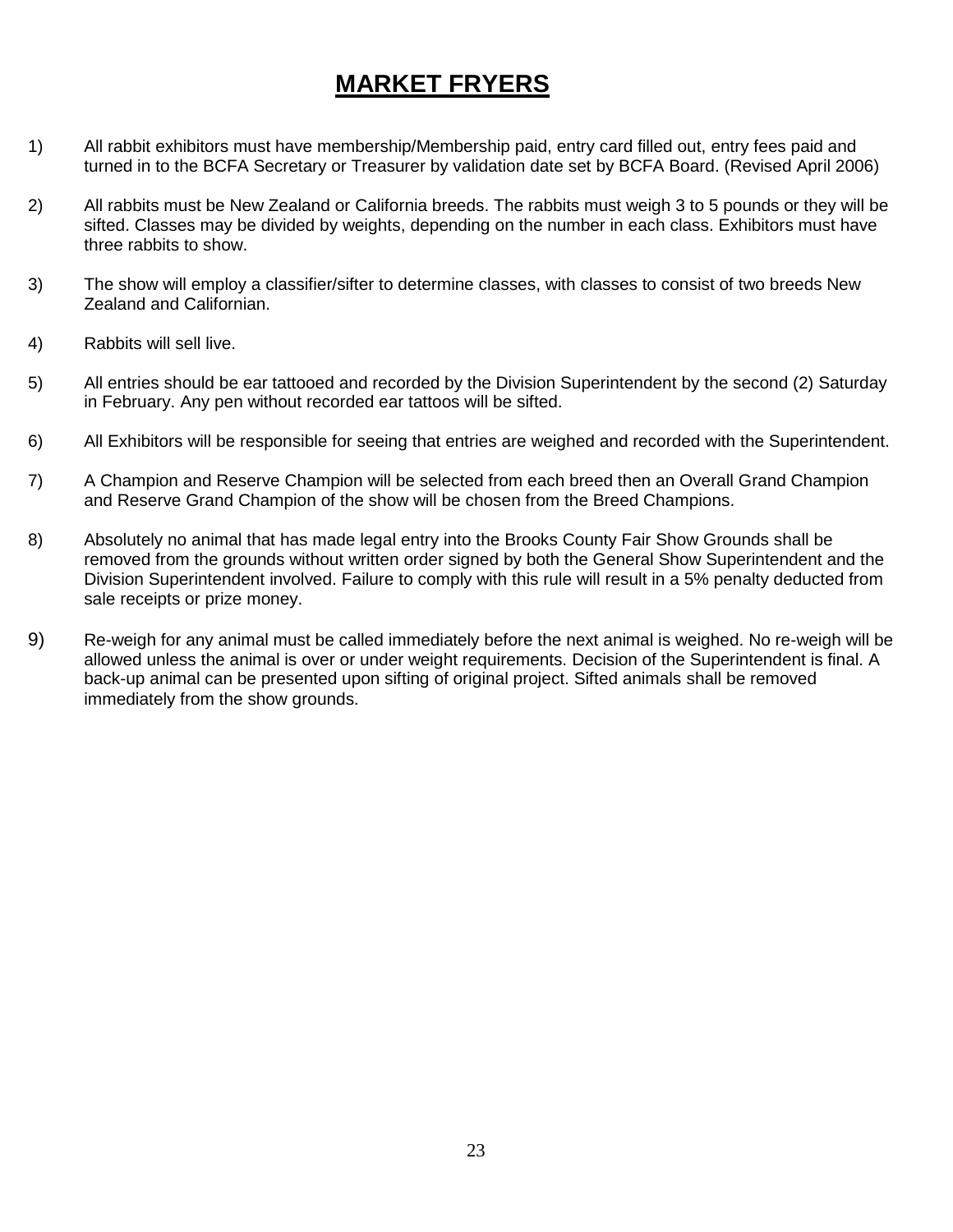# **BREEDING DOES**

- 1) All rabbit exhibitors must have membership/Membership paid, entry card filled out, entry fees paid and turned in to the BCFA Secretary or Treasurer by validation date set by BCFA Board. (Revised April 2006)
- 2) All entries should be ear tattooed and recorded by the Division Superintendent by the second  $(2^{nd})$ Saturday in February. Any doe without recorded ear tattoos will be sifted.
- 3) Animals will be sifted by the Division Superintendent if there is the presence of external parasites, fur chewing, sore hocks, and ear canker or wolf teeth.
- 4) Only Seniors Rabbits will be shown. Senior Rabbits will be defined by ARBA guidelines.
- 5) Does may not be auctioned.
- 6) Prize money for Breeding Does will be awarded as followed. The Grand Champion \$100.00 and the Reserve Grand Champion \$50.00. (Revised April 2009)
- 7) Absolutely no animal that has made legal entry into the Brooks County Fair Show Grounds shall be removed from the grounds without written order signed by both the General Show Superintendent and the Division Superintendent involved. Failure to comply with this rule will result in a penalty deducted from sale receipts or prize money.
- 8) Re-weigh for any animal must be called immediately before the next animal is weighed. No re-weigh will be allowed unless the animal is over or under weight requirements. Decision of the Superintendent is final. A back-up animal can be presented upon sifting of original project. Sifted animals shall be removed immediately from the show grounds.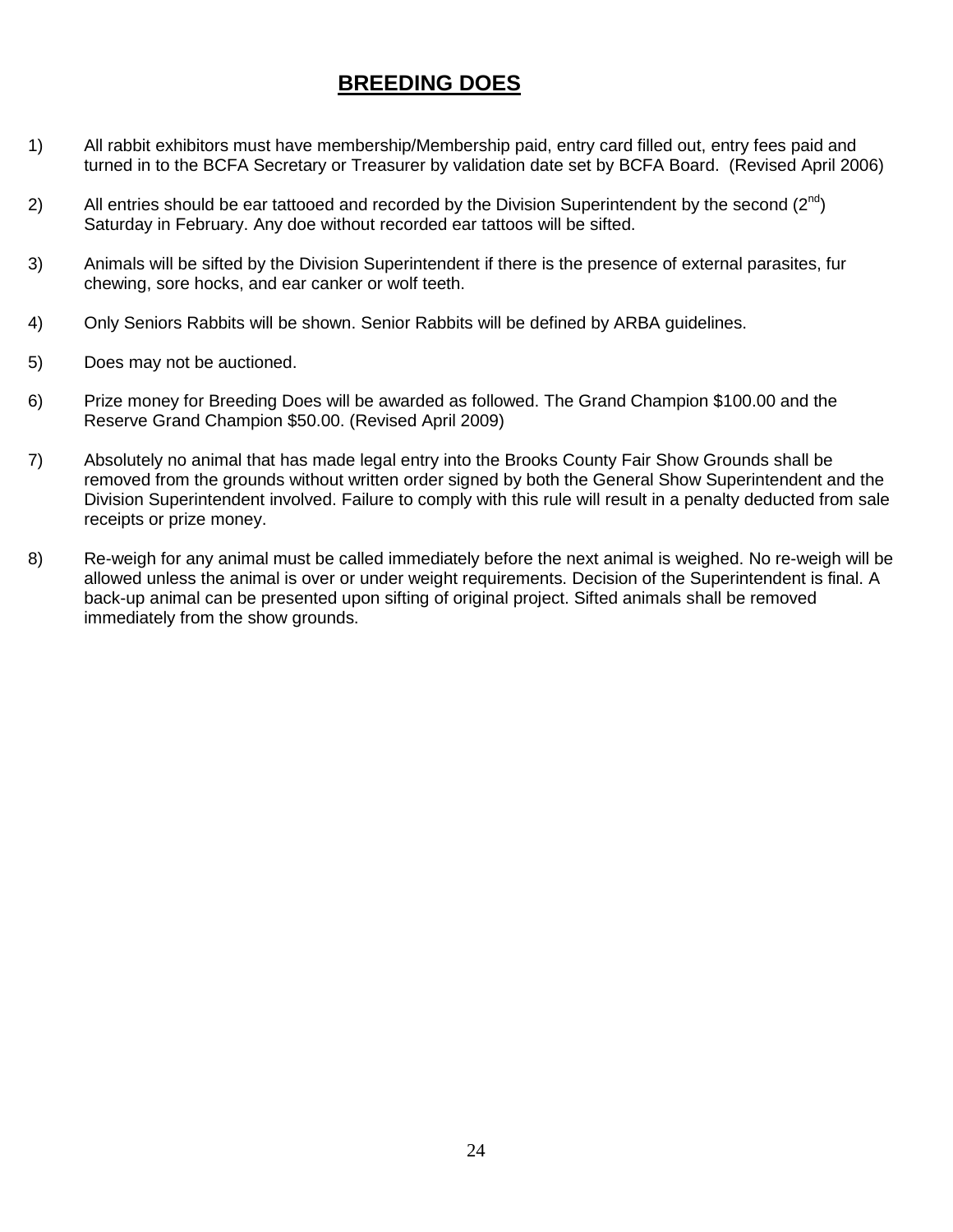# **MARKET POULTRY**

- 1. The poultry divisions will consist of live broilers and turkeys.
	- a) **Broilers** will be group ordered from one hatchery by the County Extension Agent or Agriculture Science Teacher. Each project must begin with at least twenty (20) birds, only three (3) will be exhibited. Broilers must weigh at least ten (10) pounds or be sifted. (revised April 2008)
	- b) **Turkeys** will also be ordered at the same time from one hatchery and have the same hatch date. The CEA or Ag Science teacher will order all of the birds. The project must start with at least five (5) birds and exhibit only one (1) bird. Turkeys must weigh at least fourteen (14) pounds or be sifted at check-in. Toms or Hens may be shown, but only one (1) may be exhibited. There will be a Tom Class and a Hen Glass, with Class Champions and Reserve competing for Grand and Reserve over all.
	- c) All poultry exhibitors must have their membership/Membership fees paid, entry cards filled out and entry and project fees paid when ordered.
	- d) All broilers and turkeys will be winged tag/band. Any broiler or turkey without the original wing band or tag will not be permitted into the show. (Revised July 2007)
- 2. All poultry projects will be sold live at public auction. The buyer will decided after buying the project if he/she wants the bird/birds live, processed or given back to the exhibitor.
- 3. If the buyer wants the poultry processed, it is the responsibility of the exhibitor to process the poultry, deliver them to the buyer and get a receipt signed by the buyer which is to be turned in to the BCFA Secretary or Treasurer within ten (10) working days after the show. Failure to comply will result in forfeiture of any monies due to the exhibitor.
- 4. All poultry in the division will be sifted by the judge for external parasites, bruises, breast blisters and broken wings. Birds should be fairly clean.
- 5. Absolutely no animal that has made legal entry into the Brooks County Fair Show Grounds shall be removed from the grounds without written order signed by both the General Show Superintendent and the Division Superintendent involved. Failure to comply with this rule will result in a 5% penalty deducted from sale receipts or prize money.
- 6. Re-weigh for any animal must be called immediately before the next animal is weighed. No re-weigh will be allowed unless the animal is over or under weight requirements. Decision of the Superintendent is final. A back-up animal can be presented upon sifting of original project. Sifted animals shall be removed immediately from the show grounds.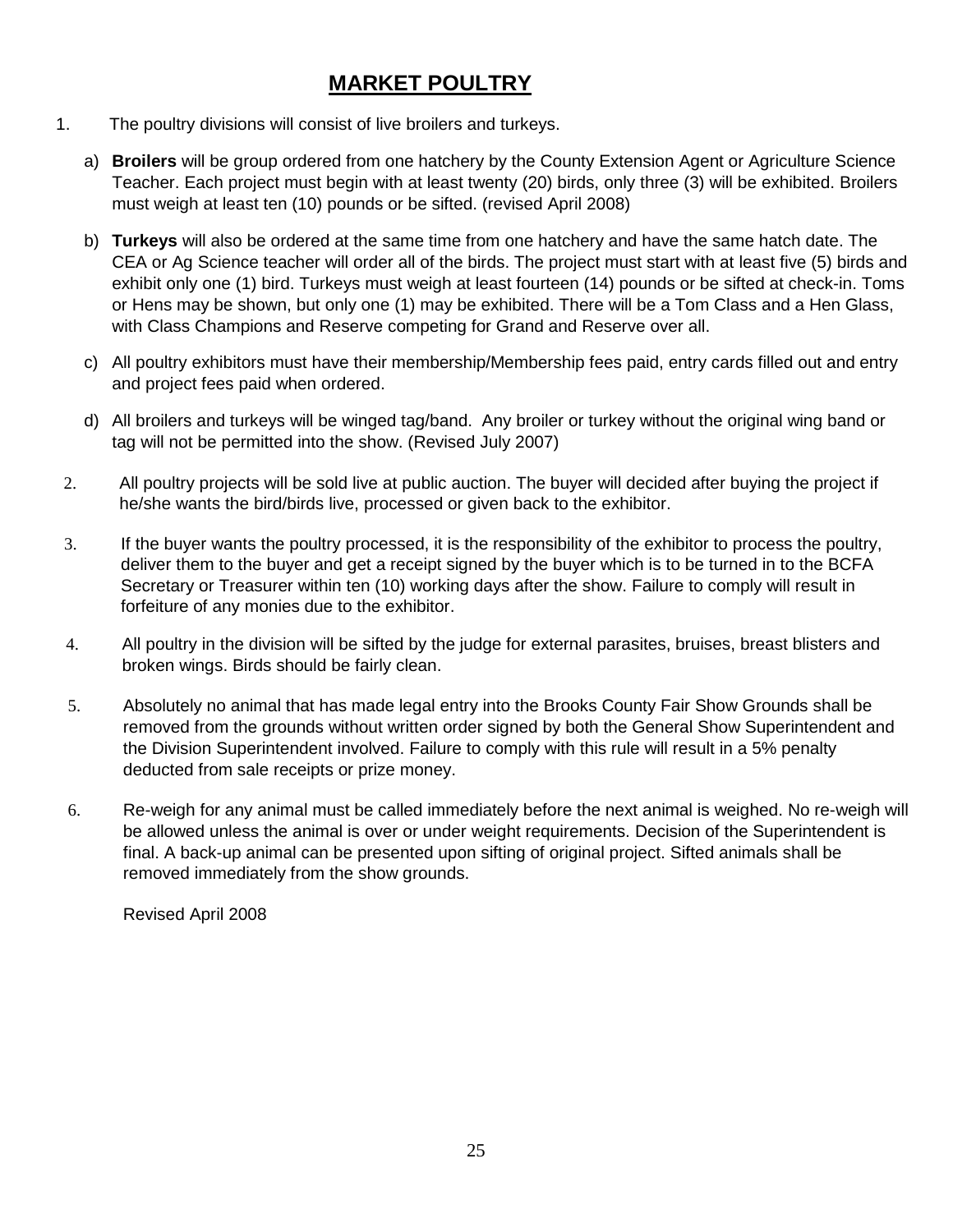### **HORSE DIVISION YEARLING DIVISION**

## **CLASS I COLT CLASS II**

- 1) All Yearling Horses in these classes are not required to be registered with completed registration papers, both front and back; however, Negative Coggins and veterinary certification to determine age is required. (Amended April 2012)
- 2) Age of the Yearling is not to be over one (1) year of age as of January  $1<sup>st</sup>$  the year of show.
- 3) All entries shall be in the possession of the exhibitor by validation date, the  $2^{nd}$  Saturday in December.
- 4) The owner of the yearling is to furnish all feed, cost of veterinarian, halter and all other expenses incurred during the time the exhibitor has the horse.
- 5) Exhibitors are to furnish the place to keep the Yearling. Pen, shed and feeding facility are to meet with the owner's approval.
- 6) Exhibitor is required to groom, train the yearling to lead, tie and stand while being trimmed or haltered, etc.
- 7) Yearling is to be returned to the owner after the show.
- 8) Prize money for the Yearling Classes is a follows:

| <b>Grand Champion</b> | \$200.00 |
|-----------------------|----------|
| Reserve Champion      | \$100.00 |

- 9) There will be one (1) Overall Showmanship winner from the Yearling Division. a. A plaque will be awarded to the winner.
- 10) Absolutely no animal that has made legal entry into the Brooks County Fair Show Grounds shall be removed from the grounds without written order signed by both the General Show Superintendent and the Division Superintendent involved. Failure to comply with this rule will result in 5% penalty deducted from sale receipts or prize money.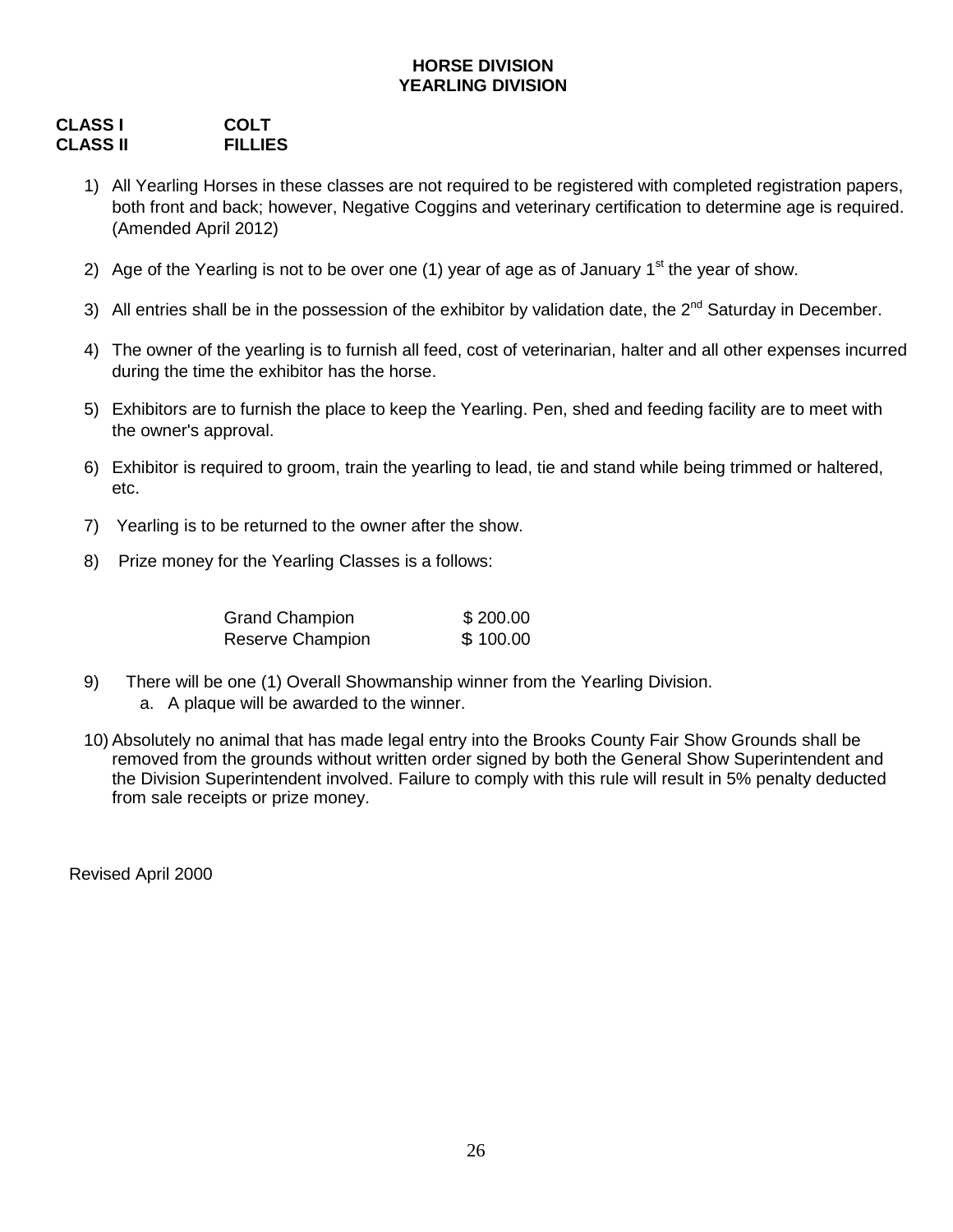# **SHOWMANSHIP**

- 1) In the showmanship division, the group shall consist of Registered Mares, Grade Mares, Registered Geldings and Grade Geldings.
- 2) Showmanship Division entries must owned by the exhibitors or their immediate family (mother, father, brother or sister). (Struck April 2012)
- 3) All entries in this class shall be in the possession of the exhibitor by the validation date, the  $2^{nd}$  Saturday in December.
- 4) There shall be no prize money awarded in this class. A belt buckle will be awarded for showmanship.
- 5) Showmanship Division Horses will be checked in 2 hours prior to judging and released after the judging except for the winners of the Division, who will remain for the Parade of Champions. Failure to be present will result in forfeiting all awards.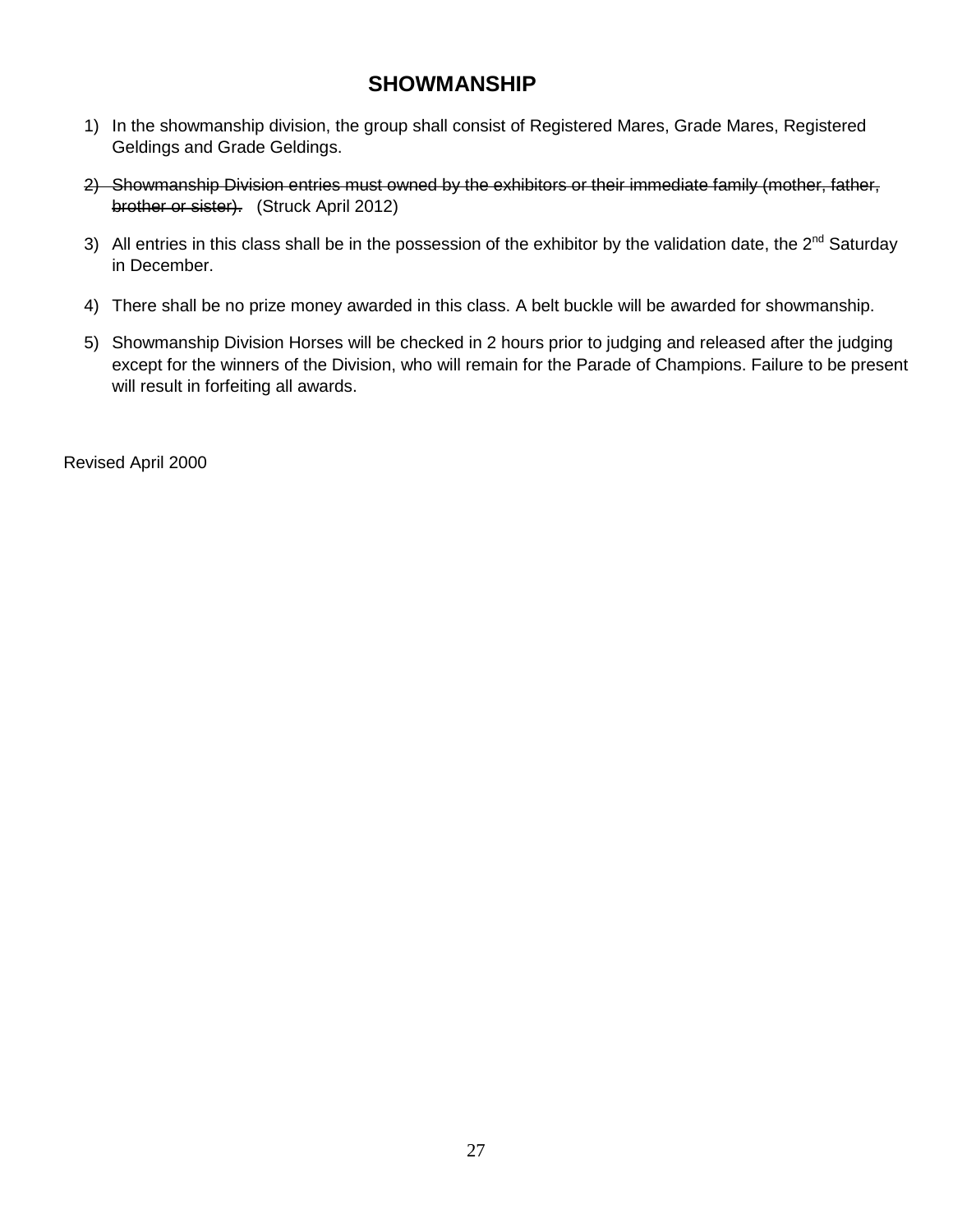#### **BROOKS COUNTY FAIR KID SHOW Calf Rules**

- 1) The kid show is open to Brooks County Youth who are between the ages of 4-8 as of the validation date set by the Board, to be the third  $(3<sup>rd</sup>)$  Saturday in January.
- 2) Kid calves shall be in the possession of the exhibitor by the validation date. ( $3<sup>rd</sup>$  Saturday in January)
- 3) A fee of \$5.00 for each entry shall be paid at the time of validation.
- 4) Calves may be any breed or crossbred, heifers, bull calves or steers.
- 5) Maximum weight shall not exceed two hundred (200) pounds at validation.
- 6) Calves will check-in on Saturday, the day of the show, at a designated time. The show will follow and calves will be released upon termination of the show.
- 7) All calves must be show able.
- 8) An award, determined by the BCFA board will be awarded to all exhibitors. Kid calves will not sell in the auction.
- 9) A prize will be awarded to the Calf with the largest total pounds of weight gained from validation date to show date. Prize will be in the nature of feed troughs or comparable items.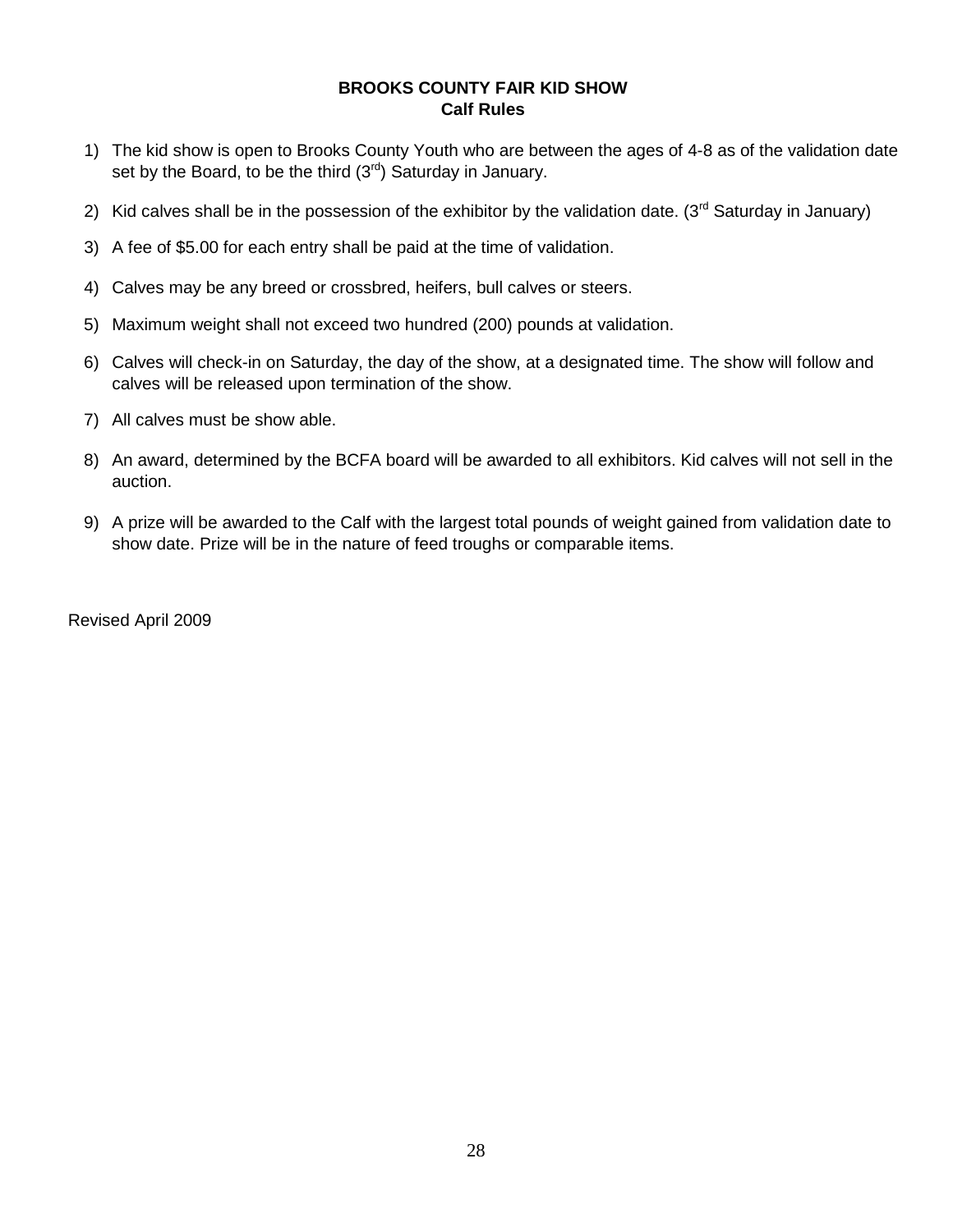#### **BROOKS COUNTY FAIR KID SHOW Hog Rules**

- 1) The kid show is open to Brooks County Youth who are between the ages of 4-8 as of the validation date set by the BCFA Board, to be the third  $(3<sup>rd</sup>)$  Saturday in January.
- 2) Hogs shall be in the possession of the exhibitor by the validation date. (3rd Saturday in January)
- 3) A fee of \$5.00 for each entry shall be paid at the time of validation.
- 4) Hogs must be from a domestic breed.
- 5) Maximum weight shall not exceed sixty (60) pounds at validation. (Amended April 2012)
- 6) Hogs will check-in on Saturday, the day of the show, at a designated time. The show will follow and hogs will be released upon termination of the show.
- 7) All hogs must be show able.
- 8) An award, to be determined by the BCFA Board, will be awarded to all exhibitors. Hogs will not sell in the auction.
- 9) A prize will be awarded to the hog with the largest total pounds of weight gained from validation date to show date. Prize will be in the nature of feed troughs or comparable items.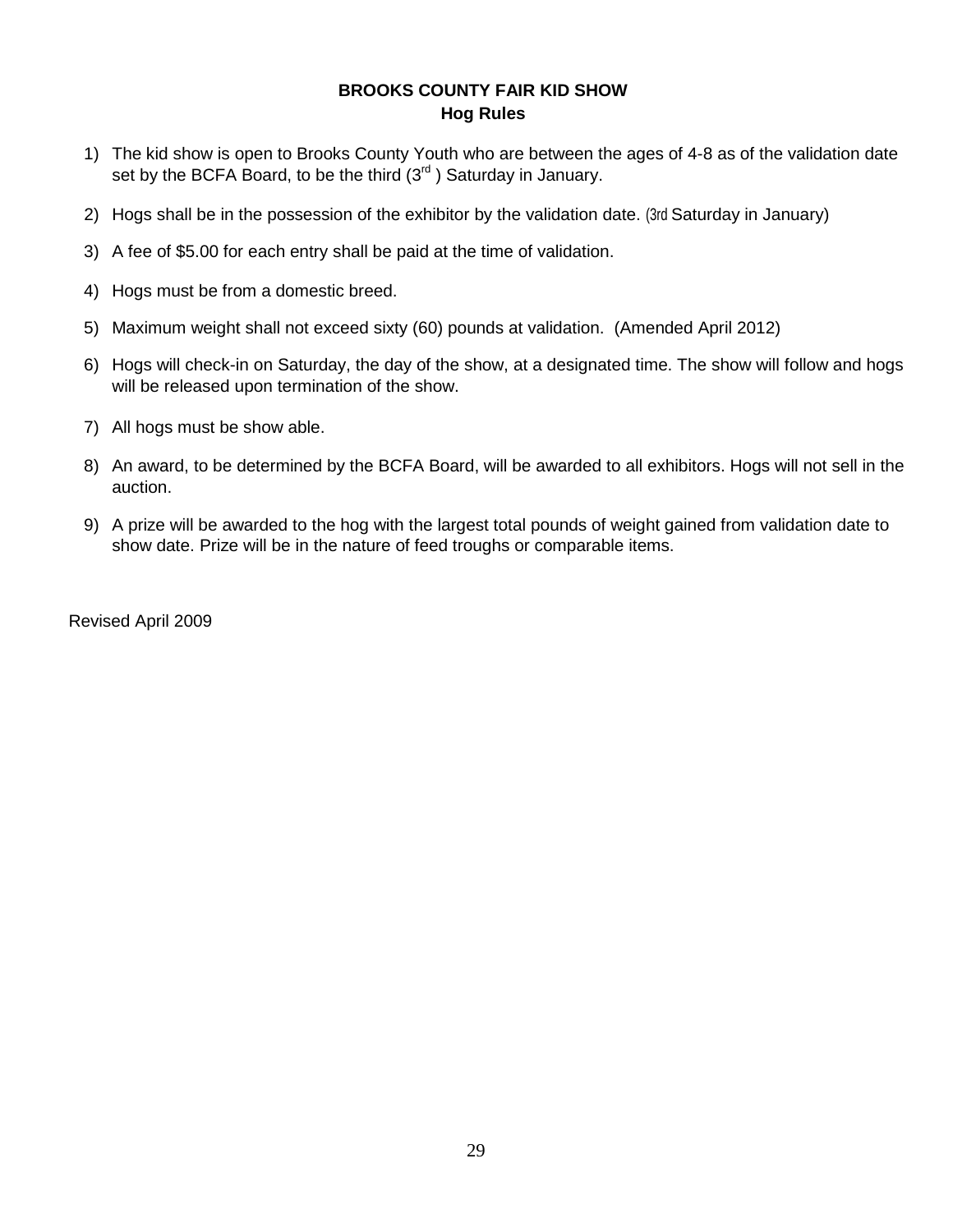#### **BROOKS COUNTY FAIR KID SHOW Goat Rules**

- 1) The kid show is open to Brooks County Youth who are between the ages of 4-8 as of the validation date set by the BCFA Board, to be the third  $(3<sup>rd</sup>)$  Saturday in January.
- 2) Kid Goats shall be in the possession of the exhibitor by the validation date. ( $3<sup>rd</sup>$  Saturday in January)
- 3) A fee of \$5.00 for each entry shall be paid at the time of validation.
- 4) Goats may be any breed or crossbred, weathers or nannies.
- 5) Maximum weight shall not exceed forty (40) pounds at validation.
- 6) Goats will check-in on Saturday, the day of the show, at a designated time. The show will follow and goats will be released upon termination of the show.
- 7) All goats must be show able.
- 8) An award, to be determined by the BCFA Board, will be awarded to all exhibitors. Kid goats will not sell in the auction.
- 9) A prize will be awarded to the goat with the largest total pounds of weight gained from validation date to show date. Prize will be in the nature of feed troughs or comparable items.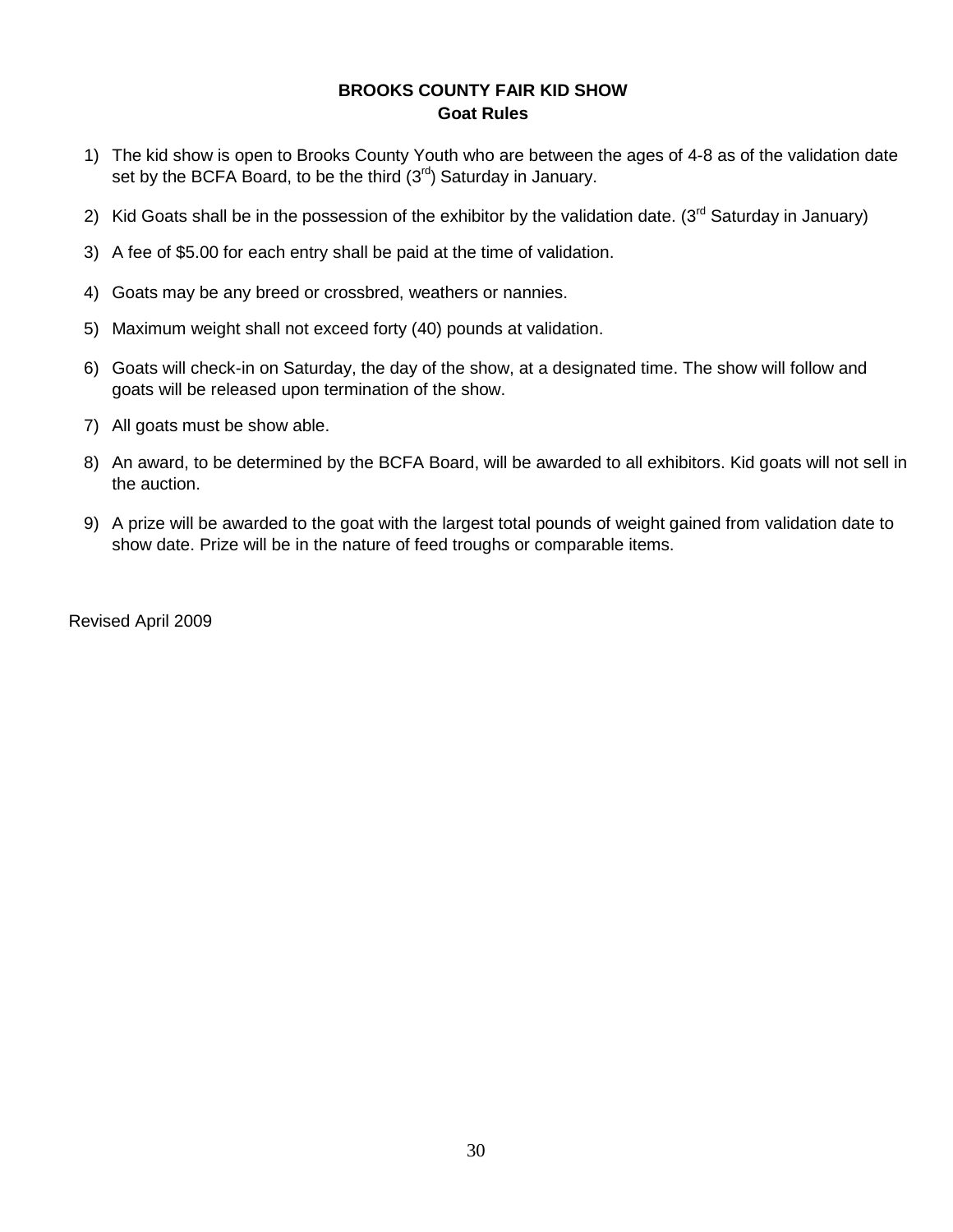#### **BROOKS COUNTY FAIR KID SHOW Lamb Rules**

- 1) The kid show is open to Brooks County Youth who are between the ages of, 4-8 as of the validation date set by the BCFA Board, to be the third  $(3<sup>rd</sup>)$  Saturday in January.
- 2) Lambs shall be in the possession of the exhibitor by the validation date. ( $3<sup>rd</sup>$  Saturday in January)
- 3) A fee of \$5.00 for each entry shall be paid at the time of validation.
- 4) Lambs may be any breed or crossbred, weathers or ewes.
- 5) Maximum weight shall not exceed thirty (30) pounds at validation.
- 6) Lambs will check-in on Saturday, the day of the show, at a designated time. The show will follow and lambs will be released upon termination of the show.
- 7) All lambs must be show able.
- 8) An award, to be determined by the BCFA Board, will be awarded to all exhibitors. Lambs will not sell in the auction.
- 9) A prize will be awarded to the lamb with the largest total pounds of weight gained from validation date to show date. Prize will be in the nature of feed troughs or comparable items.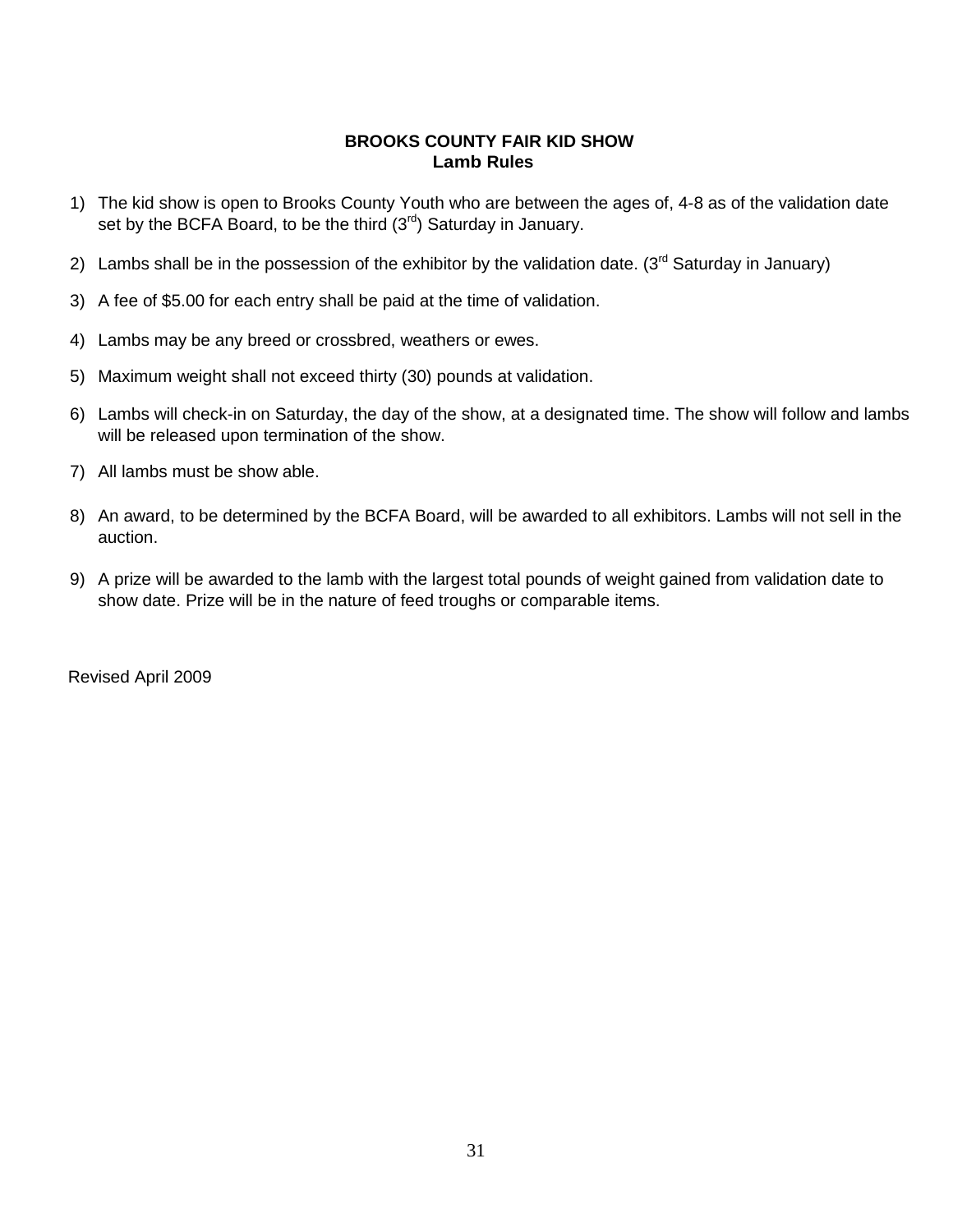#### **BROOKS COUNTY FAIR KID SHOW Rabbit Rules**

- **1)** The kid show is open to Brooks County Youth who are between the ages of, 4-8 as of show date set by the BCFA Board.
- **2)** All rabbits classified New Zealand or Californian breed will constitute a market division. Rabbit must weigh 3 to 6 pounds and be from a BCFA validated pen. (That year show pens.)
- **3)** All other breeds (i.e. lops species, lion head, etc.) will constitute a breeding division.
- **4)** Exhibitor will only show one (1) rabbit.
- **5)** A fee of \$5.00 will be paid for each entry the morning of the kids show.
- **6)** An award to be determined by the BCFA Board will be awarded to all exhibitors.
- **7)** Kids showing in this show will not sell rabbits at the auction.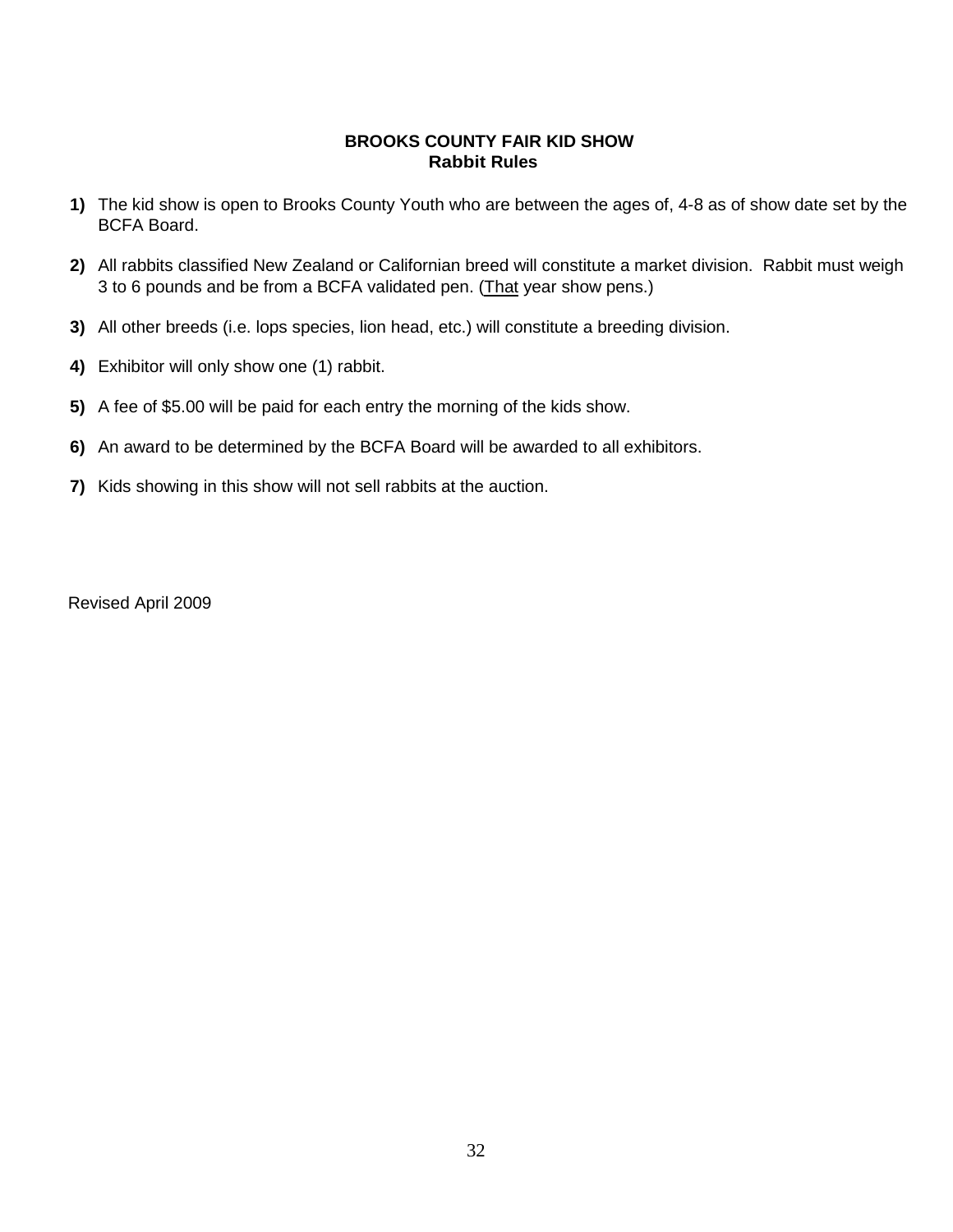# **BROOKS COUNTY KING/QUEEN CONTEST Official Rules and Regulations**

# **Contestant Eligibility**

- **A contestant must be a citizen of the United States of America.**
- **A contestant must be in Brooks County 4-H, FCCLA, FFA or JR-FFA.**
- **Students must be passing all subjects as required by House Bill 72.**
- **A contestant must not have won the title they are competing in.**
- **He/She must be unmarried, never married, and childless.**

## **Entry Process**

- **Each contestant must complete an official Brooks County Fair Contest application.**
- **Each contestant must sign the Waiver of Liability. If a contestant is less than 18 years of age, a parent or guardian must sign the Waiver as well.**
- **The registration fee is \$40 per contestant, which includes two (2) free passes to the contest. Contestant's club, parents, or a sponsor, may pay this fee.**
- **After receipt of the application, the Waiver of Liability, and the registration fee, the contestant will be finalized for a line-up.**

## **Dress Code**

- **There will be a dress code requirement for competition:**
- **1. One (1) western outfit, one (1) formal wear, and one (1) casual for all participants. This can be a dress, skirt, or pants for girls; the value of the outfit will not be taken into consideration.**
- **2. One (1) 8x10 color photo must be turned in with the application.**
- **All contestants will be required to take part in an interview process. If a contestant fails to answer his/her questions, points will be deducted automatically. A list will be given to the contestant at the required meeting.**

## **Contestant Process**

• **Contestants must submit their personal commentary two (2) weeks prior to the event. Commentaries will be mailed to P. O. Box 835, Falfurrias, Texas 78355, Attention: BCFA. The commentary is information on the contestant; include club name, number of years in the club, show project history, etc.**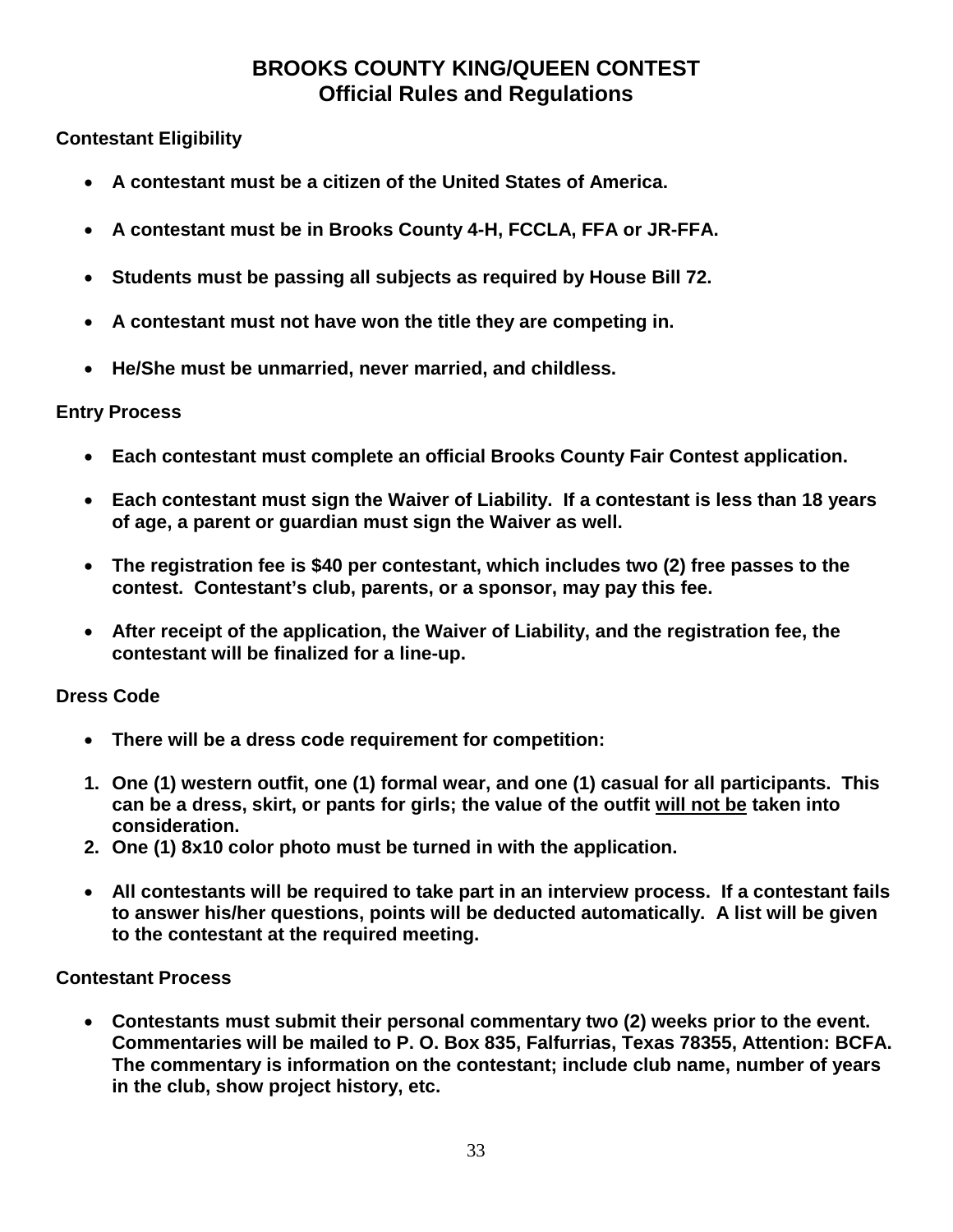- **Contestants must attend all mandatory meetings and events.**
- **The contest will be held on a date to be determined by the BCFA Board. Further information will be distributed by the contest coordinator.**
- **Contestant's friends and family must be respectful. This means taking all concerns and questions up with the contest committee on another day, not directly after the contest.**
- **All contestants are required to send "Thank You" notes to sponsors. Sponsors may provide prizes, meals, or gifts; sponsors are important to this contest must be shown appreciation for the support they provide.**
- **The parents of the contest winners will take part in assisting with the contest the following year.**

**Determination of Winners**

- **The contestant with the highest overall combined total score in age division will be crowned Tiny Tot, Little Miss, Little Mister, Princess, Prince, King, and Queen, respectively.**
- **The contestant with the second highest overall combined total score in each age division will be crowned First Runner-Up. In the event the winner cannot make an event, the second runner-up will be asked to take their place for that event.**
- **Winners will receive roses, a trophy, belt buckle, crown, banner, and coat.**
- **In addition, King and Queen will be awarded a scholarship. This will be awarded to them upon availability of funds and receipt of a paid tuition invoice from an acceptable institution. This scholarship opportunity will be available for up to one (1) year after the King or Queen has graduated from High School.**
- **Contest Royalty must attend all mandatory meetings and events. If you miss more than three (3) events or meetings you will lose your crown; the next person in line will take over your crown. The exception to this is attendance at a school or UIL-approved function in which the Royalty Court member is a part of. This is entirely at the discretion of the contest coordinator.**

**Contestant Expenses**

- **Contestants are required to make their own arrangements for lodging, meals, and transportation when participating in any parades.**
- **Contestants are required to pay for their own transportation expenses to and from pageant.**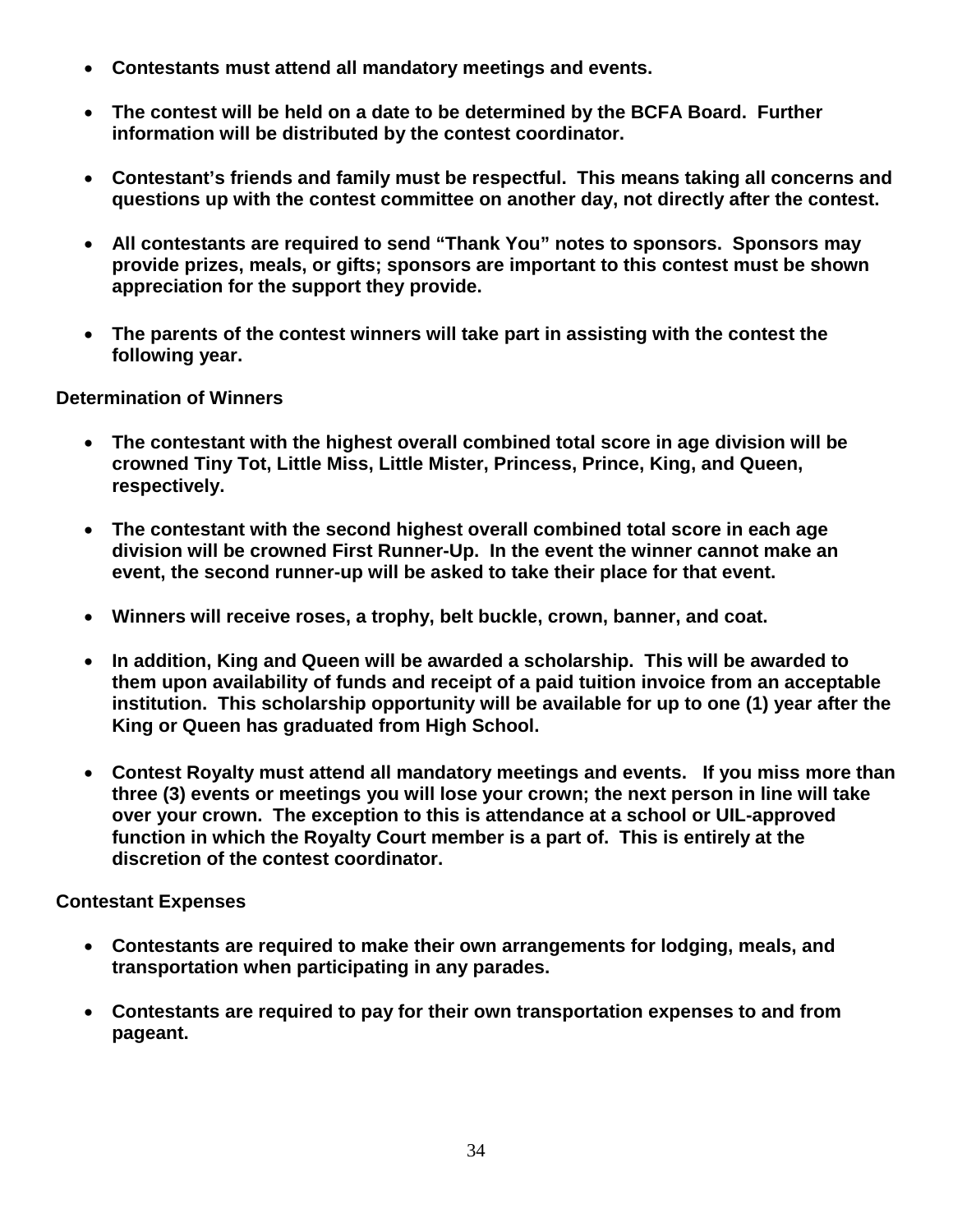**General Information**

- **Judging will take precedence over all pageant activities. Judging will begin at the Contestant's first activity and will continue throughout the contest.**
- **No drinking of alcoholic beverages or using tobacco products in public or anytime during the competition. If caught using alcohol or tobacco products, the contestant is automatically disqualified from the contest. If declared a Winner, the winner will be disqualified from the rest of the term; the next runner-up will advance in position.**
- **Registration fees are not refundable.**
- **Complete cooperation must be given to all Contestants, parents, committee and coordinator.**
- **No cells phones will be allowed during the contest except for emergency use. Contestants may carry a cell phone, but will not use for personal calls during the contest.**
- **Each contestant is required to attend all activities outlined in the schedule and be on time for all events.**

**Contact:**

**Bobby Saenz, Contest Coordinator**

**Cell (361) 455-1469**

**E-mail rlsaenzjr@yahoo.com**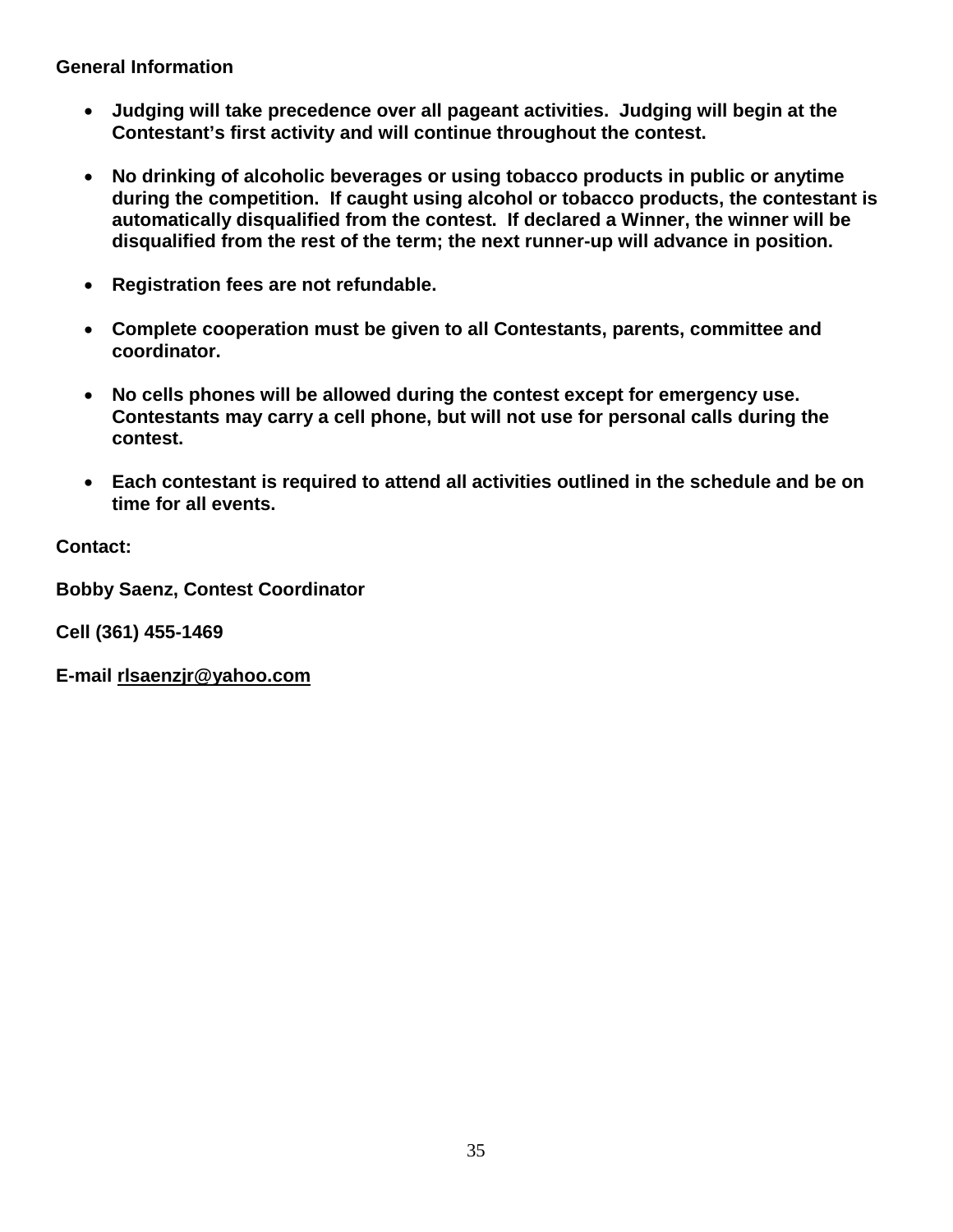# *Entry Rules*

- 1. All BCFA general rules will apply to this division.
- 2. The rules committee is composed of the Family & Consumer Sciences teacher, County Extension Agent and appointed BCFA Superintendent.
- 3. All articles must be Pre-registered to be eligible for judging. All entry forms must be completed in detail and returned for each item to be entered. Entry forms will be available from the Extension Agent's office and must be completed on or before February 5, 2013. A sample form is enclosed. No late entries will be accepted. (revision)
- 4. All participants in this department must either live in Brooks County or attend school in Brooks County (New Rule).
- 5. All entries must be the work of the individual exhibitor.
- 6. All entries must be complete.
- 7. No entries may have been exhibited previously.
- 8. An exhibitor may enter either in 4-H, FCCLA, FFA/ Jr. FFA, and Open division (Adults and Pee Wee's).
- 9. Participants may enter as many entries in any given Category, but only one per class; Example: Category Food & Nutrition: Class cookies. (Revision)
- 10. Disqualified entries will be handled by the superintendent of the Homemaking division.
- 11. Exhibitors should be registered according to age on the first day of the present year (January 1, 2013).

*12.* All entries should be registered in the proper category and class with Superintendent of the Home Economics division by on or before *February 5, 2013.*

- 13. Home Economics entries must be checked in between 4-8 p.m. with the Board's scheduling. Food items will be turned in the following morning (no later than 8:00 a.m.). All entries must be picked up by 12:00 p.m. on Saturday.
- 14. Advisor, Parent or Exhibitor must be present when entries are received the day of Check in to insure all entries are in the correct category (New Rule).
- 15. All entries must be neatly labeled as follows:
	- Clothing category: Label an index card 3X5 with information below. Label skirts, pants, etc…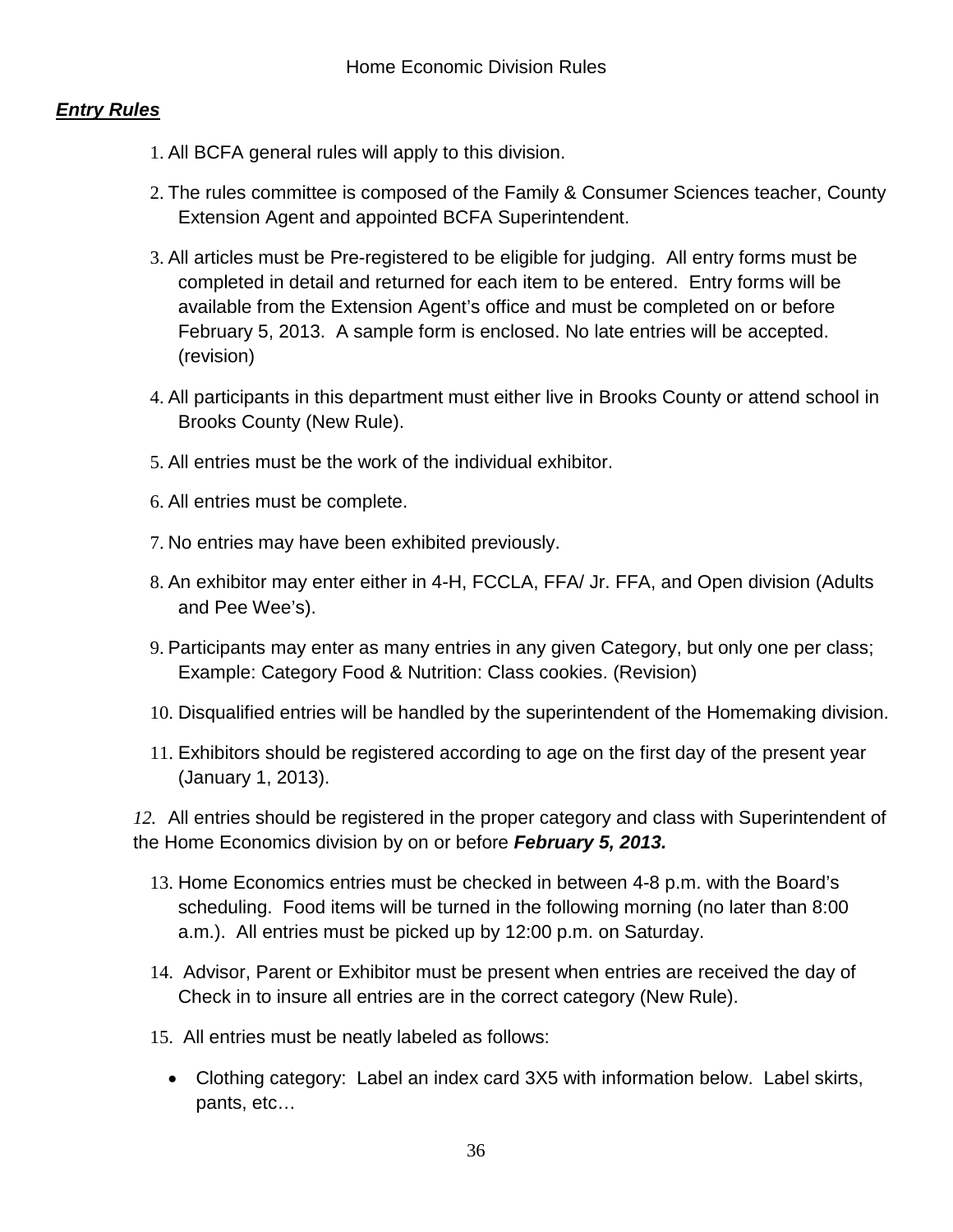- Creative arts category: Label a card approximately 3X5 and attach to craft as appropriate.
- Horticulture category: Label a card approximately 3X5 and attach appropriately to pot.
- Photography category: Label a card and attach to the back of the frame.
- Food Category: Label a card and attach to frame appropriately.
- Example Card Below:

Participant #: Club: Division: Pee Wee Category: Creative Arts

*Example Card*

## *Judging Rules*

- 16. ALL PRE-REGISTERED ITEMS BROUGH TO THE HOME ECONOMICS BUILDING AFTER THE TIME DEADLINE WILL BE PENALIZED 5 POINTS. (NEW suggested RULE)
- 17. Scoring sheets will be used on all entries; positive constructive criticism will be given.
- 18. Items must be able to hold together during transportation and judging. If received damaged or falls apart they will be judged "as is". (New Rule)
- 19. All foods will be disposed of at the discretion of the BCFA appointed superintendent of the Home Economics division.
- 20. The display building will be kept locked when no superintendent or advisors are on duty at the Home Economics building.
- 21. All exhibitors in the Home Economics Division are responsible for the safety of their items. The Brooks County Fair Association Board will do their utmost to insure the safety of all items. (New rule)
- 22. Judges will be selected by the rules committee.
- 23. One group of judges will be responsible for judging a class throughout unless the rules committee agrees otherwise.
- 24. Entries will be judged and given ribbons according to scores received. Ribbons are awarded on the basis of: Blue 100-90, Red 89-80, any score below 80 will not receive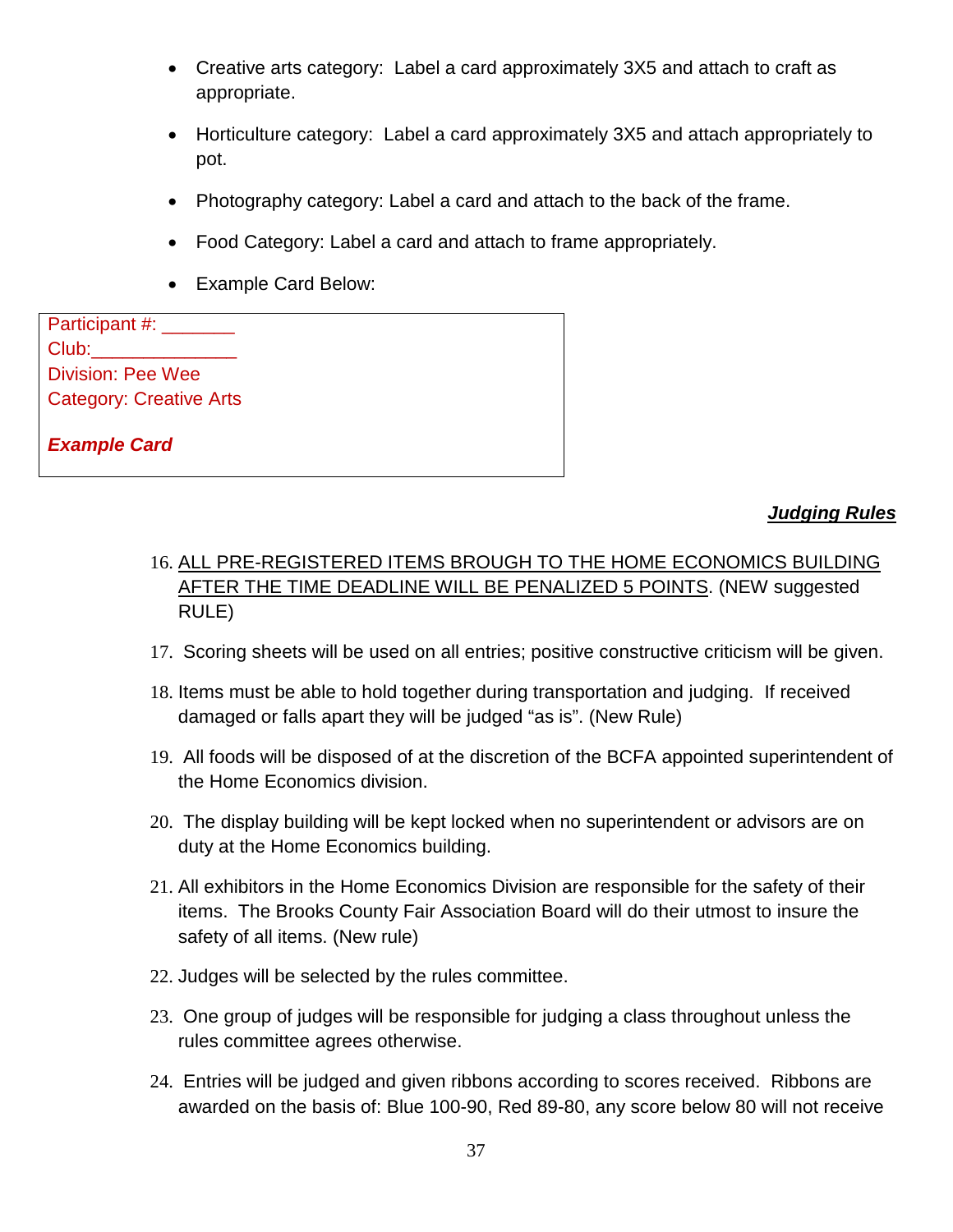any ribbons. There will be class ribbons awarded in each Class when there are three (3) or more items. A Blue Ribbon or Class Champion Ribbon is required for Rosette.

Premium money will be awarded to any individual who has paid their sponsorship and their entry fees.

- 25. Pee Wee's and Adults (Open) can exhibit during the fair, NO prize money or points can be earned. *This is for participation only*.
- 26. Where there are only one or two entries in any class, the judge will award place and ribbons according to the articles.
- 27. A Rosette, Honorable Mention and Trophy will be awarded to the individual with the greatest number of points in each of the Pee Wee's, Junior, Intermediate, Senior and Adult groups. Points will be tabulated from the top three entries from each category. A total of 15 entries can be tabulated for overall awards.
- 28. Entrants must be a Blue ribbon or class champion winner and have at least 4 entries to become eligible for Rosette. *Each entrant's score will be added and divided by the number of qualified total entries turned in.*
- 29. Each exhibitor must sell a sponsorship to earn prize money in the Home Economics Division; and pay \$5.00 entry fee per category.

# *IF NO SPONSOR IS ACCOUNTED FOR NO PRIZE MONEY WILL BE PAID, RIBBONS ONLY.*

- 30. Persons interested in buying items may contact the owner. (New Rule)
- 31. Rosette Winners from each division will auction off their Blue or Class Champion food item. However, if there is no Rosette food item, Honorable Mention will submit their food item for Auction. Only blue ribbon projects can be sold.
- 32. There is no sales cap on Home Economic projects at the auction. Add-ons are allowed.
- 33. If an exhibitor does not comply with the rules of the Home Economics show, they will not receive premium money.

| Home Economics Overall High Point<br>(Monies will be disburse only if a sponsor is paid for) |                                     |           |        |  |  |
|----------------------------------------------------------------------------------------------|-------------------------------------|-----------|--------|--|--|
|                                                                                              | 2 <sub>nd</sub><br><b>Pu</b><br>⊿st |           |        |  |  |
| \$30.00<br>\$50.00<br>Junior<br>Trophy                                                       |                                     |           |        |  |  |
| Intermediate                                                                                 | \$50.00                             | \$30.00   | Trophy |  |  |
| \$30.00<br>\$50.00<br>Trophy<br>Senior                                                       |                                     |           |        |  |  |
| Adult-Open<br>Honorable<br>Trophy<br>Rosette                                                 |                                     |           |        |  |  |
| Pee Wee - Open                                                                               | Rosette                             | Honorable | Trophy |  |  |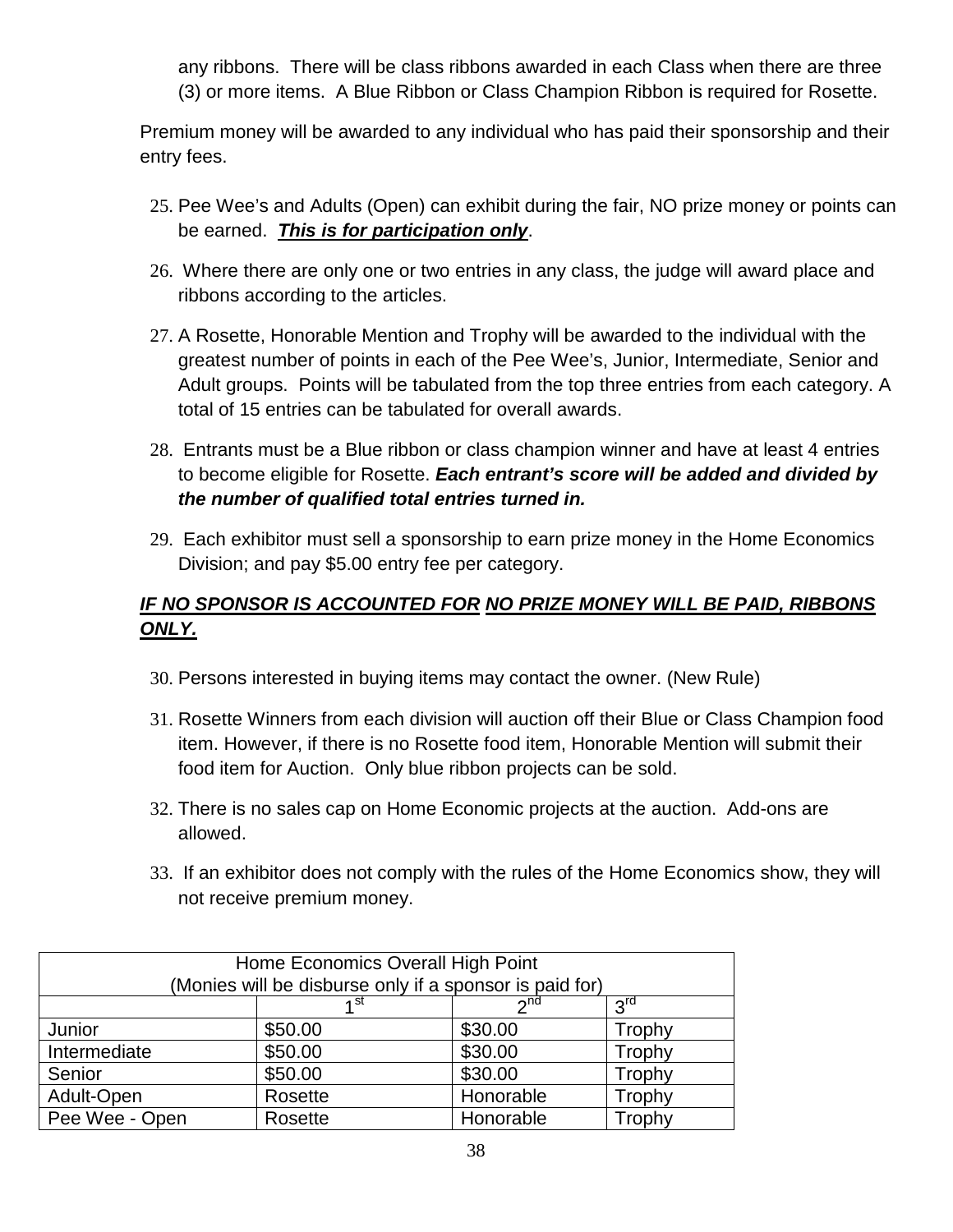- 1. All BCFA general show rules and Home Economics division rules will apply to this category.
- 2. Food entries must be the work of the exhibitor. An exhibitor may enter one from each class.
- 3. Participants can enter their own favorite recipes under each class.
- 4. Pies and cakes will be brought whole for judging, but only a sliver will be exhibited. Exhibitors must pick up their cakes, pies the day after the judging at 7:00 p.m. This does not include decorated cakes—they will be exhibited and judged whole.
- 5. In Class I and Class III cookies and candies: turn in 13 with one cookie or candy wrapped in Plastic wrap for the judges. Class II and Class VI quick breads and Yeast breads: turn in 7 of each with one slice or piece wrapped for judging.
- 6. Each entry must be accompanied by the recipe typed or written on the right hand corner. No name is to be placed on the card. We recommend that you use a 4X6 index card of your recipes.
- 7. Starred (\*) entries: turn in 13 of each, one wrapped for judging. Class II, III, and VI turn in 7 of each, one wrapped for judging.
- 8. All classes are open to all ages.
- 9. Entries in Class VII Food and Nutrition Posters and Exhibits should be on standard poster board or on a standard size card table. Actual products, models, pictures, diagrams, etc… may be used in preparing posters and exhibits.
- 10.Exhibitors will be awarded as stated in General Home Economics Rules.

| <b>Foods and Nutrition Entries</b> |        |                         |                      |  |
|------------------------------------|--------|-------------------------|----------------------|--|
| <b>Class 1 Cookies</b>             | Points | <b>Blue</b><br>Premiums | <b>Blue Premiums</b> |  |
| * Drop                             | 20     |                         | \$8.00               |  |
| *Bar                               | 20     |                         | \$8.00               |  |
| *Refrigerated                      | 20     |                         | \$8.00               |  |
| *Press or Molded                   | 20     |                         | \$8.00               |  |
| *Shaped                            | 20     |                         | \$8.00               |  |
| <b>Class II Quick Breads</b>       |        |                         |                      |  |
| <b>Quick Loaf Bread</b>            | 25     |                         | \$6.00               |  |
| <b>Biscuits</b>                    | 25     |                         | \$6.00               |  |
| <b>Muffins</b>                     | 25     |                         | \$6.00               |  |
| <b>Corn Bread</b>                  | 25     |                         | \$6.00               |  |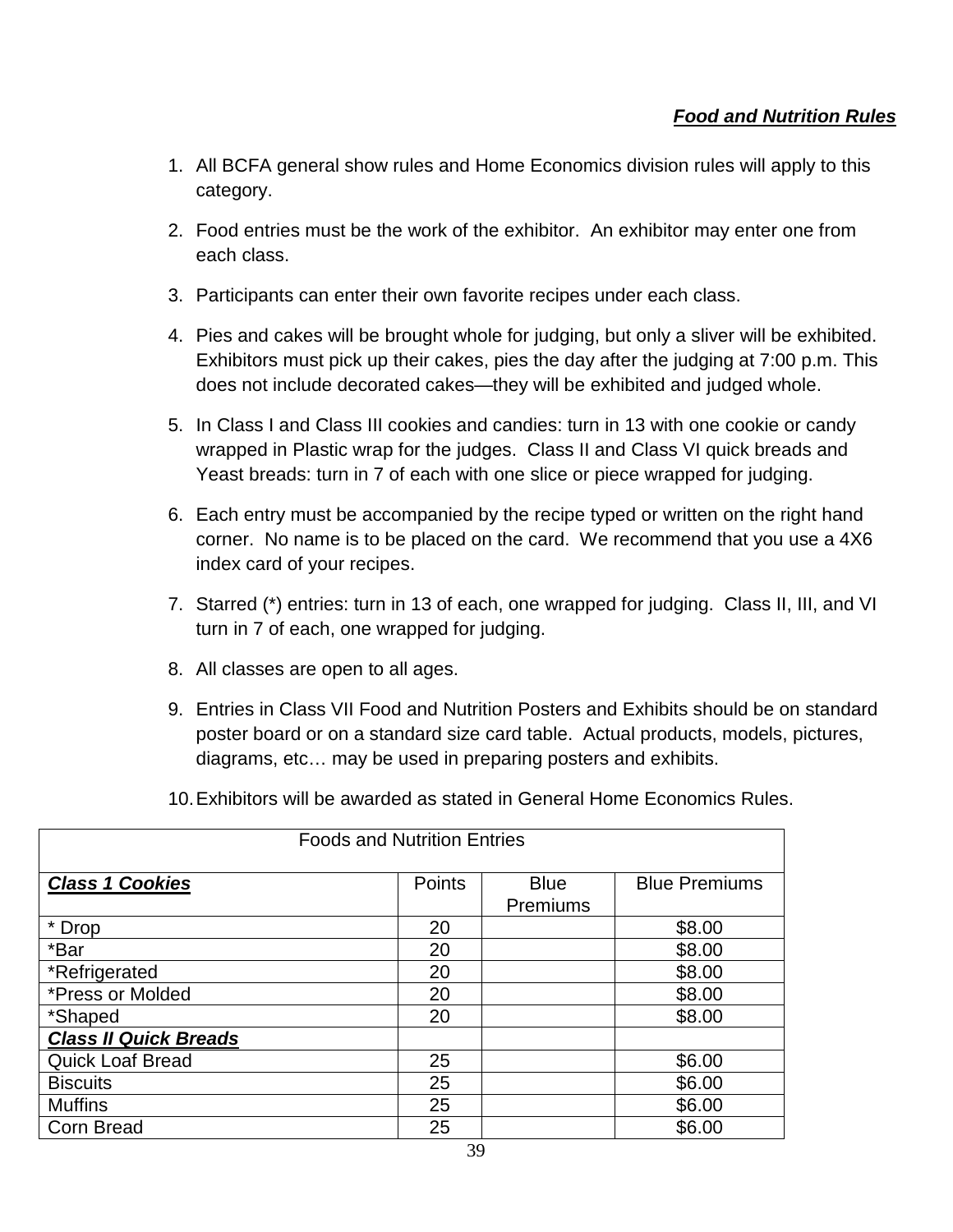| Pan De Campo                                | 25 | \$6.00  |
|---------------------------------------------|----|---------|
| <b>Quick Coffee Cake</b>                    | 25 | \$6.00  |
| Class III Candies (7 of each)               |    |         |
| Crystalline (cream, Fondant, Chocolate      | 30 | \$8.00  |
| creams, Fudge)                              |    |         |
| Non-crystalline (no sugar crystals,         | 30 | \$8.00  |
| caramels, & brittles)                       |    |         |
| <b>Class IV Pies</b>                        |    |         |
| Single Crust                                | 40 | \$8.00  |
| Double Crust                                | 45 | \$10.00 |
| <b>Class V Cakes</b>                        |    |         |
| Cup cakes                                   | 25 | \$6.00  |
| <b>Standard Cake</b>                        | 40 | \$8.00  |
| Pineapple Upside Down Cake                  | 40 | \$8.00  |
| <b>Glorified Cakes (Example:)</b>           | 40 | \$8.00  |
| Decorated Cakes (Judged on                  | 45 | \$10.00 |
| decorations only)                           |    |         |
| <b>Carrot Cake</b>                          | 40 | \$10.00 |
| German Chocolate Cake                       | 40 | \$10.00 |
| <b>Class VI Yeast Bread (7 of each)</b>     |    |         |
| <b>Yeast Breads</b>                         | 50 | \$10.00 |
| <b>Dinner Rolls</b>                         | 45 | \$8.00  |
| <b>Sweet Rolls</b>                          | 45 | \$8.00  |
| <b>Class VII Educational Posters</b>        |    |         |
| <b>Foods and Nutrition Posters</b>          | 45 | \$8.00  |
| <b>Class VIII Specify</b>                   |    |         |
| <b>Recipe File</b>                          | 45 | \$8.00  |
| Dry Food Mixes (seasoned, salt, or          | 35 | \$6.00  |
| cocoa mix)                                  |    |         |
| <b>Class IX Food Preservation</b>           |    |         |
| *Turn in 3 jars with recipe card: Jars will | 55 | \$10.00 |
| not be opened for safety reasons: pickled   |    |         |
| (any type) Jams, Jelly, Preserves,          |    |         |
| Conserves, vegetables and fruits any        |    |         |
| type.                                       |    |         |
| Jerky (any meat)                            | 50 | \$10.00 |

4-H Foods and Nutritional Classes

- 1. \*Brownies or bar cookies (no mixes, not in pan, no decorations)
- 2. Baked cookies (no mixes, not in pan) (Drop, bar, shaped, refrigerator)
- 3. Quick bread (no mixes, complete recipe)
- 4. \* Candy (cream fondant, chocolate cream, fudge, caramels, brittles)
- 5. Yeast products (complete recipe, no sweet breads)
- 6. Pound cakes (no mixes)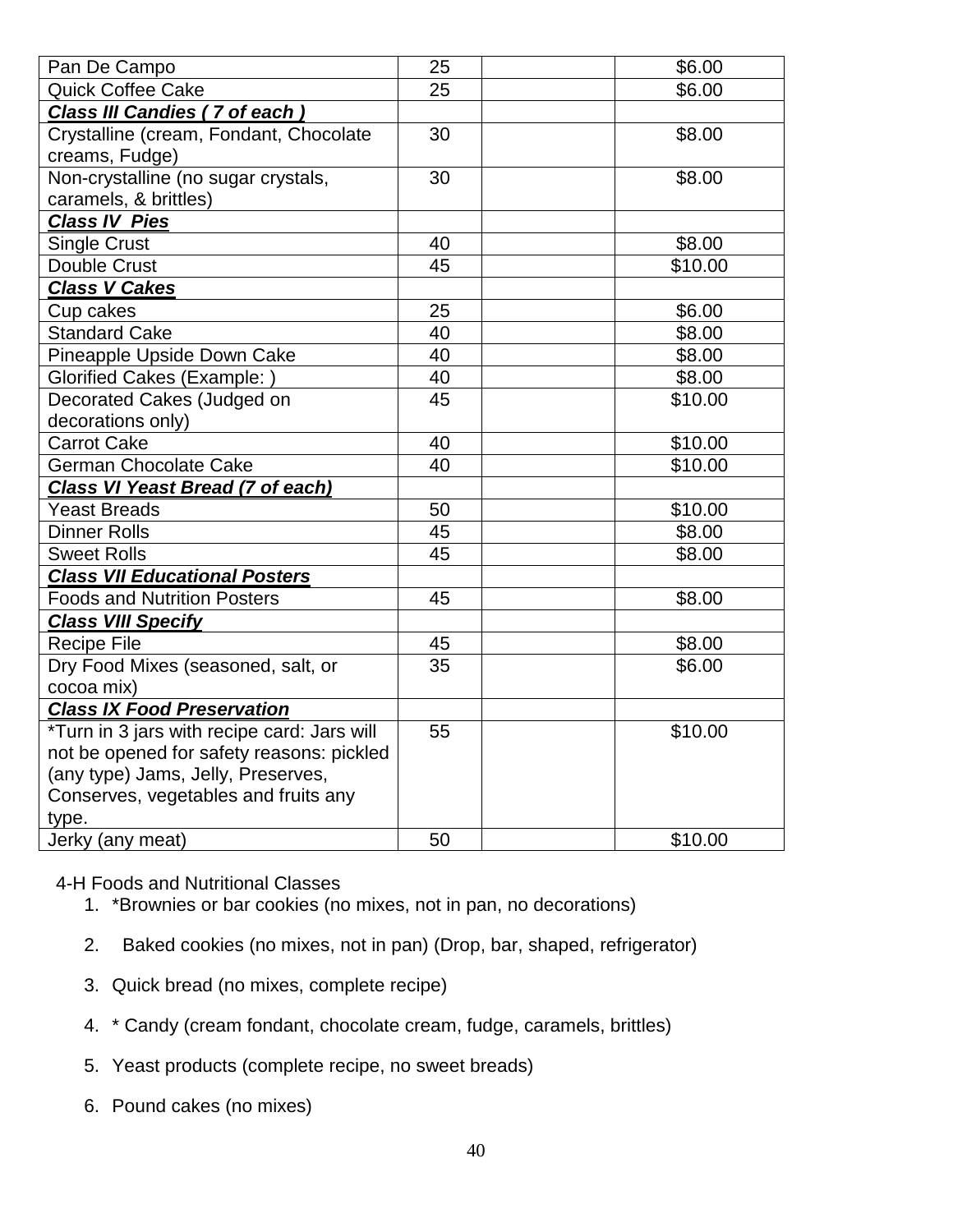- 7. Jams or jellies (3 one pint jars with recipe, jars will not be opened for safety reasons)
- 8. Fruit pies or nut pies (no prepared filling, single crust or double crust)
- 9. Cakes (cup cakes, standard cake, pineapple upside down, glorified cakes, carrot cakes, pound cakes)
- 10.Decorated cake
- 11.Food and Nutrition posters
- 12.Specialty (dry food mixes, recipe file, chex mix)
- 13.Jerky (all meats)

## *Clothing and Textiles Rules*

- 1. All BCFA general show rules and Home Economic division rules will apply to this category.
- 2. Garments must be the work of the exhibitor. Garments must be constructed as self determined projects or within a clothing subject matter group.
- 3. Materials that tend to shrink should be pre-shrunk before starting construction to insure fit upon completion. Example cottons, denim etc…
- 4. Each garment entered must be accompanied by
	- a. Clothing entry form
	- b. Clothing information sheet
	- c. Pattern guide sheet and envelope
- 5. Garments should be turned in on hangers. It is recommended that plastic covering be put over clothes to keep them clean.
- 6. An exhibitor self-determined must be registered at the County Extension Office.

| <b>Clothing and Textiles Entries</b> |                                                      |  |         |  |  |
|--------------------------------------|------------------------------------------------------|--|---------|--|--|
|                                      | Points<br><b>Blue Premium</b><br><b>Blue Premium</b> |  |         |  |  |
| Class I (all ages)                   |                                                      |  |         |  |  |
| Pull on shirt, shorts, or pants      | 45                                                   |  | \$12.00 |  |  |
| Zippered skirt, shorts or pants      | 55                                                   |  | \$14.00 |  |  |
| <b>Blouse or shirt</b>               | 60                                                   |  | \$15.00 |  |  |
| Jumper or Dress                      | 60                                                   |  | \$16.00 |  |  |
| Detailed, difficult                  | 60                                                   |  | \$16.00 |  |  |
| Class II (all ages)                  |                                                      |  |         |  |  |
| <b>Decorated sweatshirts</b>         | 40                                                   |  | \$10.00 |  |  |
| Decorated shirts                     | 40                                                   |  | \$10.00 |  |  |
| Hand or machine sewn                 | 35                                                   |  | \$10.00 |  |  |
| accessories                          |                                                      |  |         |  |  |
| Other (subject approved)             | 30                                                   |  | \$10.00 |  |  |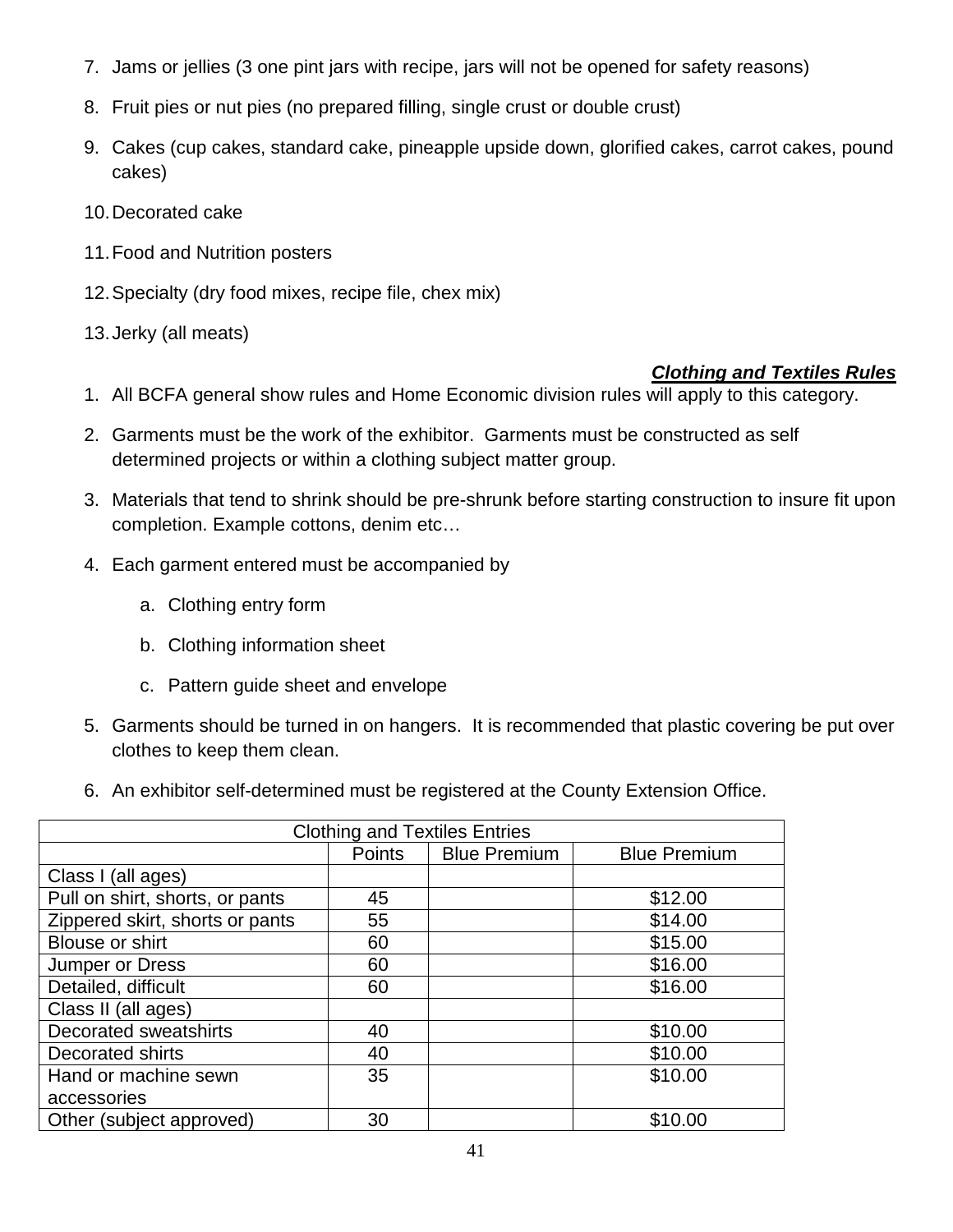| <b>Educational Posters and</b> | 35 | \$9.00 |
|--------------------------------|----|--------|
| exhibits: Wardrobe planning,   |    |        |
| $T$ rends                      |    |        |

Clothing and Textile Classes

- 1. Pull on shirts, shorts, skirts, or pants
- 2. Zippered skirt, shorts or pants
- 3. Blouse or shirt
- 4. Jumper or dress
- 5. 2 piece suit semi tailored
- 6. Coat or formal
- 7. Decorated shirts, sweatshirts
- 8. Hand or machine sewn accessories
- 9. Quilting
- 10.Other (subject to approval)
- 11.Educational Posters & Exhibits

## *Photography Rules*

- 1. All BCFA general show rules and Home Economics division rules will apply to this category.
- 2. Photos can be a minimum of  $3\frac{1}{2}$  by 5 in size and no bigger than 16X20
- 3. Photographs can be colored or black and white.
- 4. Only blue ribbon entries will receive prize money.
- 5. Photographs will earn 25 points per entry.

| <b>Photography Rules</b> |                                            |  |         |  |  |  |  |
|--------------------------|--------------------------------------------|--|---------|--|--|--|--|
|                          | <b>Blue Premium</b><br><b>Blue Premium</b> |  |         |  |  |  |  |
| Class I                  | <b>Portraits</b>                           |  | \$10.00 |  |  |  |  |
| Class II                 | Human & Community Interest                 |  | \$10.00 |  |  |  |  |
| Class III                | Humor, and special effects                 |  | \$10.00 |  |  |  |  |
| <b>Class IV</b>          | Scenes - Land and                          |  | \$10.00 |  |  |  |  |
|                          | Seascapes                                  |  |         |  |  |  |  |
| Class V                  | Nature - Plants and Flowers                |  | \$10.00 |  |  |  |  |
| Class VI                 | Domestic animals and pets                  |  | \$10.00 |  |  |  |  |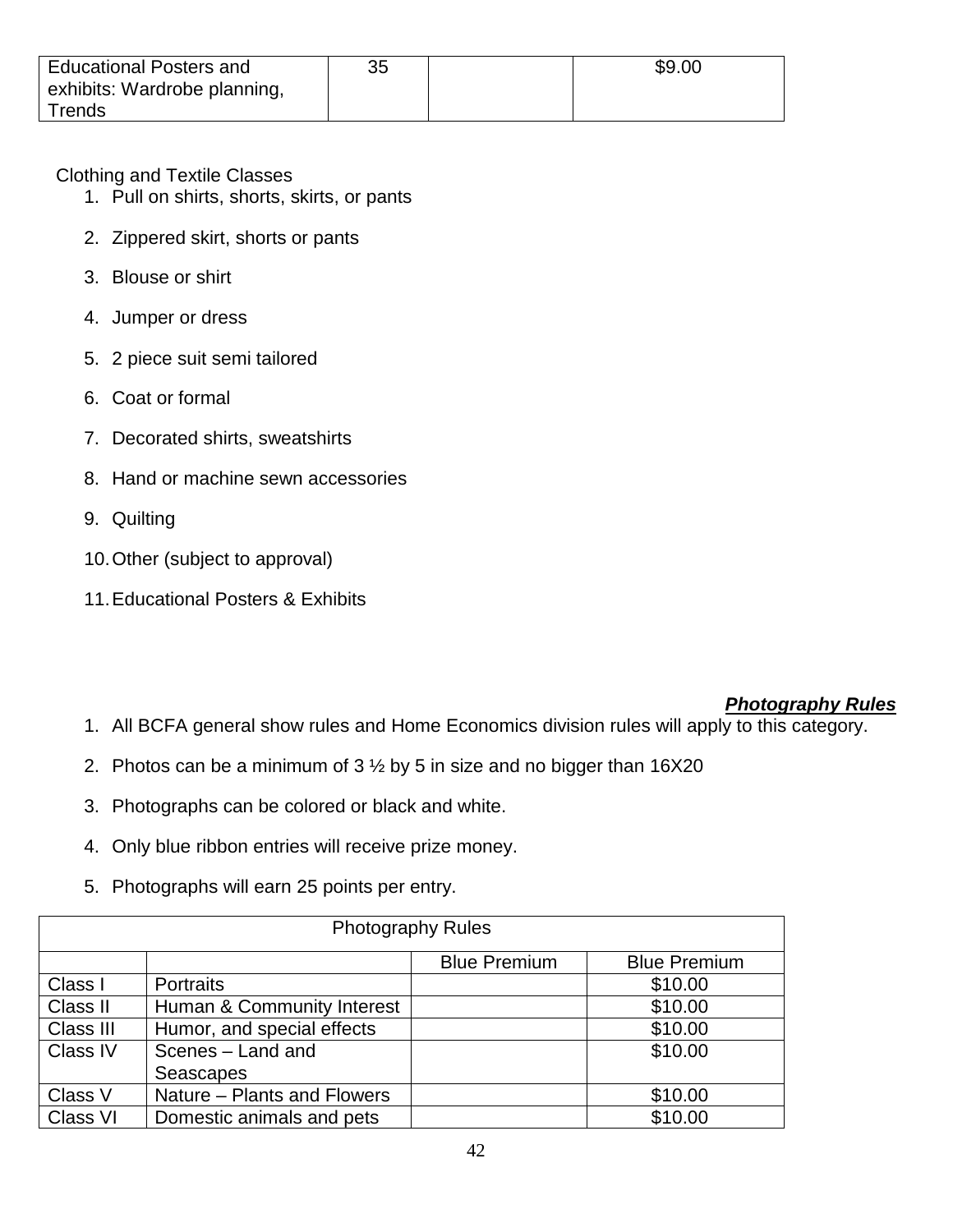| Class VII  | <b>Wildlife</b>    | \$10.00 |
|------------|--------------------|---------|
| Class VIII | Miscellaneous      | \$10.00 |
| Class IX   | <b>Sports</b>      | \$10.00 |
| Class X    | <b>Candid Kids</b> | \$10.00 |

Photography Classes

- 1. Portrait (People Pictures)
- 2. Human and Community Interest
- 3. Humor, special effects
- 4. Scenes: Land and Seascapes
- 5. Nature: Plants and Flowers
- 6. Domestic animals and Pets
- 7. Wildlife
- 8. Miscellaneous
- 9. Sports
- 10. Candid Kids

## *Creative Art/Decorative Art Rules*

- 1. All entries must be the work of the entrant and made after the previous show
- 2. Each entry must be accompanied by an entry form and descriptive story about the display.
- 3. Any entry disqualified will not receive points
- 4. An exhibitor cannot have more than one entry of each type handcrafted in each division.
- 5. No arts and crafts will be accepted if previously exhibited.
- 6. Exhibitors will be awarded as stated in BCFA General Home Economics Division Rules.

| <b>Creative Art Rules</b>                  |               |                     |             |  |
|--------------------------------------------|---------------|---------------------|-------------|--|
|                                            | <b>Points</b> | <b>Blue Premium</b> | <b>Blue</b> |  |
|                                            |               |                     | Premium     |  |
| Handcrafted: Hand painted accessories,     |               |                     |             |  |
| Saw blades, cow heads, etc                 |               |                     |             |  |
| Detailed                                   | 45            |                     | \$10.00     |  |
| <b>Less Difficult</b>                      | 25            |                     | \$6.00      |  |
| Hair Accessories: Bows, Ribbons, Barrettes | 30            |                     | \$8.00      |  |
| <b>Wreaths: Detailed</b>                   | 40            |                     | \$10.00     |  |
| <b>Wreaths: Less Difficult</b>             | 30            |                     | \$10.00     |  |
| Oil Painting (framed)                      | 45            |                     | \$10.00     |  |
| Drawing (framed)                           | 40            |                     | \$8.00      |  |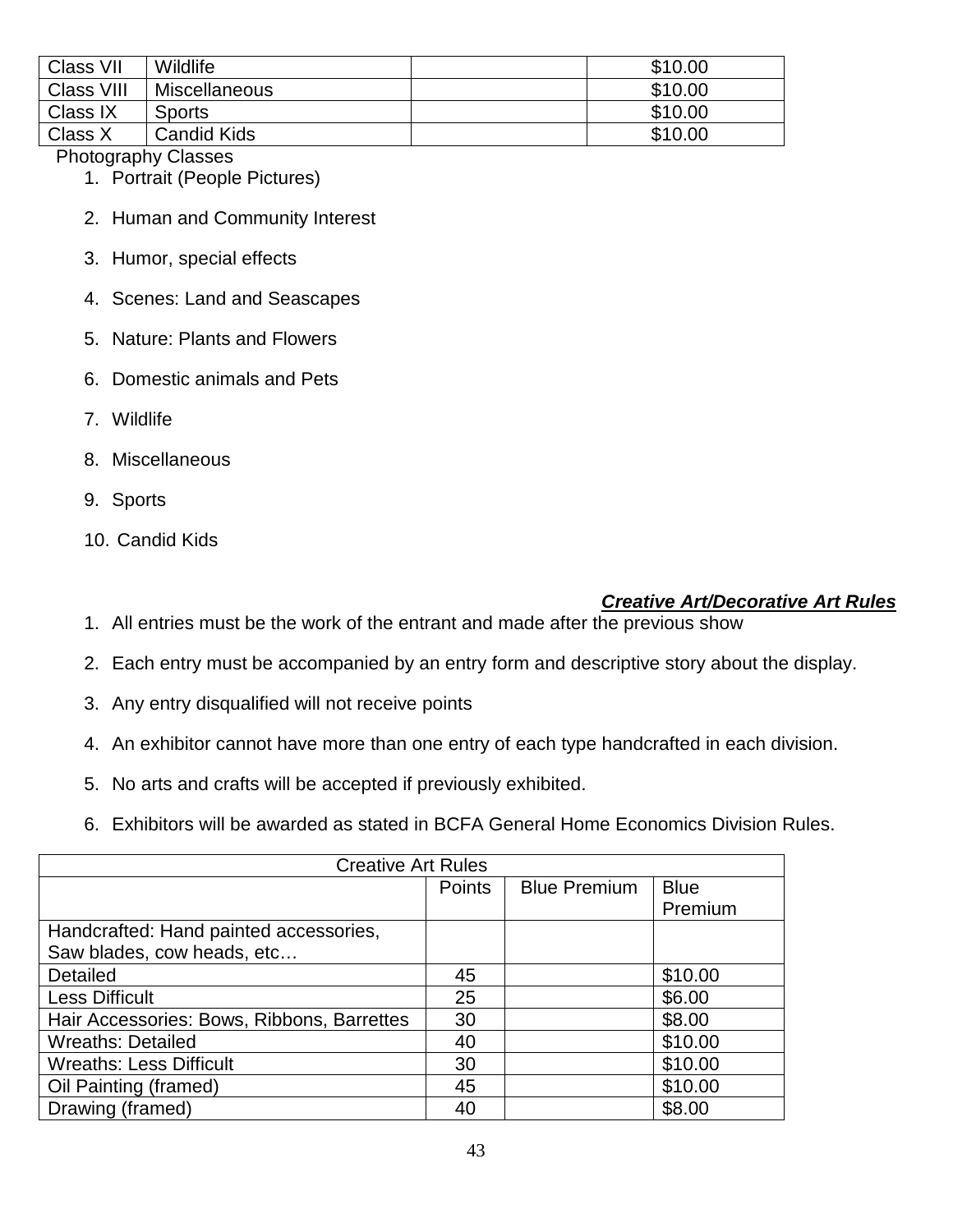| Recyclable: Bottle pepper oils                                   | 20 | \$6.00  |
|------------------------------------------------------------------|----|---------|
| Recycle: Small project                                           | 20 | \$6.00  |
| Recycle: Large Proje20ct                                         | 30 | \$9.00  |
| Candles                                                          | 20 | \$6.00  |
| <b>Wood Crafts: Small Projects</b>                               | 20 | \$7.00  |
| <b>Wood Crafts: Large Projects</b>                               | 45 | \$10.00 |
| Floral & Decorative Arrangements                                 | 45 | \$10.00 |
| <b>Computer Art: Framed</b>                                      | 30 | \$10.00 |
| <b>Decorative Frames</b>                                         | 30 | \$10.00 |
| Scrapbook: Complete                                              | 50 | \$10.00 |
| Scrapbook: Page                                                  | 30 | \$6.00  |
| Foam projects: Small                                             | 20 | \$6.00  |
| Foam Projects: Large                                             | 45 | \$10.00 |
| Canvas: Detailed                                                 | 45 | \$10.00 |
| <b>Canvas: Less Difficult</b>                                    | 35 | \$8.00  |
| <b>Decorative Pillows: Detailed</b>                              | 40 | \$8.00  |
| <b>Decorative Pillow: Less difficult</b>                         | 30 | \$7.00  |
| <b>Ceramics: Detailed</b>                                        | 40 | \$9.00  |
| <b>Ceramics: Less Difficult</b>                                  | 30 | \$6.00  |
| Felt crafts: Small project                                       | 20 | \$6.00  |
| Felt Crafts: Large Project                                       | 35 | \$10.00 |
| <b>Reverse Glass Items</b>                                       | 35 | \$10.00 |
| Needle Point, Crewel, Embroidery: Detailed                       | 40 | \$10.00 |
| Needle Point, Crewel, Embroidery: Less<br>difficult              | 25 | \$6.00  |
| Jewelry: Detailed                                                | 35 | \$8.00  |
| Jewelry: Less Difficult                                          | 25 | \$6.00  |
| Decorative Collars bandanas, caps                                | 30 | \$9.00  |
| Decorative Kitchen Items: Small                                  | 20 | \$6.00  |
| Decorative Kitchen Items: Large                                  | 30 | \$10.00 |
| Educational Aid Group: posters, mobiles,<br>displays, and models | 25 | \$8.00  |

## *Horticulture Rules*

- 1. All BCFA general show rules and Home Economic division rules will apply to this category.
- 2. Points will be awarded for one entry per class for overall trophy for show.
- 3. Vegetables must be produced in a home garden non commercial
- 4. Entries will be limited to one entry per person for each variety.
- 5. Entries may be brought in any type container. Vegetables should be clean, and presented for marketing. Vegetables should be uniform in size, shape, color and maturity.
- 6. Labeling on entries must have the common name of the plant and participants must have their name on the entry form. On container plants—insert a market stick with the name of the plant.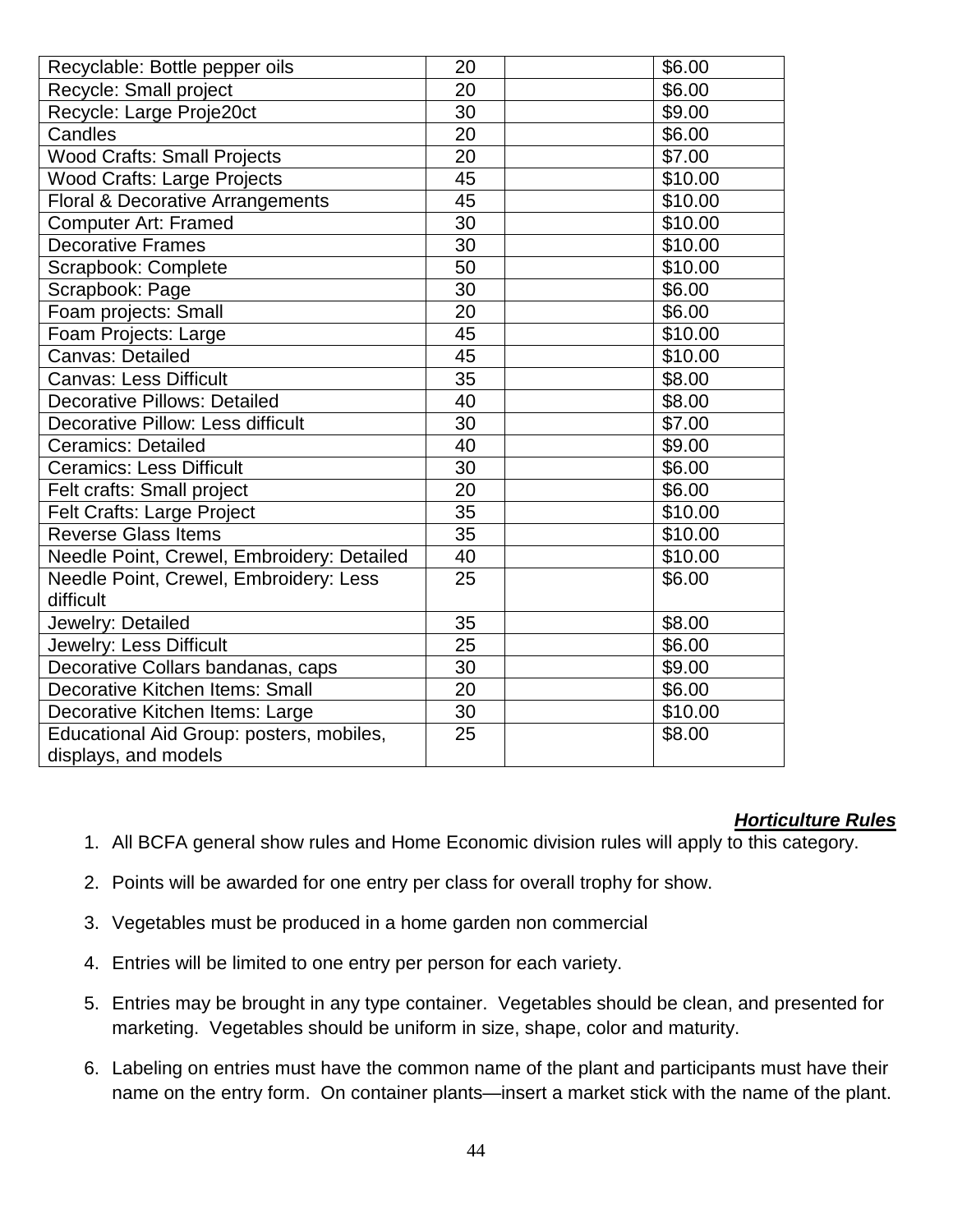- 7. Roadside flowers are not allowed, but if grown by exhibitor may be used in bouquet.
- 8. Potted plants and hanging baskets cannot be purchased and must have been in exhibitor's care 30 days prior to show.
- 9. Bouquets must be shown in a container with water. Bouquets must contain a minimum of three flowers.

| <b>Horticulture Entries</b>               |        |             |                     |  |
|-------------------------------------------|--------|-------------|---------------------|--|
|                                           | Points | <b>Blue</b> | <b>Blue Premium</b> |  |
|                                           |        | Premium     |                     |  |
| Class I Vegetables and Fruits: tomatoes,  | 50     |             | \$10.00             |  |
| beans, cabbage, onions, cauliflower, egg  |        |             |                     |  |
| plant, potatoes, strawberries, etc        |        |             |                     |  |
| Class II Bouquets: flowering plants must  | 40     |             | \$9.00              |  |
| be in bloom such as roses, daises,        |        |             |                     |  |
| zinnias, etc                              |        |             |                     |  |
| Class III Potted plants, Hanging Baskets. | 70     |             | \$16.00             |  |
| Ex: succulents, African Violets,          |        |             |                     |  |
| Bromeliads, Airplane plant, Ivy,          |        |             |                     |  |
| Wandering Jew, Bougainville               |        |             |                     |  |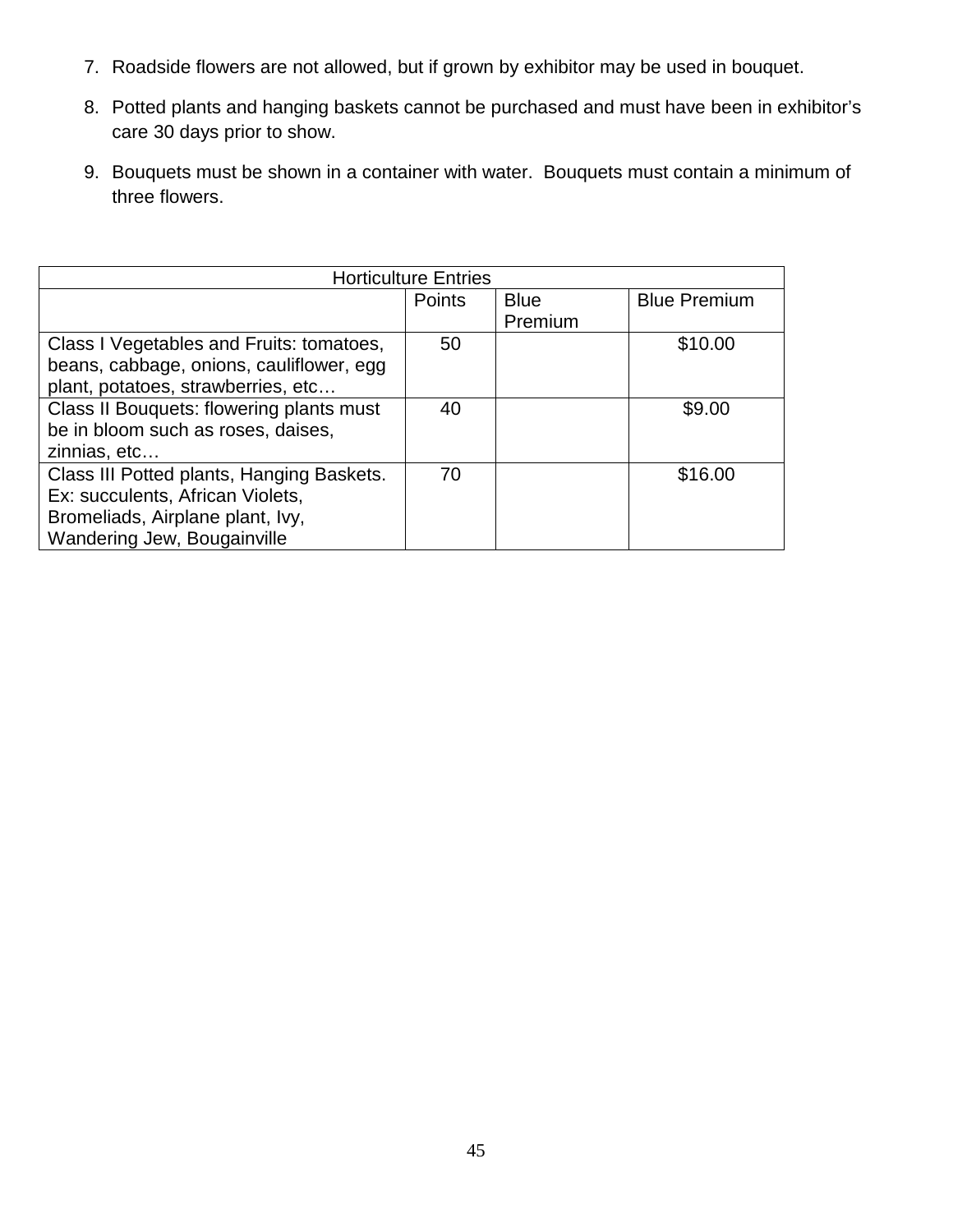#### AGRICULTURAL MECHANICS & HANDICRAFTS Project Show Rules

Check In:

Trailers & Large Projects

All other projects

Judging:

Junior Division

Senior Division

Showmanship:

Junior & Senior Divisions

## **1. Entry Number/Division**

#### **a. Senior:**

1. Senior exhibitors are defined as ages 14 and over as of August 31.

2. Senior exhibitors may enter three (3) individual shop projects; however, they must be in different classes (Class I, Class II, Class III). Class IV is limited to Junior Exhibitors only.

## **b. Junior:**

1. Junior exhibitors are defined as ages 13 and under as of August 31.

2. Junior exhibitors may enter two (20 projects in Class IV (one in each sub-class 4a or 4b).

3. Junior exhibitors will have the option to complete in the Senior Division; however, they may only show two (2) projects and both projets must be shown n the same division, either Junior Division or Senior Division.

## **c. Group Projects:**

1. Group projects will be limited to three (3) members of FFA, FCCLA chapters and/or 4-H clubs. All names must be on the entry card, \$15 per member. If any member of a group project is a senior exhibitor that has junior exhibitors as members of the project, it will be considered a senior exhibited project. The project (group) receives the premium and/or prizes, not each member of the team.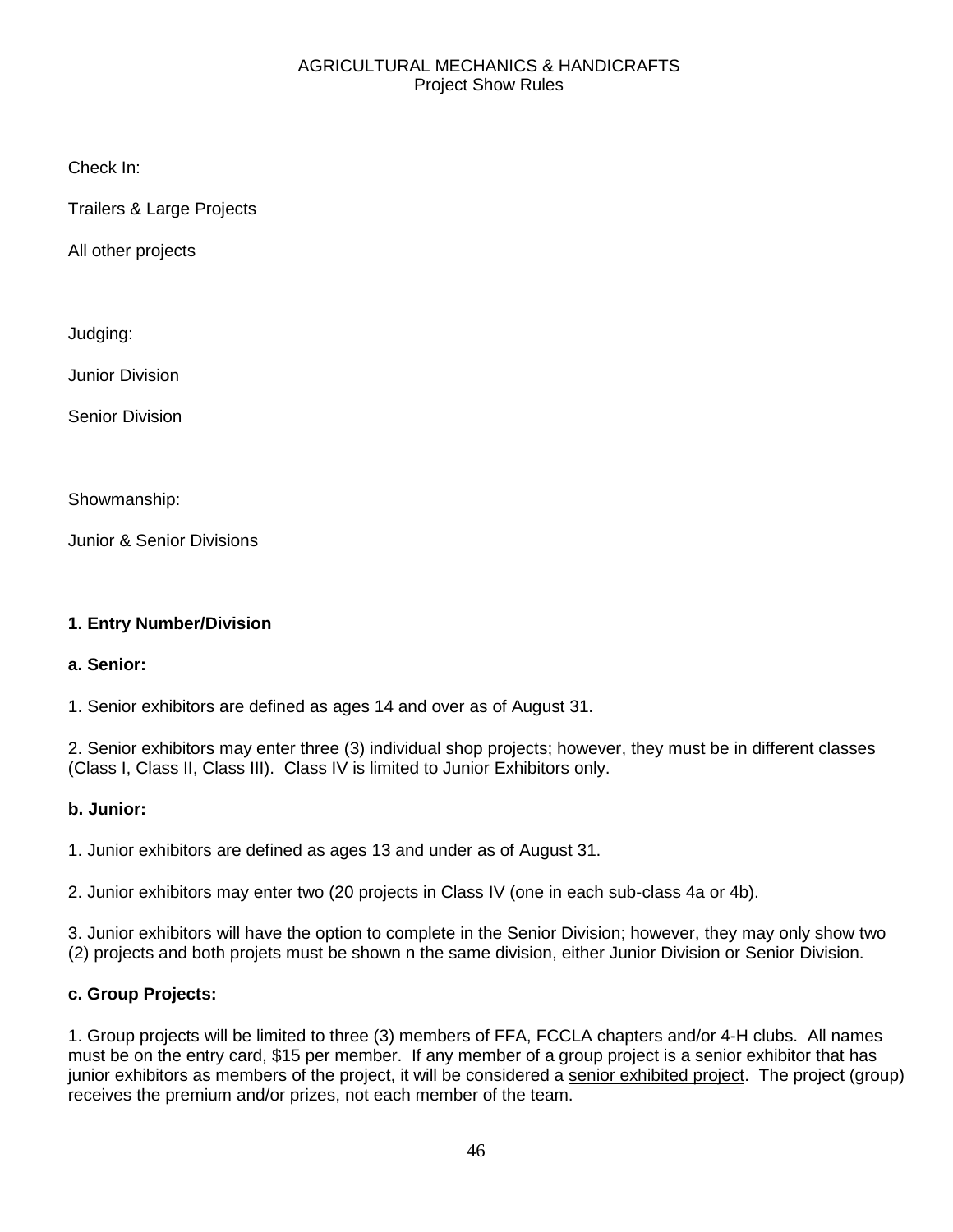#### **2. Construction Dates**

A project can be exhibited only one time at the Brooks County Livestock Show and must begin and end construction within one (1) calendar year of the exhibition date. Calendar year is considered from March to March.

#### **3. Project Construction**

Projects exhibited must have been constructed by FFA, FCCLA, or 4-H members; either as a part of their agricultural mechanics instruction in agricultural science or as a part of their 4-H project.

#### **4. Project Finishes**

All projects must be painted, properly treated, clean, and in a presentable condition, even though they may have been used. If not, points will be deducted.

#### **5. Liability**

Every precaution will be taken to protect the projects entered; however, neither the Brooks County Livestock Show nor the officials of this division will be responsible for any loss or damage to projects.

#### **6. Judging Standards**

Standards for Judging will be the following:

- **a.** Workmanship and variety of skills performed= 35%
- **b.** Design and structural balance= 35%
- **c.** Degree of difficulty= 20%
- **d.** Practical utility= 10%

## **7. Classes- Shop projects are divided into four (4) classes**

#### **Class I: Agricultural Machinery and Equipment**

**Sub-class 1a** Hay handling, spraying equipment, mounted and pull-type tractor equipment, self-propelled equipment, hydraulic equipment

**Sub-class 1b** Shop tools and equipment, truck, tractor, and ag equipment accessories

**Sub-class 1c** Livestock and utility trailers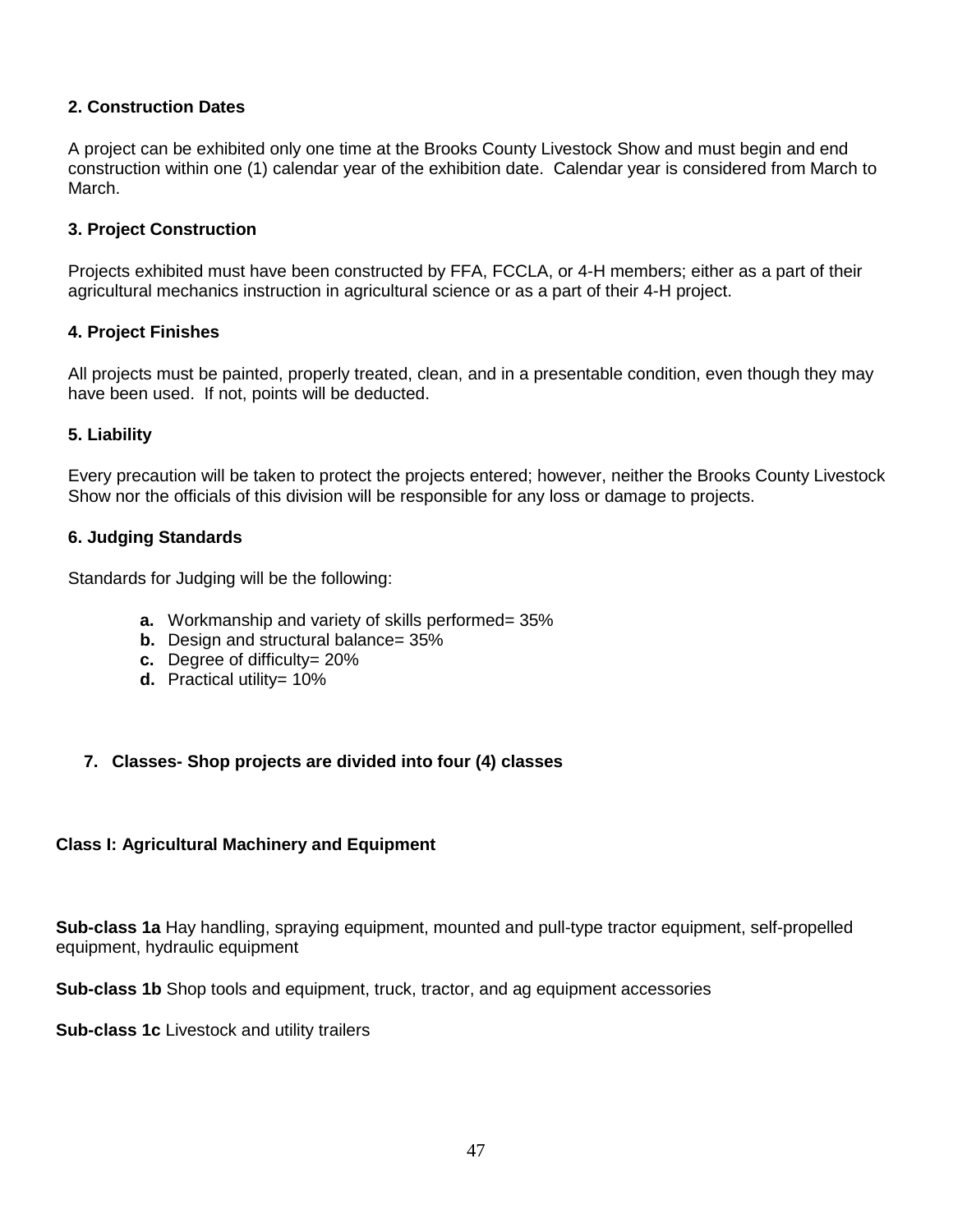#### **Class II: Livestock Equipment**

**Sub-class 2a** Gates, livestock panels, squeeze chutes, livestock restraining, livestock equipment, trim chutes, block stands, livestock crates, head crates, head gates, saddle tacks, tack boxes, tack

**Sub-class 2b** Feeders, self-feeders, creep feeders, storage buildings

**Sub-class 2c** Wildlife accessories

#### **Class III: Home & Yard Conveniences and Non-Ag Projects**

**Sub-class 3a** Home

**Sub-class 3b** Yard

**Sub-class 3c** BBQ pits, cooking equipment

#### **Class IV: Junior Division Handi-crafts**

**Sub-class 4a1** Wood- Junior Division

**Sub-class 4a2** Wood- Senior Division

**Sub-class 4b1** Metal projects- Junior Division

**Sub-class 4b2** Metal projects- Senior Division

Each sub-class will compete for placing ribbons. Only 1<sup>st</sup> Place winners of sub-classes will compete for class champion. The  $2^{nd}$  Place project in the sub-class of the class winner will then compete for reserve class champion with the sub-class winners of that class.

#### **8. Judging**

Exhibitors are not to interfere with Judging. It is recommended that the exhibitor be with their projects, as they are judged, to answer questions and demonstrate operation as requested by the Judges. Family members are encouraged to attend judging, but cannot interfere with the Judges or the Exhibitors during the interview process.

#### **9. Placing**

The official Judge will rate each shop project according to rule #8. The Judge will assign each project a placing.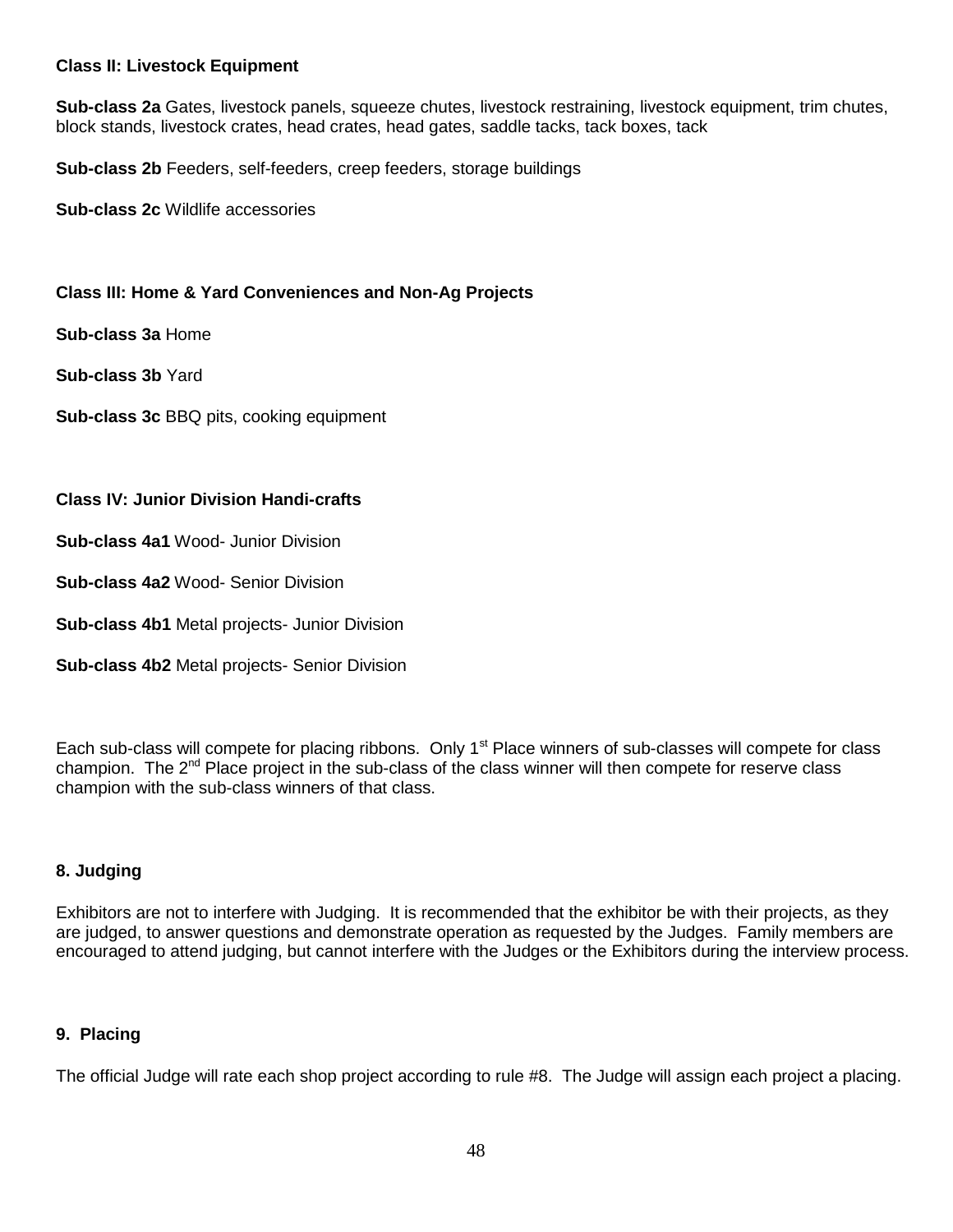Blue Ribbons- In addition to the above awards, the following prizes will be awarded in each of the four (4) classes:

Premiums:

Class Winner- Rosette

Reserve Class Winner- Ribbon

Class winners in each of the four (4) classes will compete for Grand and Reserve Champion of the Show. The reserve class winner from which the Grand Champion is selected shall move up for competing for the Reserve Grand Champion Shop Exhibit.

Grand Champion is awarded \$200 in prize money.

Reserve Grand Champion is awarded \$100 in prize money.

#### **10. Showmanship**

There will be a showmanship award. The judges will be anonymous and will be in and out throughout the Show. Examples of Showmanship include but are not limited to:

Presentation of Project

- 1. Neatness of project. Clean and free of dust and debris.
- 2. Neatness of surroundings. Includes floor under and around the project.

Exhibitor's Presentation

1. Attire. Exhibitors should dress appropriately.

2. Sportsmanship. Exhibitors should be courteous and helpful to those viewing their project, including those exhibiting next to them.

3. Knowledge. Exhibitors should be able to answer questions when their project is being judged. They should be well informed on the project they are presenting, but should not be boisterous or argumentative.

\*\*\*BCFA is not responsible for any project not picked up by 10 am on Sunday. Projects will be left outside the Fairgrounds fencing after that time.